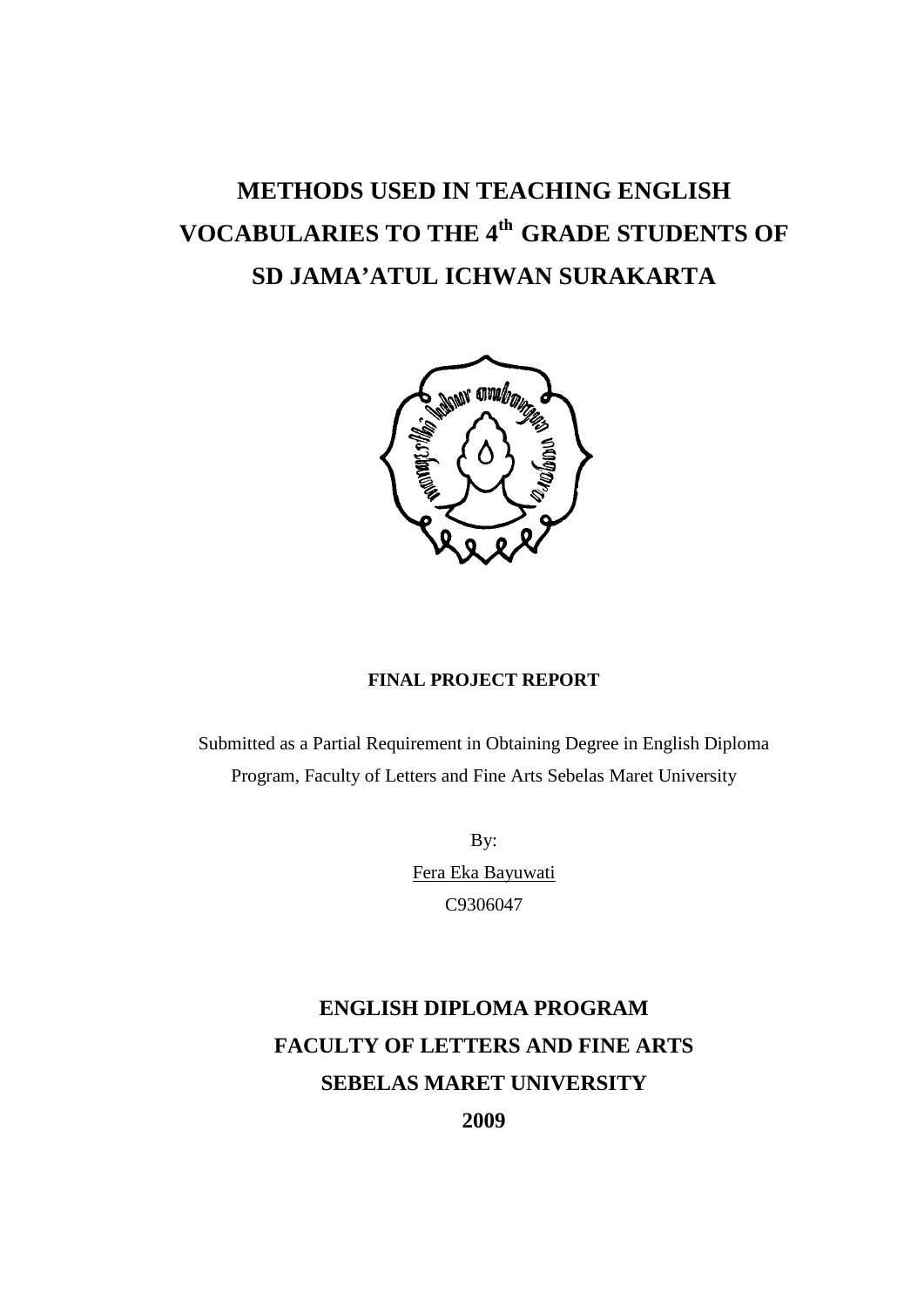## **APPROVAL OF CONSULTANT**

**Approved to be Examined Before the Board of Examiners, English Diploma Program, Faculty of Letters and Fine Arts, Sebelas Maret University.**

## Final Project report :**"METHODS USED IN TEACHING ENGLISH VOCABULARIES TO THE 4TH GRADE STUDENTS OF SD DJAMA'ATUL ICHWAN SURAKARTA".**

Name : Fera Eka Bayuwati

NIM : C9306047

## **Supervisor**

Drs.Bathoro.Moch.Sardjana, M.A. (…………………………….)

NIP. 130529731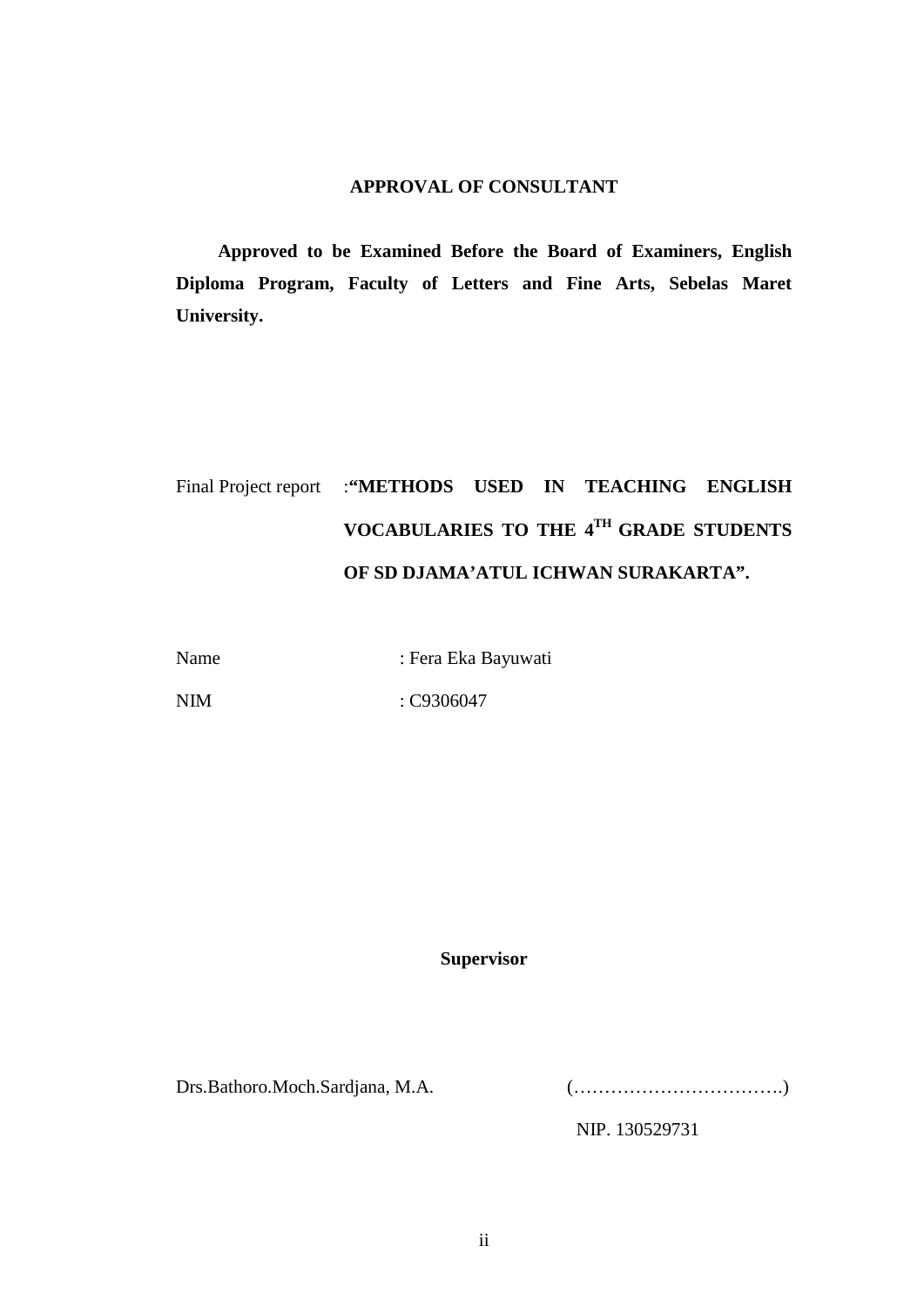## **APPROVAL OF BROAD EXAMINERS**

**Accepted and approved by the Board Of Examiners English Diploma Program, Faculty of Letters and Fine Arts, Sebelas Maret University.**

# Final Project report :**"METHODS USED IN TEACHING ENGLISH VOCABULARIES TO THE 4TH GRADE STUDENTS OF SD DJAMA'ATUL ICHWAN SURAKARTA".**

| Students' Name          | : Fera Eka Bayuwati            |  |
|-------------------------|--------------------------------|--|
| NIM                     | : C9306047                     |  |
| <b>Examination</b> date | : July $27^{\text{th}}$ , 2009 |  |

## **The Board Examiners:**

| 1. Yusuf Kurniawan, S.S, M.A. |                        |
|-------------------------------|------------------------|
| (The Chairman)                | NIP.197111301999031001 |

- 2. Ardianna Nuraeni, S.S, M.Hum (………………...……) (The Secretary) NIP.198209272008122001
- 3. Drs. Bathoro Moch Sardjana, M.A (……….…………..…) (The Main Examiner) NIP. 130529731

The Dean of Faculty Letters and Fine Arts Sebelas Maret University

(………………………..)

Drs.Sudarno, M.A NIP.195303141985061001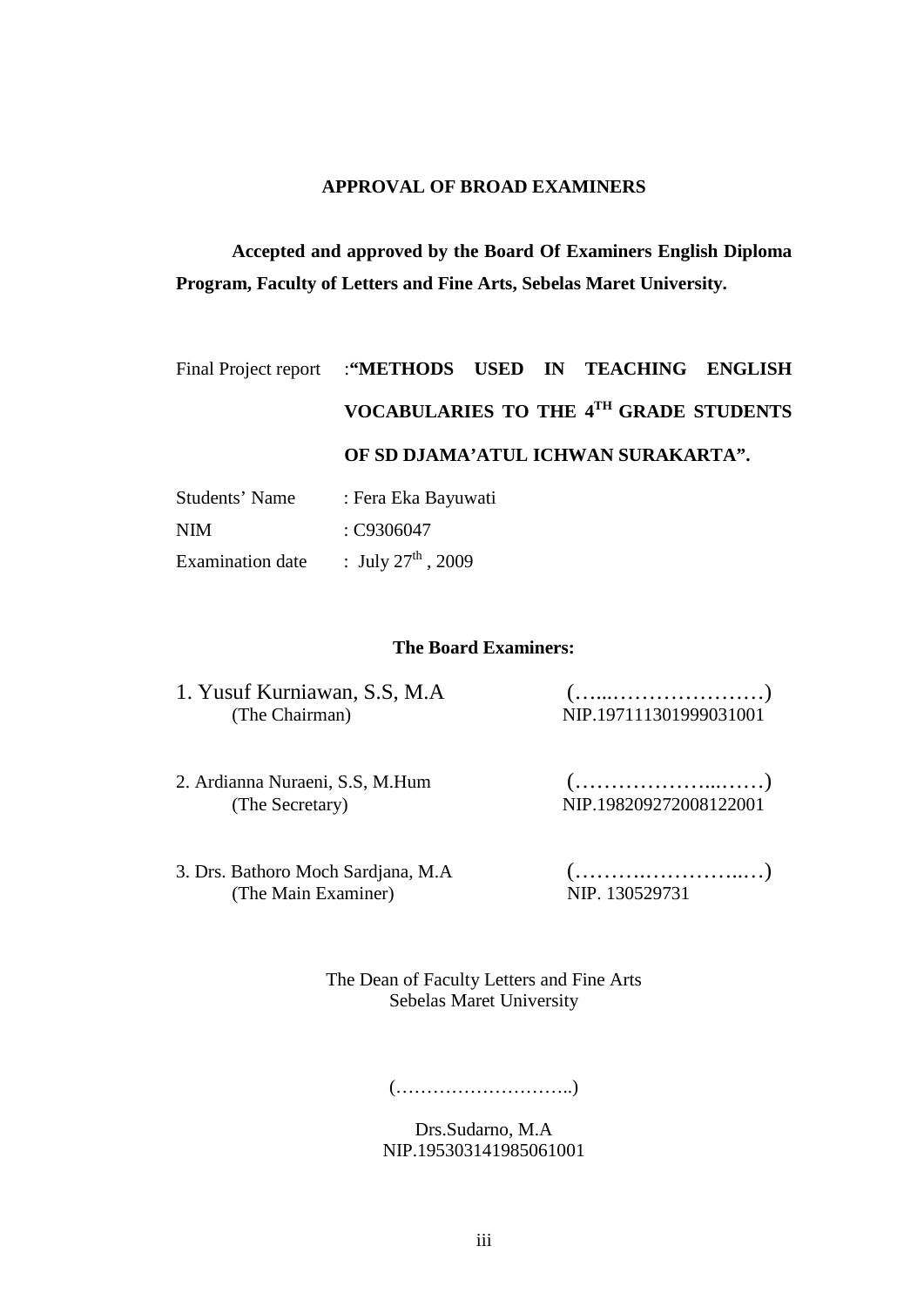## **MOTTO:**

**What you learn after you know is the important. (John Wooden).**

**By learning you will teach, by teaching you will learn (Peribahasa Latin).**

**Patience is a key of success (Writer).**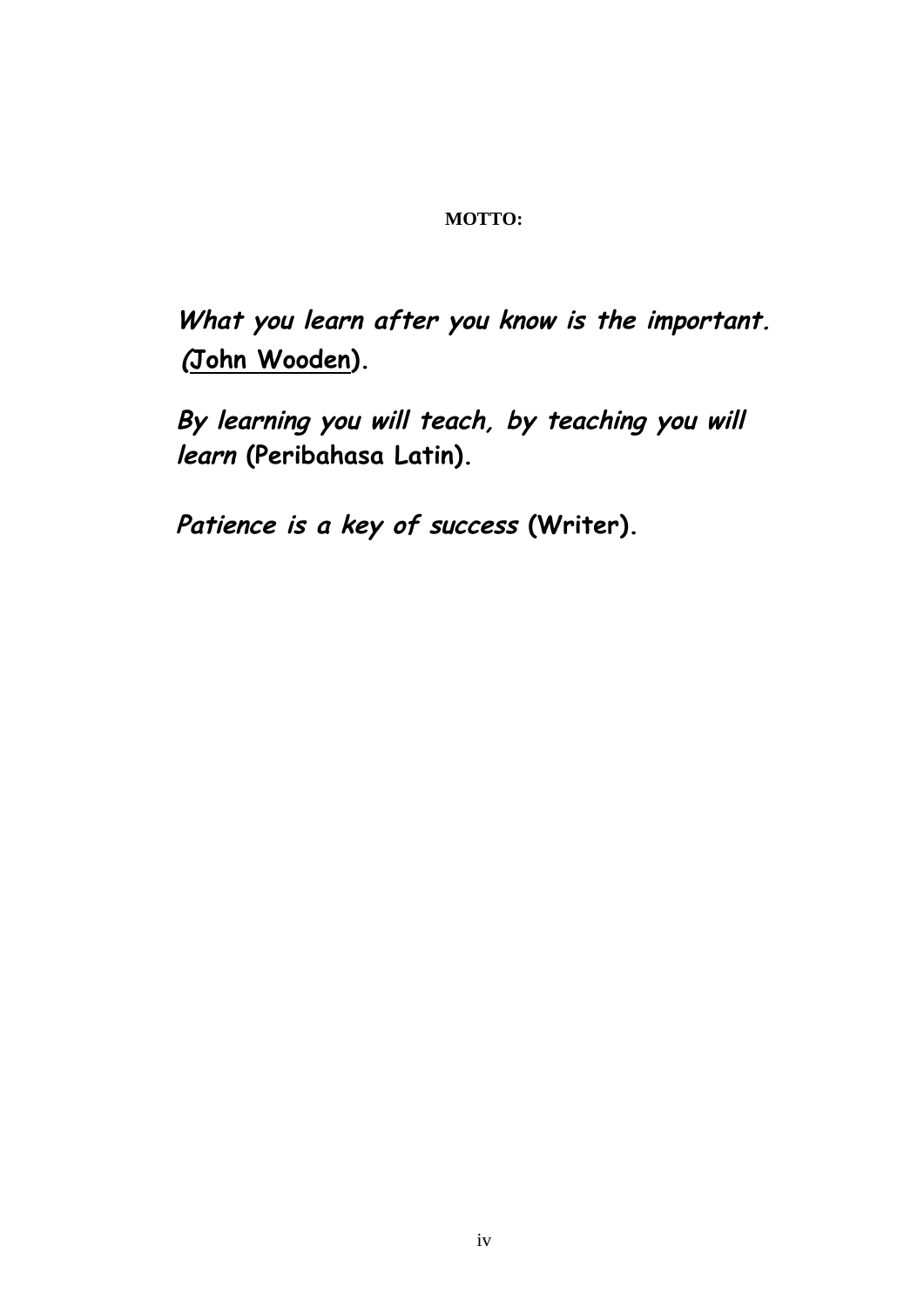**DEDICATION**

*This Final Project Report is sincerely dedicated to:* 

*My Deceased Father* 

*My Beloved Mother and family* © *Heri Cahyono☺*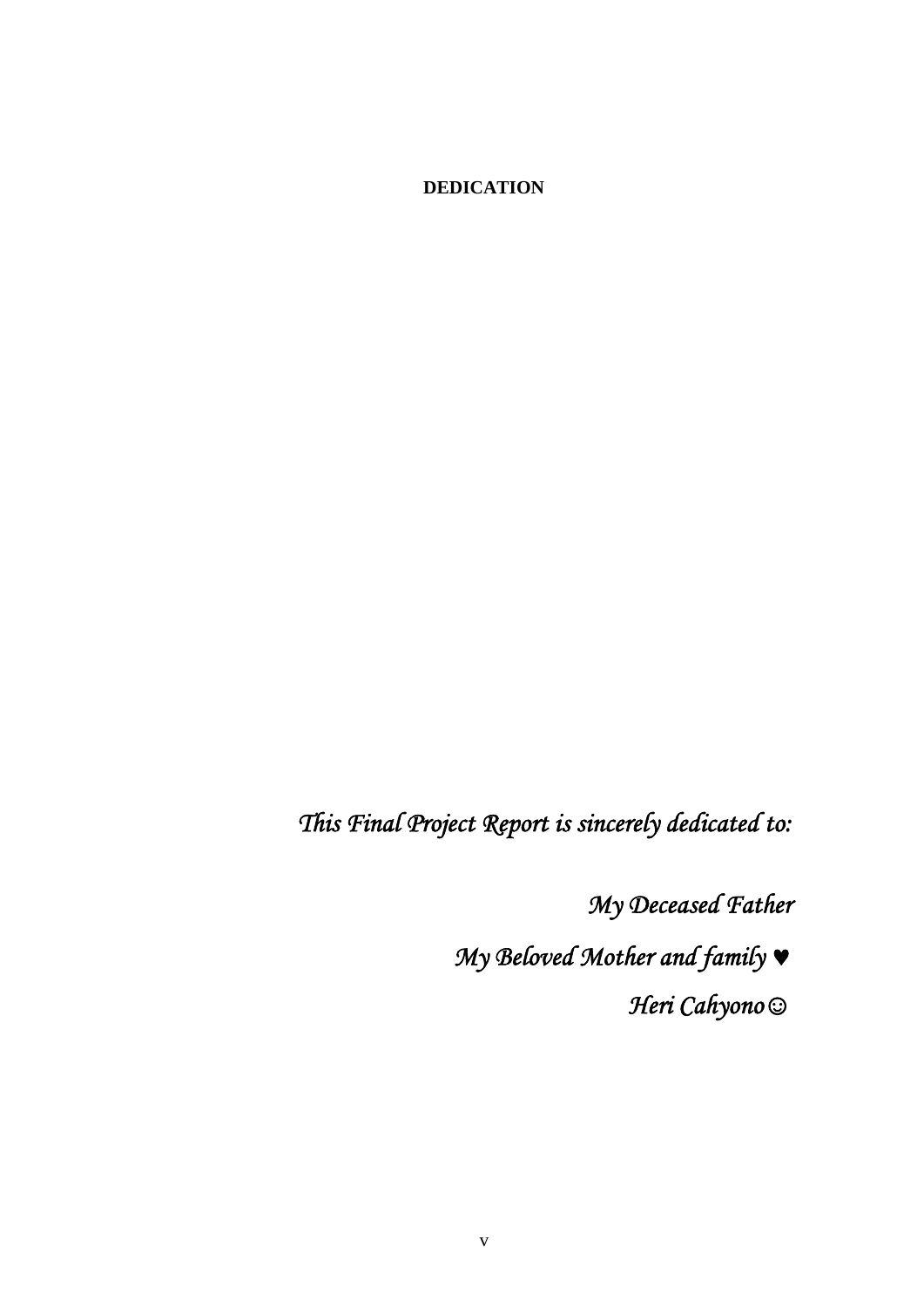### **PREFACE**

First of all, the writer would like to present enormous thanks to Allah SWT who has given blessing and strength during the writer finishing the study of English Diploma Program, Faculty of letters and Fine Arts, Sebelas Maret University.

Secondly, the writer would like to say a lot of thanks to everyone who has given guidance and contribution to accomplish this final project report that is entitled "Methods Used in Teaching English Vocabularies to the 4<sup>th</sup> Grade **Students of SD Djama'atul Ichwan Surakarta"**.

This final project report systematically describes the methods used in teaching English vocabulary to the fourth students of Elementary School. This final project report is also to find the problem that is faced by teacher and to find the solution to problem in applying the methods.

Finally, the writer realizes that this final project report is far from being perfect. Therefore criticism and suggestion are highly welcome to improve and to enrich the writer's knowledge. The writer expects that this final project report will be beneficial to the readers.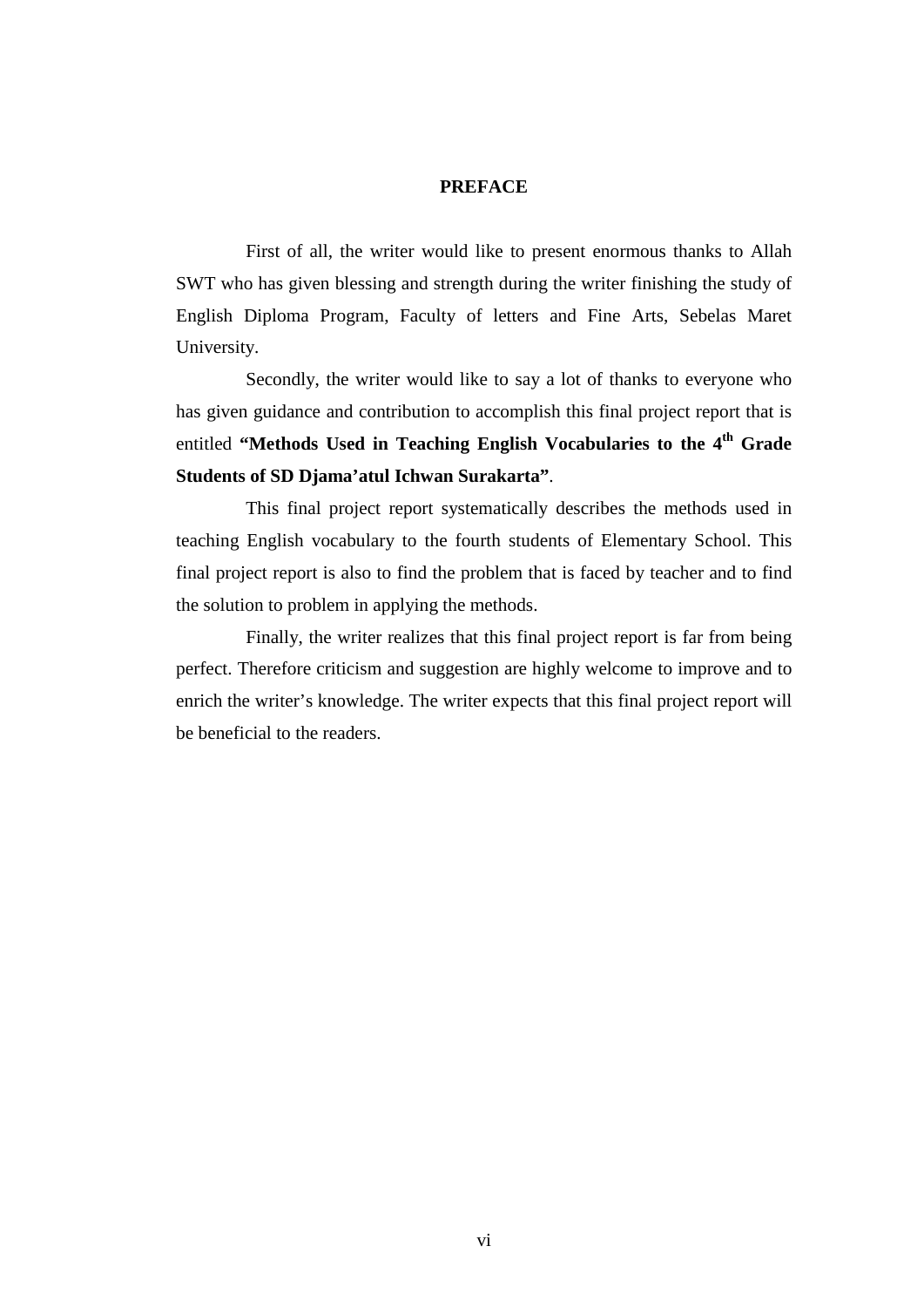## **ACKNOWLEDGMENT**

Alhamdulillahirobbil'alamin…

The writer realizes this final project report would never be completed without the help of many people. Herewith the writer would utter deepest gratitude and appreciation to:

- 1. Drs. Sudarno, M.A, the Dean of Faculty of Letters and Fine Arts Sebelas Maret University.
- 2. Yusuf Kurniawan, S.S, M.A, the head of English Diploma Program of Faculty of Letters and Fine Arts, Sebelas Maret University.
- 3. Drs.Bathoro .Moch.Sardjana, M.A. the writer's supervisor who always gives guidance and help to accomplish this final project report.
- 4. Moch. Muchsin, S.Pd.I as the headmaster of SD Djama'atul Ichwan Surakarta who gave the writer permission to do the job training.
- 5. Miss Yeni and Miss Isti, the supervisors of English teacher during the writer did the job training in the class, thanks for criticism and revision.
- 6. Mr. Ali thanks for some valuable references that you gave.
- 7. Beloved mother and family for giving support and pray.
- 8. My uncle in the United State who always gives advice for my study.
- 9. Duwik, Miss Dewi, miss Aiz, mz Irul, mb' Fuji for your support $\odot$ .
- 10. All my friends in "kajian rutin jum'at" mbak Tutut, Susi, Nana, Indras, Mila and Nurfa, keep spirit sisters…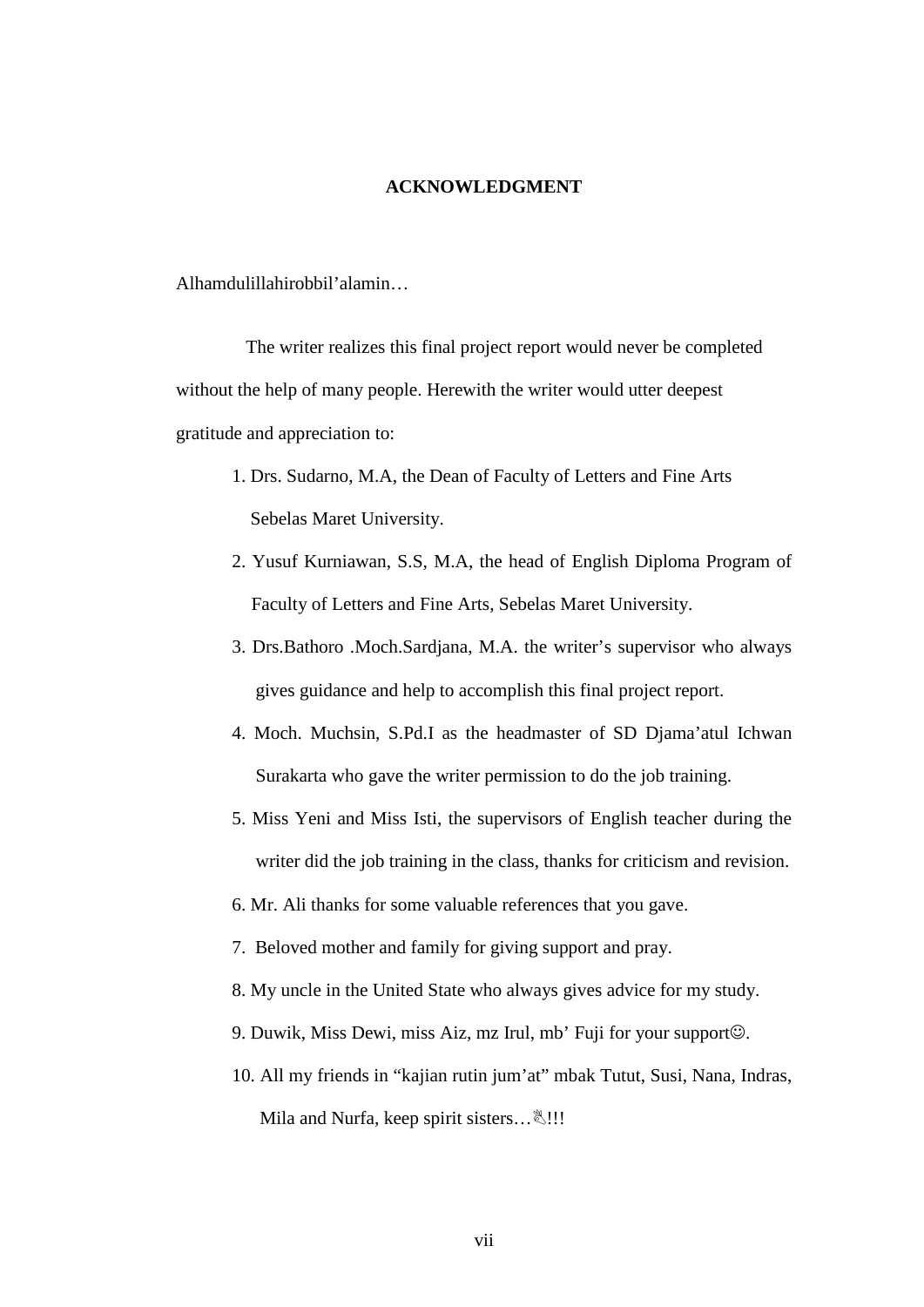- 11.All of my friends "seperjuangan" that always support each other... We don't give up our struggle.
- 12. AD 4270 PS that always accompanies the writer to go to the campus.
- 13. Everyone who can not be mentioned one by one who helps the writer in completing this final project report.

The writer expects this final project report can be one of references for the readers who want to improve the methods of English teaching vocabularies.

Surakarta, July 2009

Fera Eka Bayuwati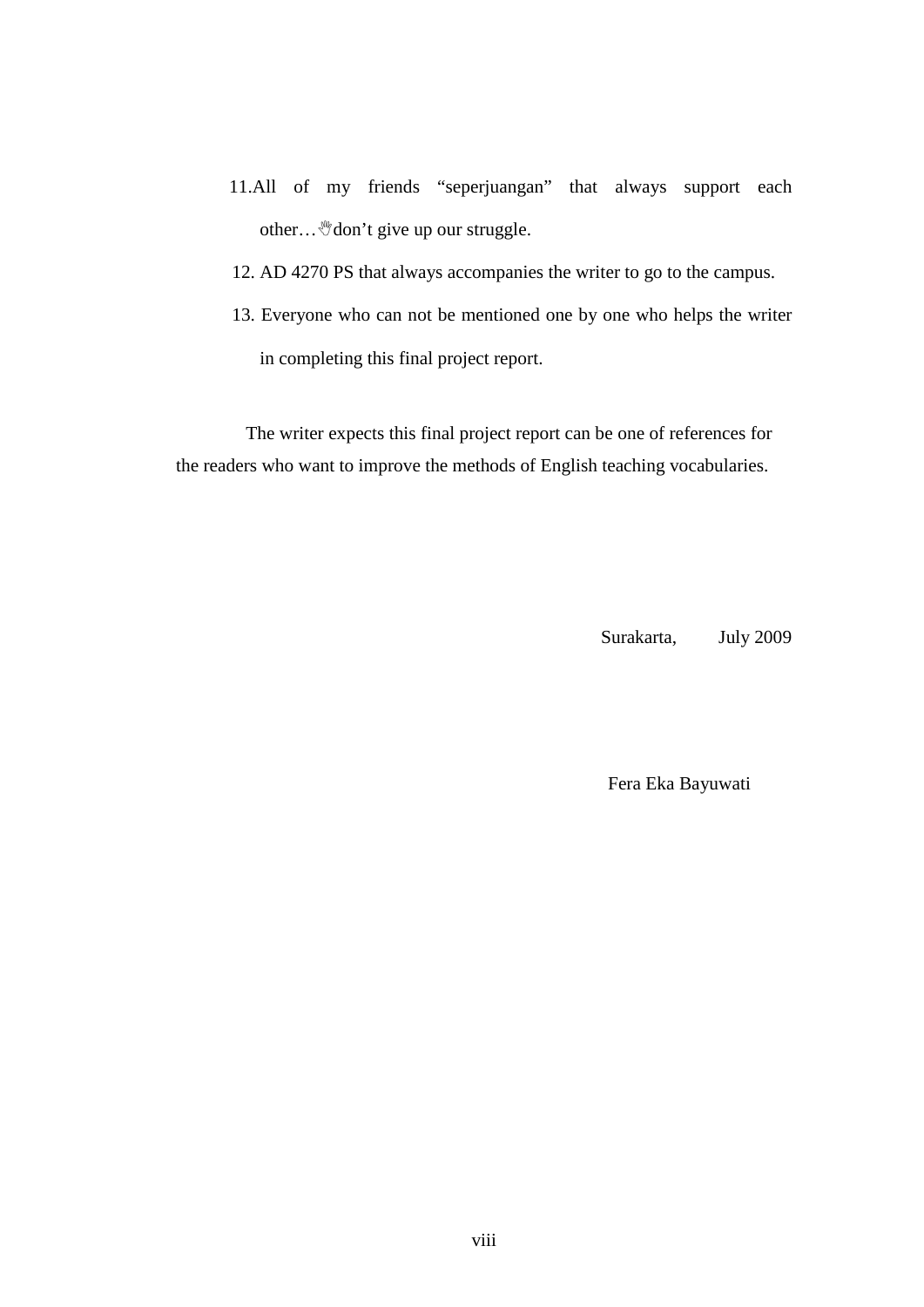## **ABSTRACT**

**Fera Eka Bayuwati. 2009. Methods Used in Teaching English vocabularies to the 4th Grade Students of SD Djama'atul Ichwan Surakarta**, English Diploma Program, Faculty of Letters and Fine Arts, Sebelas Maret University.

This final project report explains the methods used in teaching English vocabularies to the 4<sup>th</sup> Grade students of SD Djama'atul Ichwan Surakarta. The data of this final project were collected through interview and literature study. The interview was done by the writer to the headmaster, curriculum staff and English teacher. Literature study was done by the writer by reading and studying some resource books and references that related to the object of discussion.

The methods that were used by the writer are Grammar Translation Method and Direct Method. In Grammar Translation method the teacher has students to translate the target language into mother tongue. Meanwhile in the Direct method the teacher uses some techniques of introducing English vocabularies through picture, realia and game.

The result of the discussion of this final project is the description of the methods used in teaching English vocabularies for primary students. It is also to describe the problems faced by the teacher in applying method of teaching English and to find out the solutions of using methods of teaching English vocabularies to the  $4<sup>th</sup>$ grade students of SD Djama'atul Ichwan Surakarta.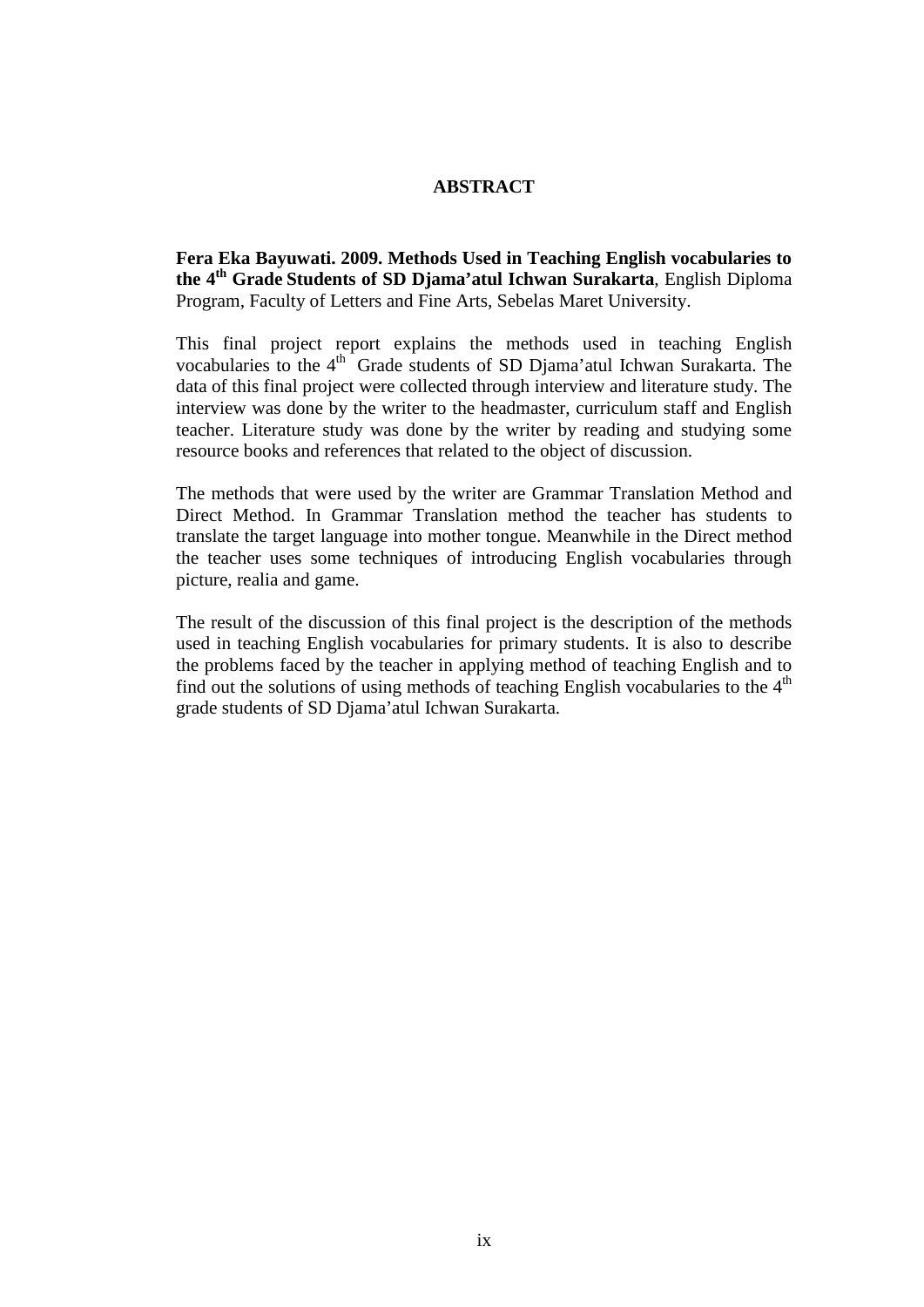## **TABLE OF CONTENTS**

|                     |                                                   | $\mathbf{i}$            |
|---------------------|---------------------------------------------------|-------------------------|
|                     |                                                   | ii                      |
|                     |                                                   | iii                     |
|                     |                                                   | iv                      |
|                     |                                                   | V                       |
|                     |                                                   | vi                      |
|                     |                                                   | vii                     |
|                     |                                                   | ix                      |
|                     |                                                   | $\mathbf{x}$            |
| <b>CHAPTER I:</b>   |                                                   | $\mathbf{1}$            |
|                     |                                                   | $\mathbf{1}$            |
|                     |                                                   | 3                       |
|                     |                                                   | 3                       |
| <b>CHAPTER II:</b>  |                                                   | $\overline{\mathbf{4}}$ |
|                     |                                                   | $\overline{4}$          |
|                     |                                                   | 5                       |
|                     |                                                   |                         |
|                     |                                                   | 9                       |
|                     |                                                   | 10                      |
| <b>CHAPTER III:</b> |                                                   | 16                      |
|                     | A. Brief History of SD Djama'atul Ichwan          | 16                      |
|                     | Description of SD Djama'atul Ichwan<br>1.         | 16                      |
|                     | Vision and Mission of SD Djama' atul Ichwan<br>2. | 17                      |
|                     |                                                   |                         |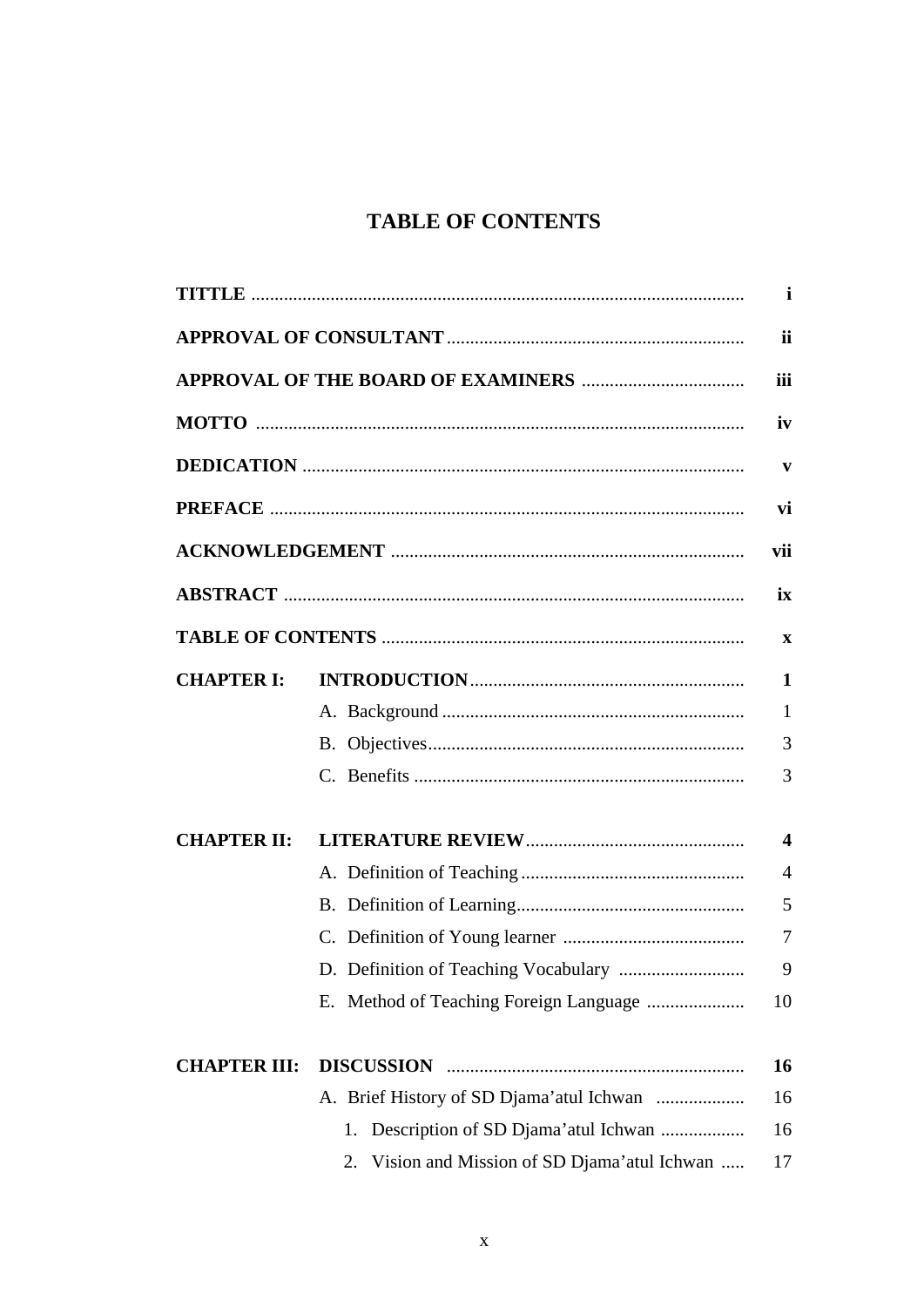|                    | 3. The Curriculum of SD Djama'atul Ichwan                   | 18 |
|--------------------|-------------------------------------------------------------|----|
|                    | The Chart Organisation of SD Djama'atul Ichwan<br><b>B.</b> | 19 |
|                    | $\mathcal{C}$ .                                             | 20 |
|                    | D.                                                          | 22 |
|                    | Method used in Teaching English vocabularies<br>E.          | 25 |
|                    | Applying The Grammar Translation method<br>1.               | 25 |
|                    |                                                             | 27 |
|                    | 2.1. Teaching Vocabulary by Using Picture                   | 27 |
|                    | 2.2. Teaching Vocabulary by Using Object                    | 28 |
|                    | 2.3. Teaching Vocabulary by Using Game                      | 29 |
|                    | Problem and Solution in Applying Method<br>F.               | 30 |
|                    |                                                             | 30 |
|                    | 2. Less Motivation and bad Perception of English            | 31 |
|                    | 3.                                                          | 32 |
|                    |                                                             | 33 |
| <b>CHAPTER IV:</b> | <b>CONCLUSION AND SUGGESTION </b>                           | 34 |
|                    |                                                             | 34 |
|                    |                                                             | 36 |
|                    |                                                             |    |

## **BIBLIOGRAPHY APPENDICES**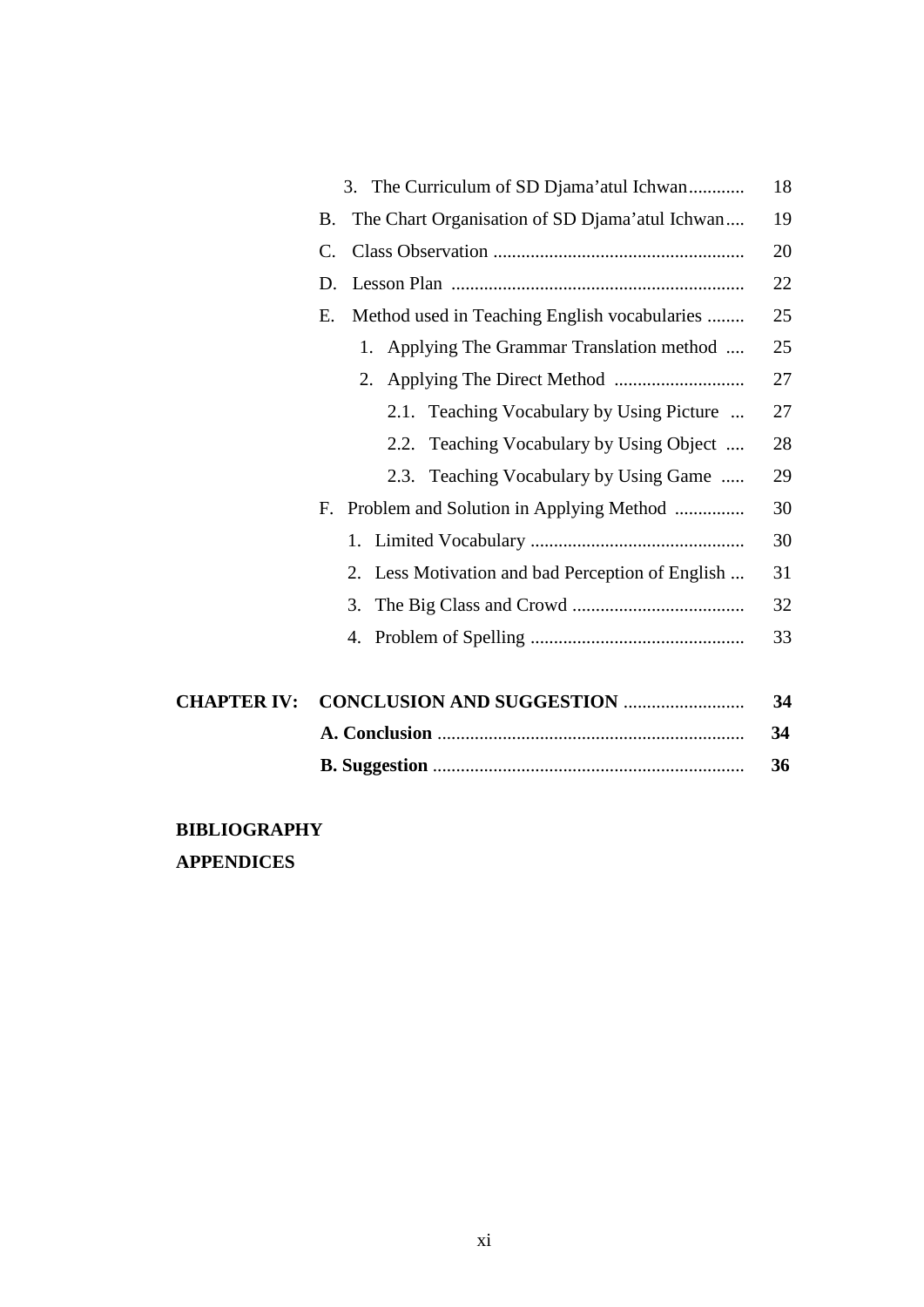### **CHAPTER I**

## **INTRODUCTION**

## **A. Background**

English is an international language that many countries use for communication throughout the world. The reasons why people use English as the global communication are to run the fields of business, politics, economics, technology and tourism. Hereby, English has been a means of making international relationship to fulfill the lackness of every country's needs. In addition, language plays an important role in doing activities in all aspects of human life. In this world we can find about 45 millions native speakers who talk in English language and there are about 90 countries which admit that English has become a universal language for communication. Inevitably, the existence of English has greatly influenced the development of many countries in this world.

In the short coming time, English will become the most important language used to face Trade Liberation. Every nation in the world will have a big chance to compete and improve the development of their country. The increasing of English as the language of International relation in trade, science, technology, tourism and diplomacy has brought its own consequences for curriculum development (Richard, 1990:239).

 In Indonesia, English has been taught in formal school as the first foreign language besides Arabic, Mandarin, Japanese, and French. English is not only given to the high level students but also to the low level ones. English in high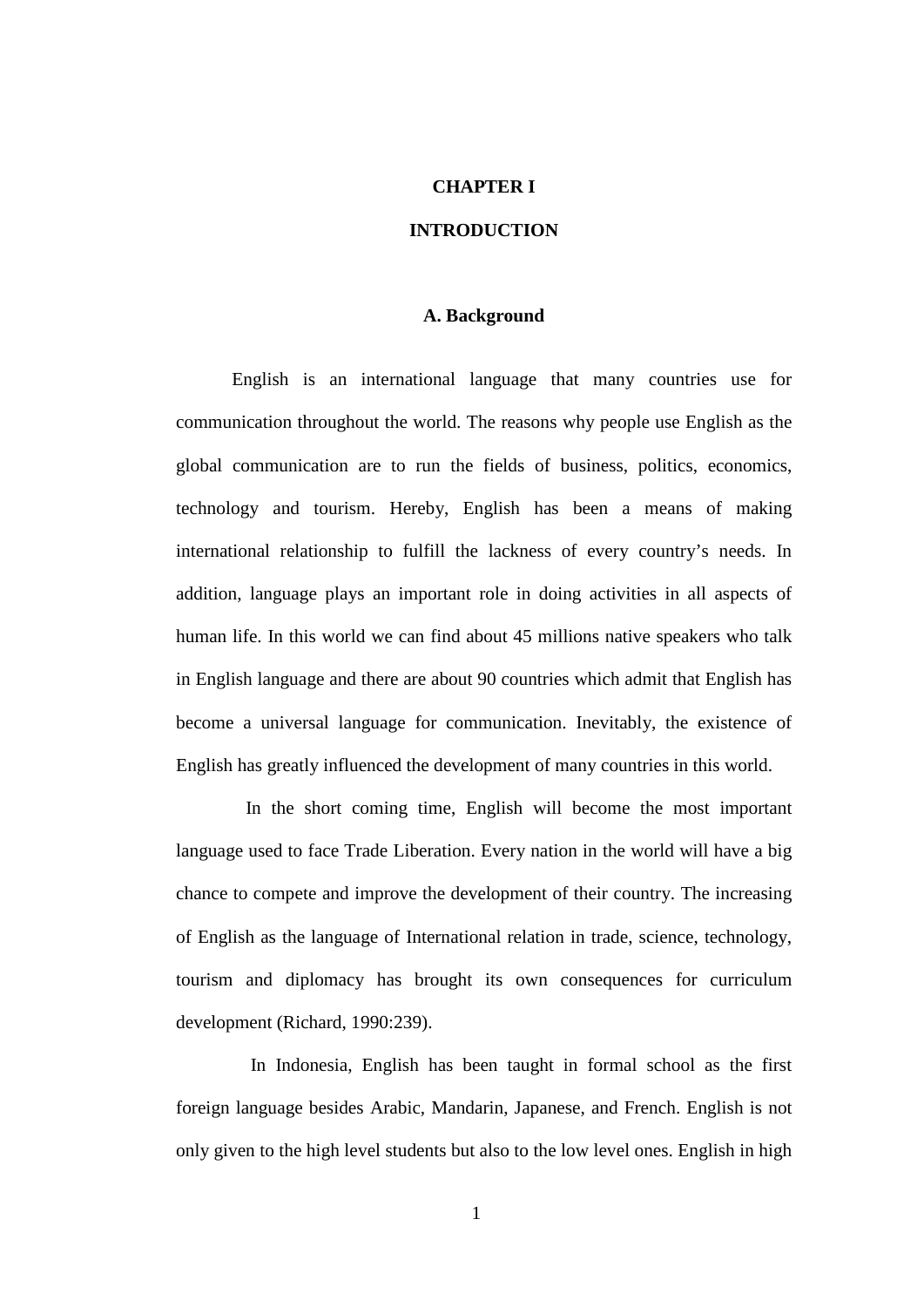level students is the main objective of instruction. It provides the students with good command of English so that they are able to participate in various academic activities, most of which are conveyed in English. Meanwhile, base on the Ministry of Education 060/ U/1993, English in Elementary school, is served as the additional subject in the local-base curriculum that is decided in the condition of environment, social, culture and the availability of competent English teacher (Suyanto, 2007:5).

That is why the teaching English to the students of Elementary school is very popular and it compels the English teacher to create English learning and teaching process acceptable. Teaching English to the elementary students needs some methods, materials and media in order to make the learning process effective. So the teachers of the beginners are challenged to make English class intelligible and enjoyable because the target is the young learners. Various methods and good media in delivering English class will make the students abolish their perception that English is the new difficult subject at the class; moreover, the students will be eager to enlarge their knowledge of English.

Considering this case, the writer encourages herself to apply some of theoretical methods in the real English teaching process in the regular classes. The methods of teaching English were employed by the writer in one of nongovernmental elementary schools that is SD Djama'atul Ichwan Surakarta. Herewith, the writer presents this final project that is entitled **"Methods used in teaching English Vocabularies to the 4th Grade Students of SD Djama'atul Ichwan Surakarta".**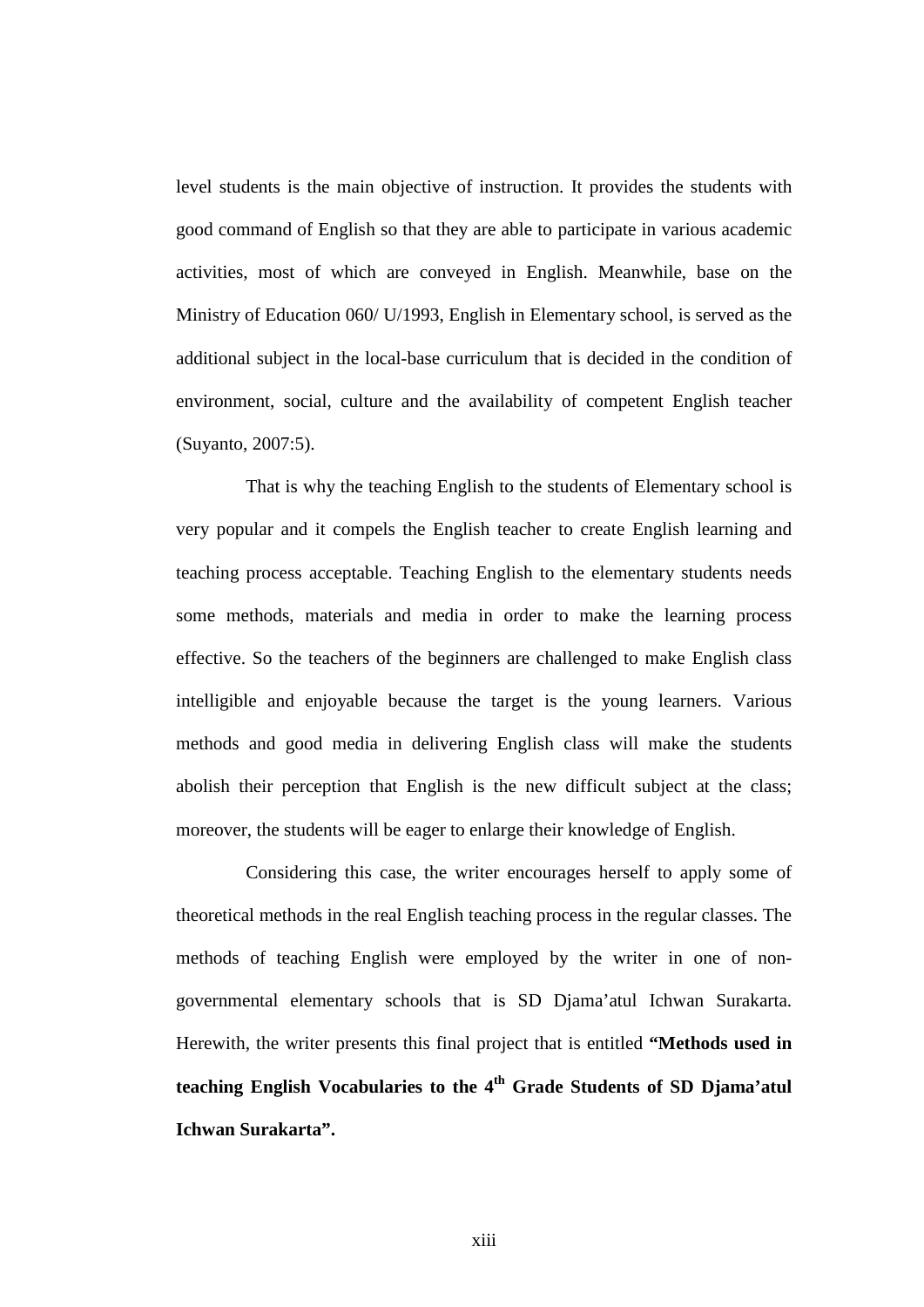### **B. Objectivess**

- 1. To describe how the methods are used in teaching English vocabularies to the 4<sup>th</sup> grade students of SD Djama'atul Ichwan Surakarta.
- 2. To describe the problem that is faced by the teacher in teaching English vocabularies to the 4<sup>th</sup> grade students of SD Djama'atul Ichwan Surakarta.
- 3. To find out the solution to the problem in teaching English vocabularies to the  $4<sup>th</sup>$  grade students of SD Djama'atul Ichwan Surakarta.

## **C. Benefits**

The writer expects this final project report could be beneficial for:

## **1. The Teacher of SD Djama'atul Ichwan Surakarta**

This final project is expected to give useful input to the English teacher in applying the methods of teaching English vocabulary to the  $4<sup>th</sup>$  grade of students of SD Djama'atul Ichwan Surakarta.

## **2. The English Diploma Students, Sebelas Maret University**

This final project is expected to be the input for the students of English Diploma Program especially for the teaching major.

## **3. The Reader**

This final project is expected to be one of considered references in applying the methods used in elementary school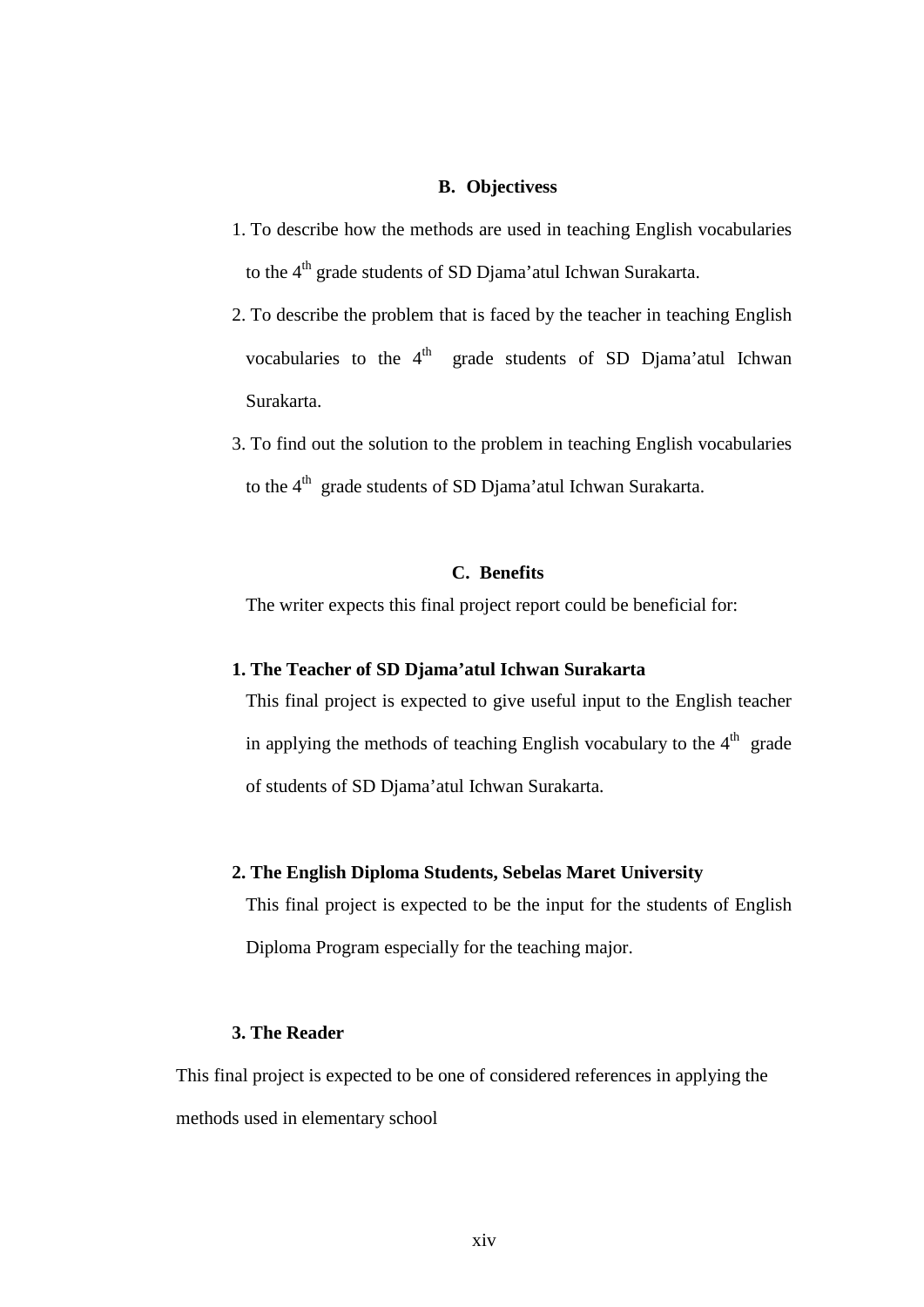## **CHAPTER II LITERATURE REVIEW**

## **A. Definition of Teaching**

According to Brown the definition of teaching is showing or helping someone to learn how to do something, giving instruction, guiding in the study of something, providing with knowledge causing to know or understand (Brown, 2000:7).

From the definition above it can be concluded that teaching is the activity of giving knowledge to the students and help the students to get the input of what they have to learn. The role of teacher in teaching a foreign language is very important. Teacher is also the most dominant factor for the success of learner. There are some definitions of the teacher role stated by Suyanto. They are defined as follow:

- 1. the teacher is a guide, teacher should have good relationship with the students and create enjoyable learning process.
- 2. the teacher is a helper that helps and gives the solution to the students' problem.
- 3 the teacher is a model, who gives example in using foreign language. For that reason the teacher should have adequate English language skill and give the example of using English language correctly in the grammar, intonation, pronunciation and word diction. (Suyanto, 2007:34).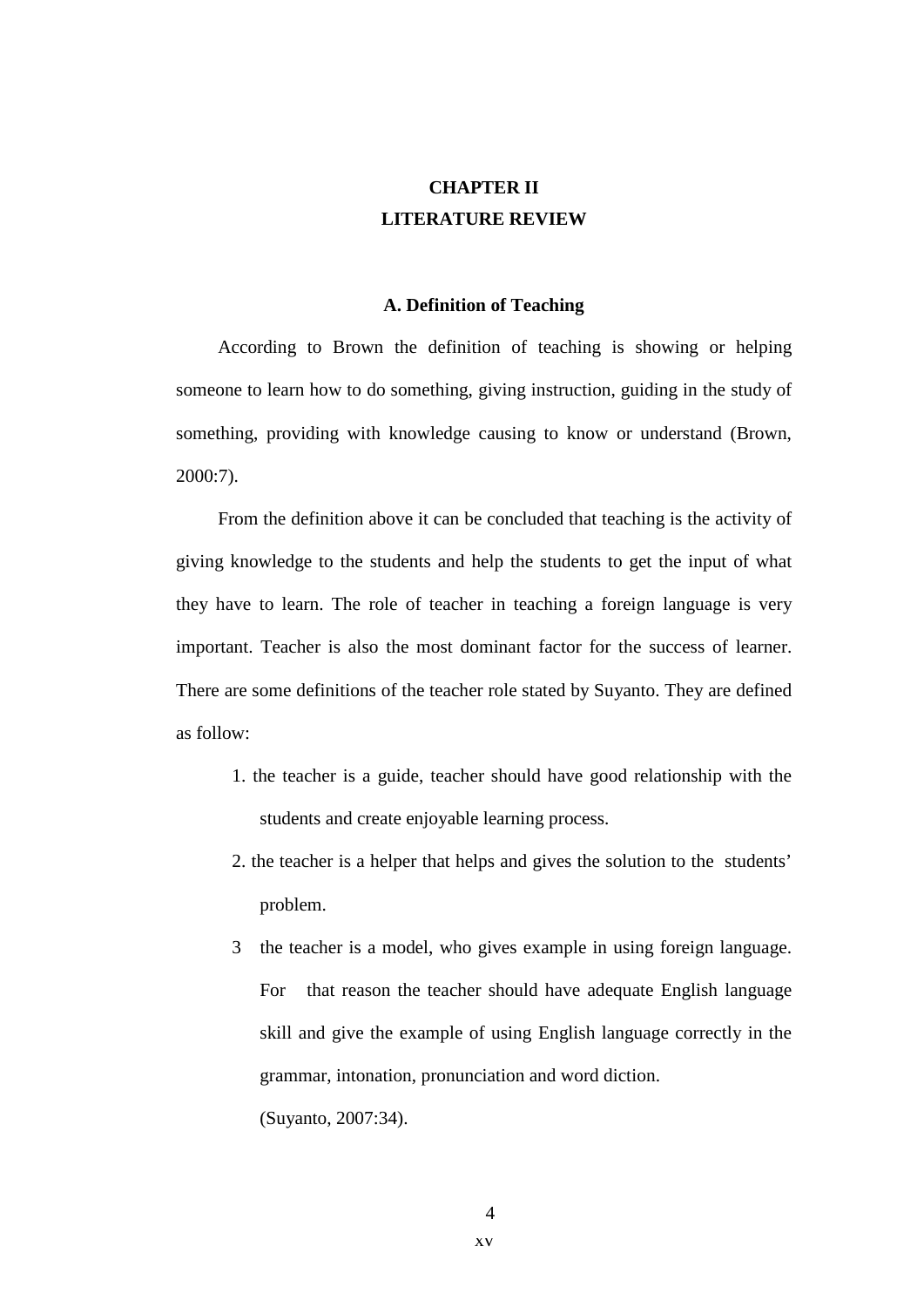It can be concluded that the teacher has an important role as a facilitator for the students. When teaching English the teacher must try hard to make the class as interesting as possible. The teacher should give a right example of using foreign language to the students. Besides, the teacher has to make the students active in using the foreign language in the class.

Teaching a foreign language can be given to all people, especially for whoever has a high motivation to learn it. The effective and better period of teaching foreign language is in the early age. Brumfit, Moon and Tongue state that there are some reasons for teaching foreign language of English to primary level. They are:

- 1. the need to expose children from early age to understanding of foreign culture.
- 2. the need for maximum learning time for important language.
- 3. the need to link communication of understanding of new concepts.

(Brumfit, Moon and Tongue, 1991: vii) It can be concluded that the children need a foreign language for the reason of the children need to understand foreign culture in early age, to learn foreign language takes a long time, and the last reason is that the need to communicate of new concepts that they possibly meet in the society. That is why it should be given to the students as early as possible.

## **B. Definition of Learning**

Learning according to Brown is "Acquiring or getting something of knowledge of a subject or a skill by study, experience or instruction" (Brown,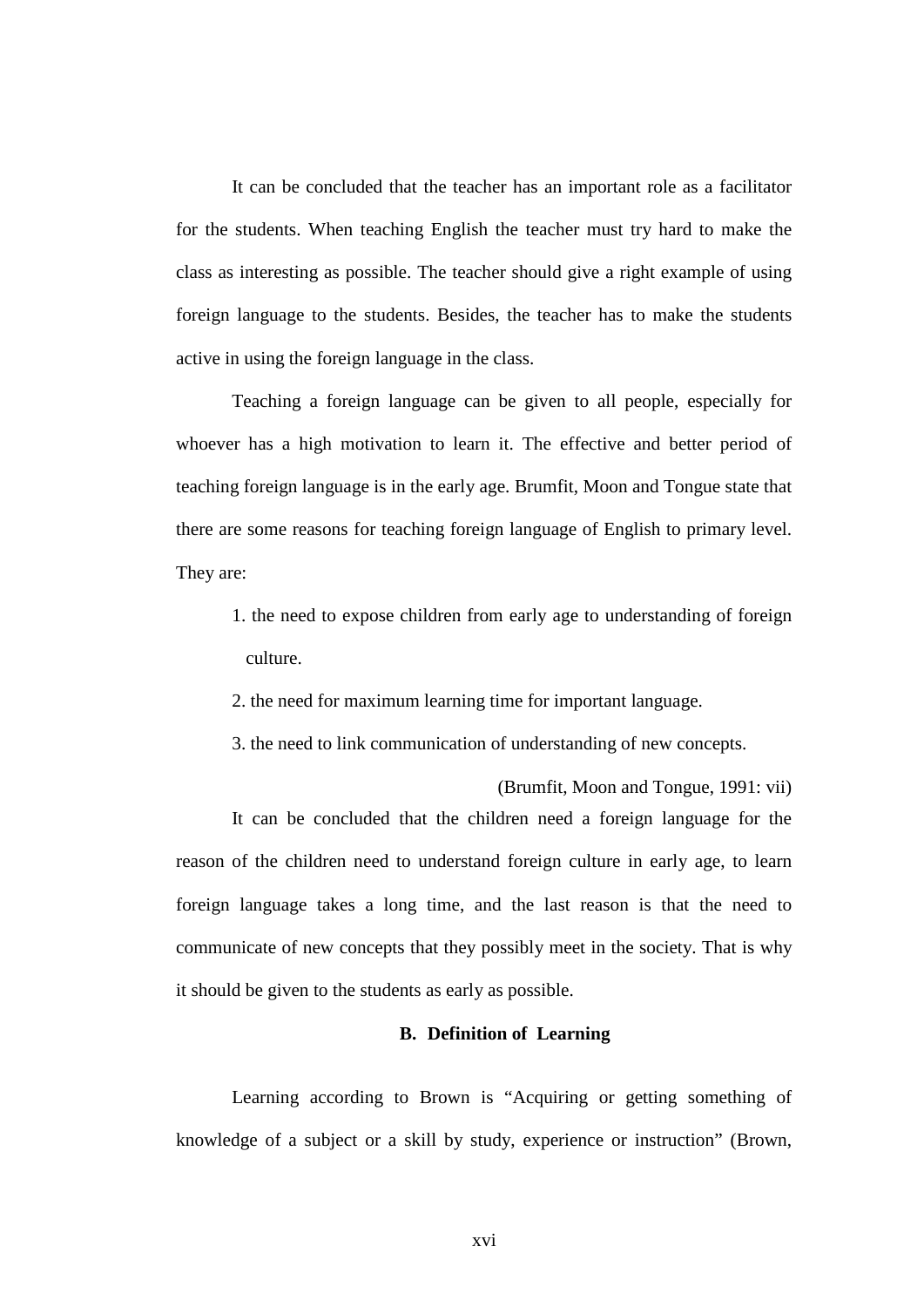2000:7). But learning according to Klein can be defined as "an experimental process resulting in a relatively permanent change in behavior that can not be explained by temporary states, maturation or innate response tendencies" (Klein, 1996:2). Then Brown gives more explanation of learning namely: a) Learning is acquisition or "getting" b) Learning is retention of information or skill, c) Retention implies storage system , memory, cognitive, organization, d) Learning is relatively permanent but subject to forgetting, e) Learning involves some forms of practice, perhaps reinforce practice and learning is a change in behavior (Brown, 2000:7).

In the definition above, people know that learning greatly influences the students' inputs. It can reflect a change in the students' behavior and the changes behavior poses relatively permanent. The success of learning process is not only the teacher's responsibility but also the learners themselves. Foreign language at this time has also influence in all human aspects, like in science and technology. As a result, it compels people to learn it. Here are the reasons why people learn foreign language.

a) School curriculum

The greatest language students in the world are foreign language included on the school curriculum, whether the students like or not with the foreign language that is taught in the class.

b) Advancement

Some people want to study English because they think it offers a change for advancement in their professional lives.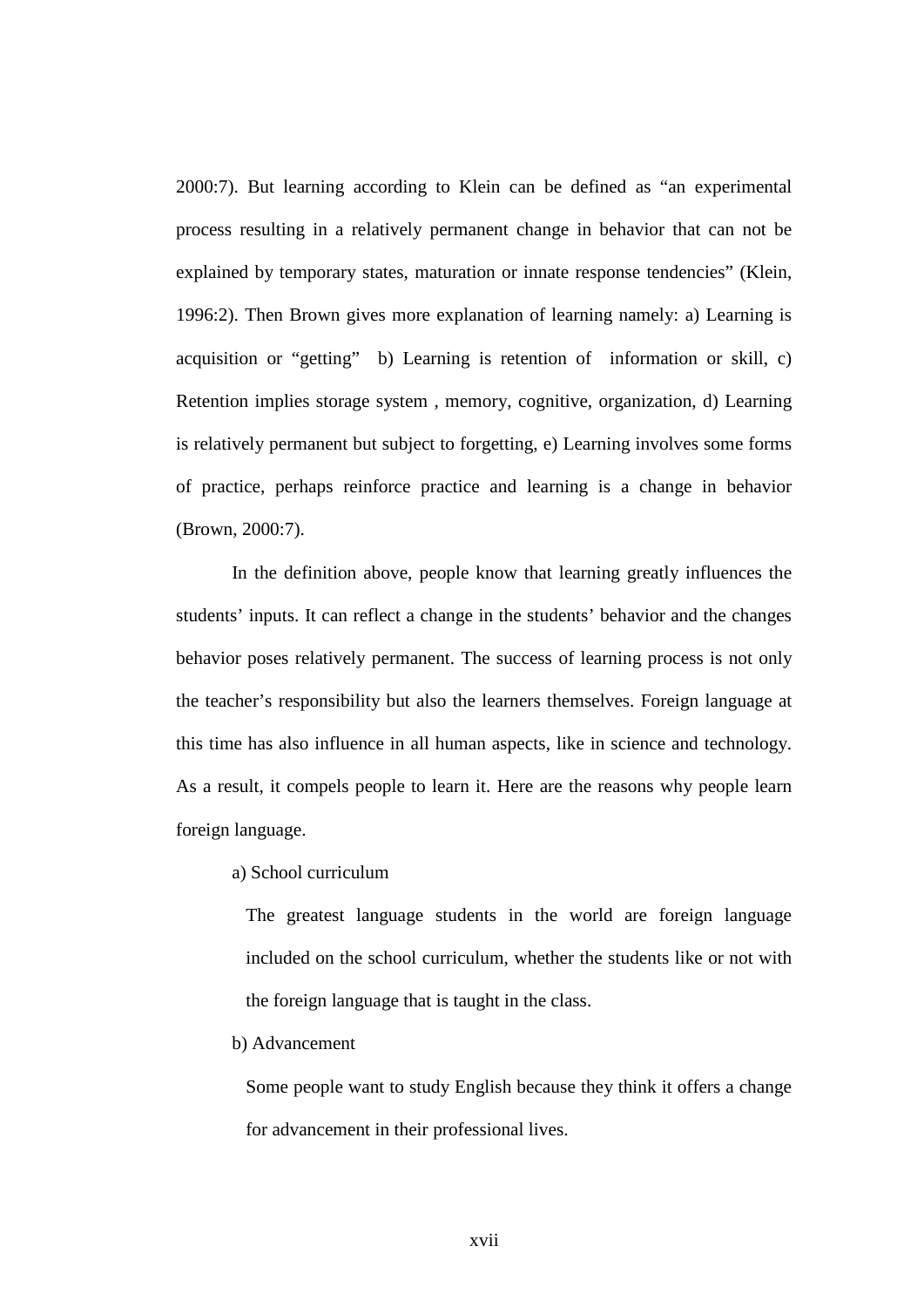c) Target language community

A target language community is one where the inhabitant speaks the language which the students are learning; for the students of English, an English-speaking country would be target language community.

(Harmer, 1991:1).

From the points above, it can be concluded that learning foreign language is mostly caused by the curriculum that is given at the school. Furthermore, people want to get a better job and to keep alive by making interaction in the society that commonly uses a foreign language.

In learning foreign language there are also factors that influence the learners' success. One of them is motivation. According to Lim Kiat Boey those motivations are divided into two, namely Instrumental motivation and Integrative motivation. Instrumental motivation is when the students learn foreign language for instrumental purpose; it may be a compulsory school subject. Meanwhile, Integrative motivation is when the students learn second language with the desire to identify himself with the native speaker or to enrich his life by contact with another culture (Boey, 1975:109).

Both motivations indicate that the motivation of the learner also influences the success of learning foreign language. In the Instrumental motivation there is no desire to go beyond the language as a tool to fulfill rather limited purpose. Meanwhile in integrative motivation the student has desire to get the language as a tool of interaction. In summary integrative motivation is more successful than instrumental motivation.

## **C. Definition of Young Learner**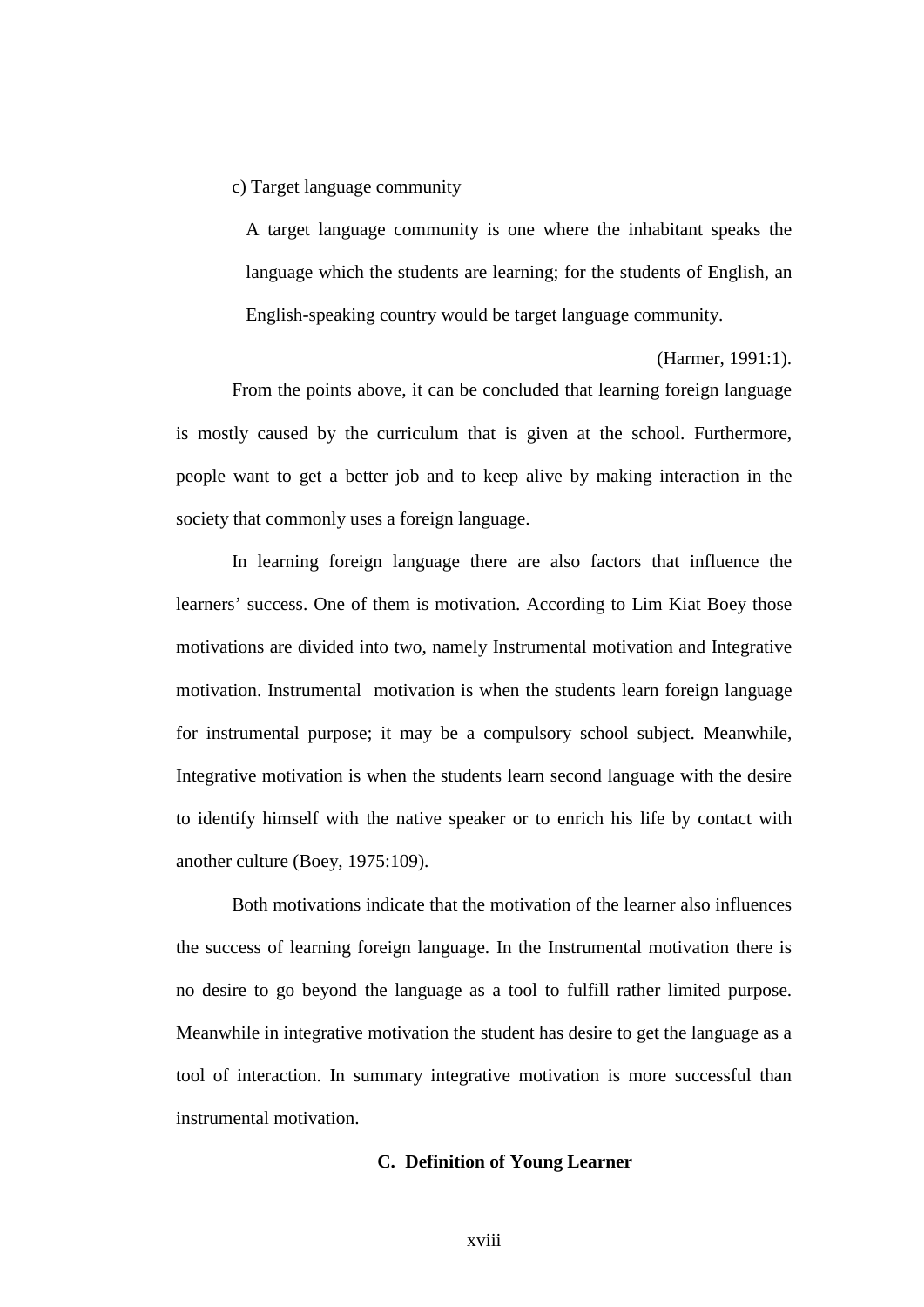Wendy and Lisbeth state that the children are divided into two groups. They are the five to seven years old and the eight to ten years old. The characteristics of children of five to seven years old are:

1. they can talk about what they are doing

2. they can tell you about what they have done or heard

3. they can plan activities

4. they understand direct human interaction

5. they ask question all the time

6.they have very short attention and concentration span

(Wendy and Ytreberg, Lisbeth, 1999:1)

Teaching students of five to seven years old will face with the situation as described above. The children in these ages commonly are active, like to make interaction and activities with their friends. The teacher needs to choose interesting techniques to deliver the subject because they still have a low capability in understanding what they have heard. Besides, the concentration span of children of five to seven year old is short.

 Meanwhile, children of eight to ten years old are relatively mature children with an adult side and childish set. The characteristics of children of eight to ten years old are:

1. their basic concepts are formed, they have very decided views in the world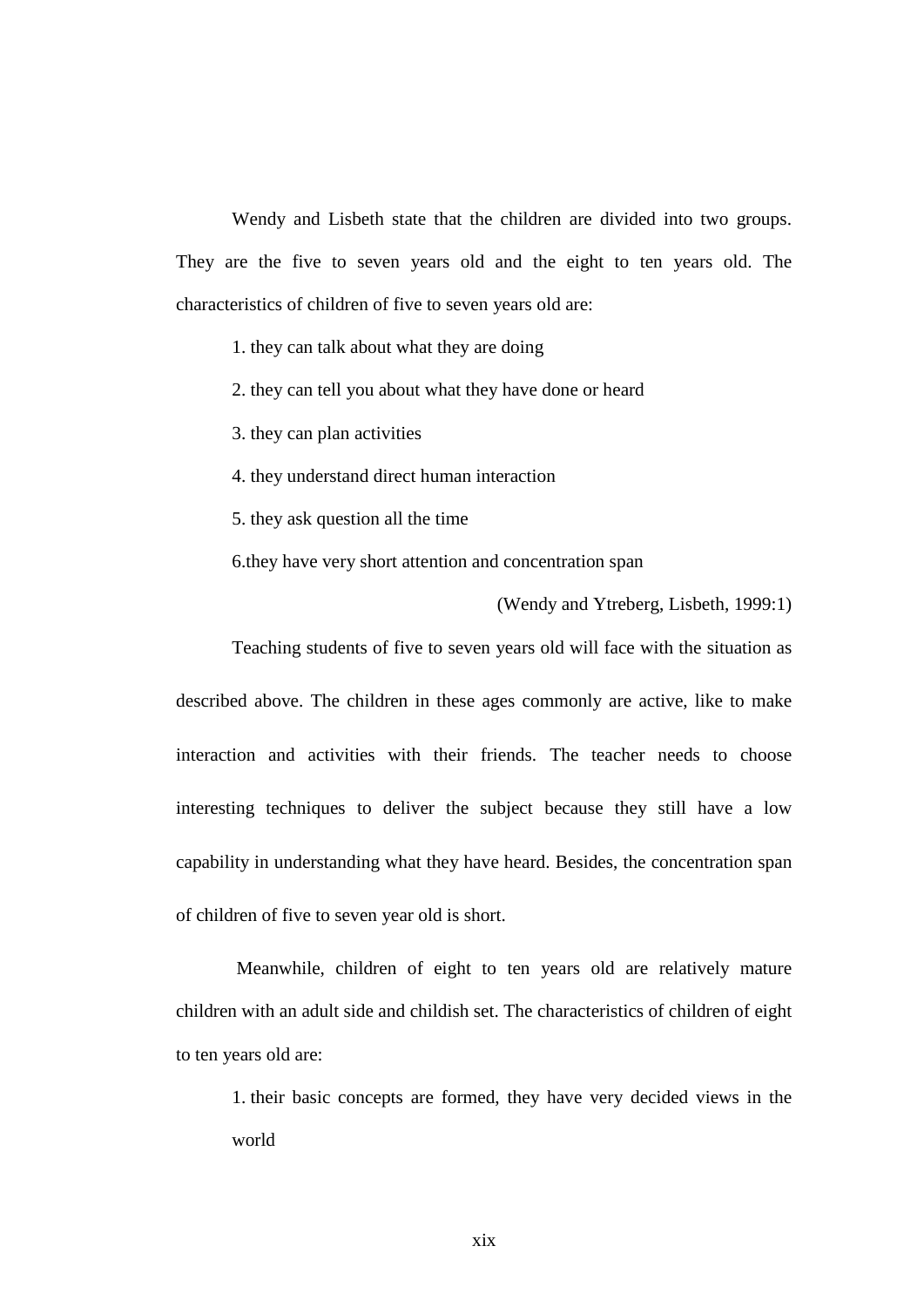- 2. they can tell difference between fact and fiction
- 3. they ask question all the time
- 4. they rely on spoken words as well as the physical word to convey and understand meaning.
- 5. they are able to make some decision about their own learning.
- 6. they have definite views about what they like and don't like doing.

(Wendy and Ytreberg, Lisbeth, 1999:1)

 Children of eight to ten years old can be included into adult, because their ability to think about what in their mind is more complex than that of five to seven years old students do. Besides, they are able to make their own decision of what they have chosen.

There are some advantages of teaching foreign language to the young learner. They are:

- 1) the brain of young learner is more adaptable and the acquisition of language is possible without self-consciousness at an early age.
- 2) the children have fewer negative attitudes to foreign languages and they have better motivation.
- 3) that children language learning is more closely integrated with real communication.
- 4) the children devote vast quantities of time to language learning.

(Brumfit, Moon and Tongue, 1991: vii)

 From the information above, we know that teaching foreign language is better done to the children of early age. Because children of early age still have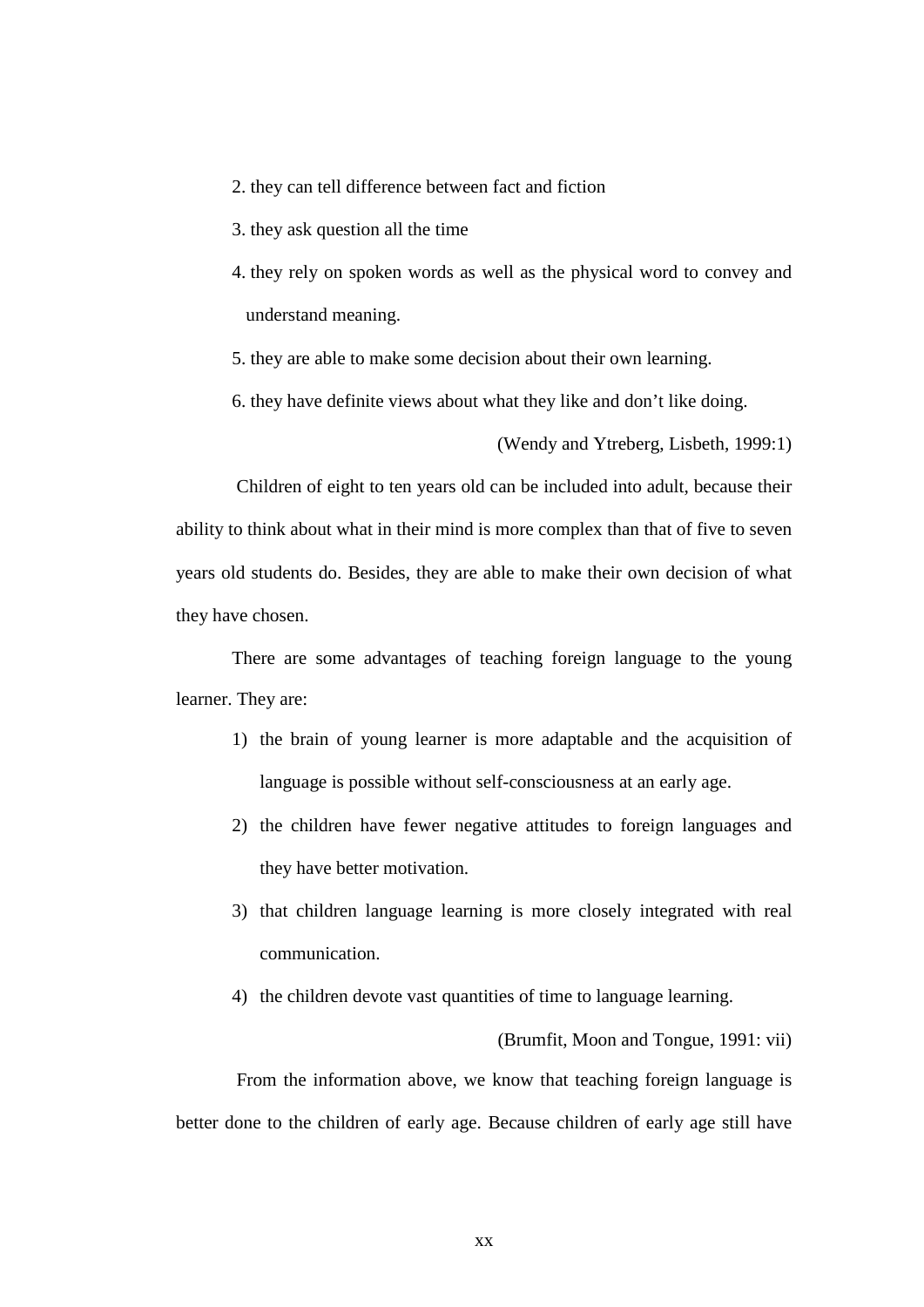flexible ability to get the language exposure. They also have good motivation to practice the exposure of foreign language to communicate. Besides, children of early age will have longer time to get the input of foreign language.

## **D. Definition of Teaching Vocabulary**

Vocabulary is the biggest component of any language course. Michael Mc Carthy states that "No matter how well the students learn grammar, no matter how successfully the sound of L2 (second language) are mastered, without words to express a wide range of meaning, communication in L2 (second language) just can not happen in many meaningful way" (McCarthy, 1990:8).

So it is clear that vocabulary is very important in learning new language. It can be the main base of making communication. However, if the learners do not master the vocabulary, they will not master the language well.

Meanwhile teaching vocabulary is just presenting new word, but teacher will face many problems in presenting vocabulary. One of them is how to select words to teach. Two general principles of vocabulary selection are frequency and coverage. In frequency we can decide which word we should teach on the basis of how frequency they are used by speakers of language. In coverage, a word more useful if it covers more things than if it only has one very specific meaning so the argument goes (Brown, 2000:154).

From description above, it can be concluded that teaching vocabulary creates problems too, especially in selecting which of the most appropriate word to be presented to the students. But there are two principles that can overcome the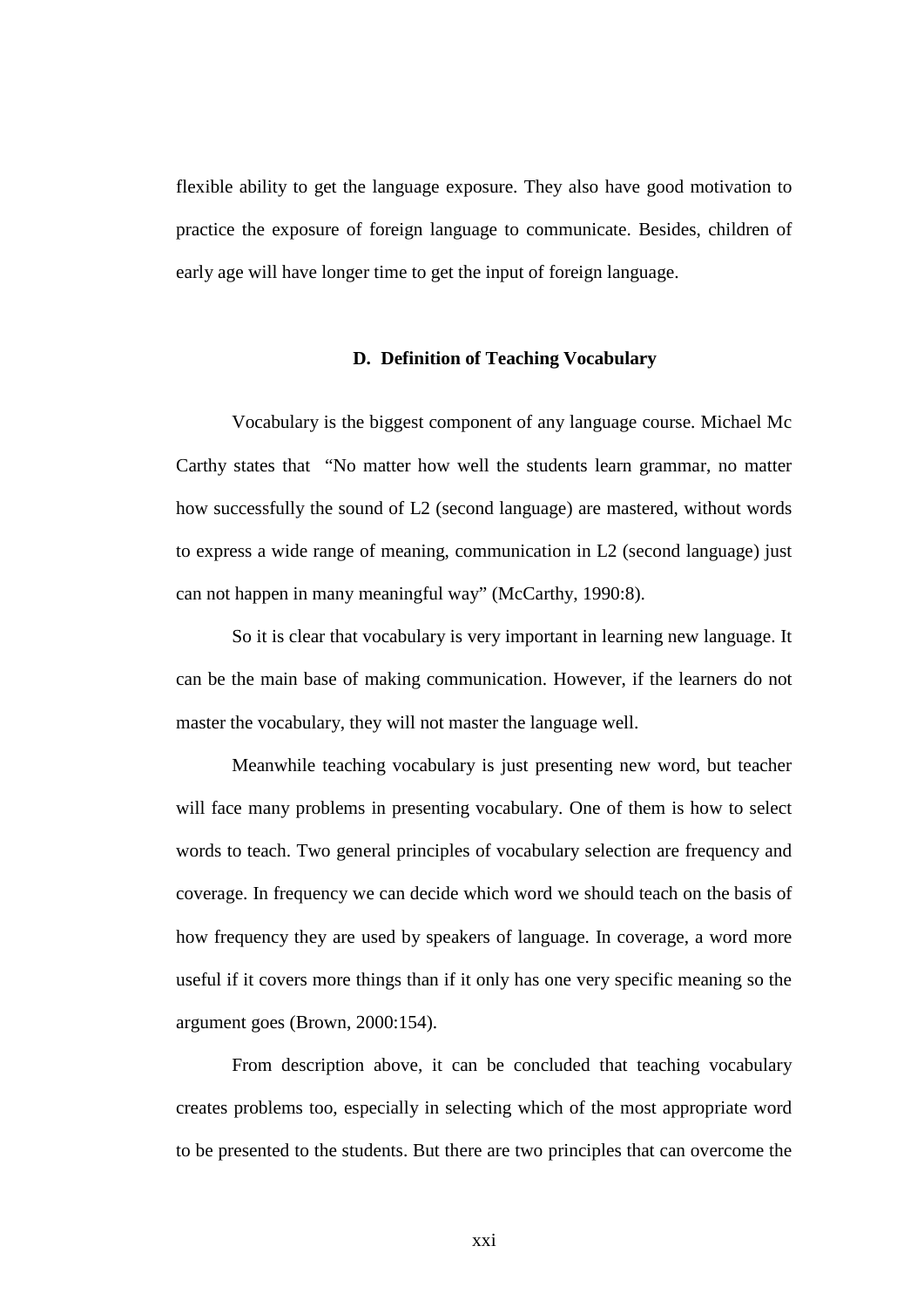problem of choosing vocabulary. They are frequency and coverage. Both of the principles provide teacher the solution of selecting vocabulary to young learner.

## **E. Method of Teaching Foreign Language**

According to Anthony, method is an overall plan for systematic presentation of language based upon a selected approach (Anthony in Brown, 2001:14). Richard and Rodgers in Brown also state that "a method is an umbrella term for the specification and interaction of theory and practice" (Richard and Rodgers in Brown, 1982:154). It can be concluded method is a generalized set of classroom specification for accomplishing linguistic objectives. It tends to be concerned primarily with teachers' and students' roles.

There are affecting factors to make teaching language successful. One of the reflected methods is approach, design and procedures of teaching. Approach includes 2 aspects, namely theory about the nature of language and language learning. Design

can be seen from the aspect of the objective of teaching, a syllabus model, types of learning, teaching activities , learner roles, teacher roles, and instructional material roles. Procedure covers techniques, practices and behavior in the classroom (Brown.2001:14).

From the definition above, it can be concluded that a teacher needs methods in teaching foreign language. Methods can help the teacher to achieve the objectives of teaching. Commonly, a method consists of three factors that would influence the teaching a foreign language. They are approach, design and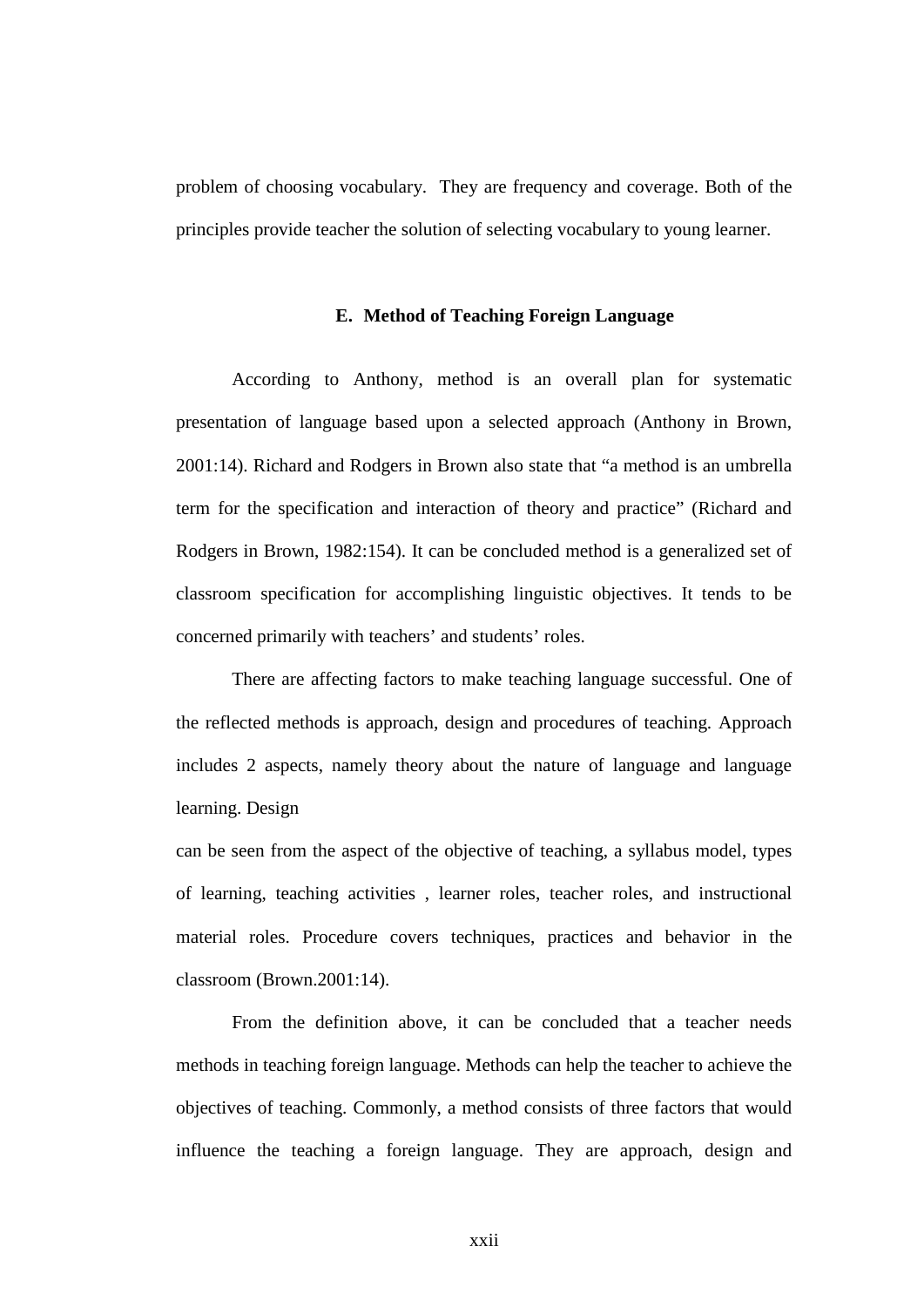procedure that are described above. So, the teacher should concern with the applying of some aspects that are involved in a method.

Methods used in teaching English vocabulary to the young learner greatly influence the result of the students' outputs. These kinds of method can help the teacher in teaching and learning process.

1.Grammar Translation Method

The characteristics of Grammar-Translation Method are:

- a. Classes are taught in the mother tongue with little active use of the target language.
- b. Much vocabulary is taught in form of lists of isolated words.
- c. Long , elaborate explanation of intricacies of grammar are given
- d. Grammar provides the rules for putting word together and instruction often focuses on the form and inflection of words
- e. Reading of difficult classical texts is begun early.

(Brown, 2001:19)

The grammar Translation Method focuses in the grammatical rules from the second language to the native language. The application of this method is done by asking the students to translate a text from English into Indonesian. Then the teacher mentions the difficult words that the students do not understand on the board. By using this way the students become familiar with the foreign grammar. This familiarity will also help them to speak and write the better English. The primary goal of this method was to prepare the students to write and read classical material and to pass standardized exam.

2. Direct Method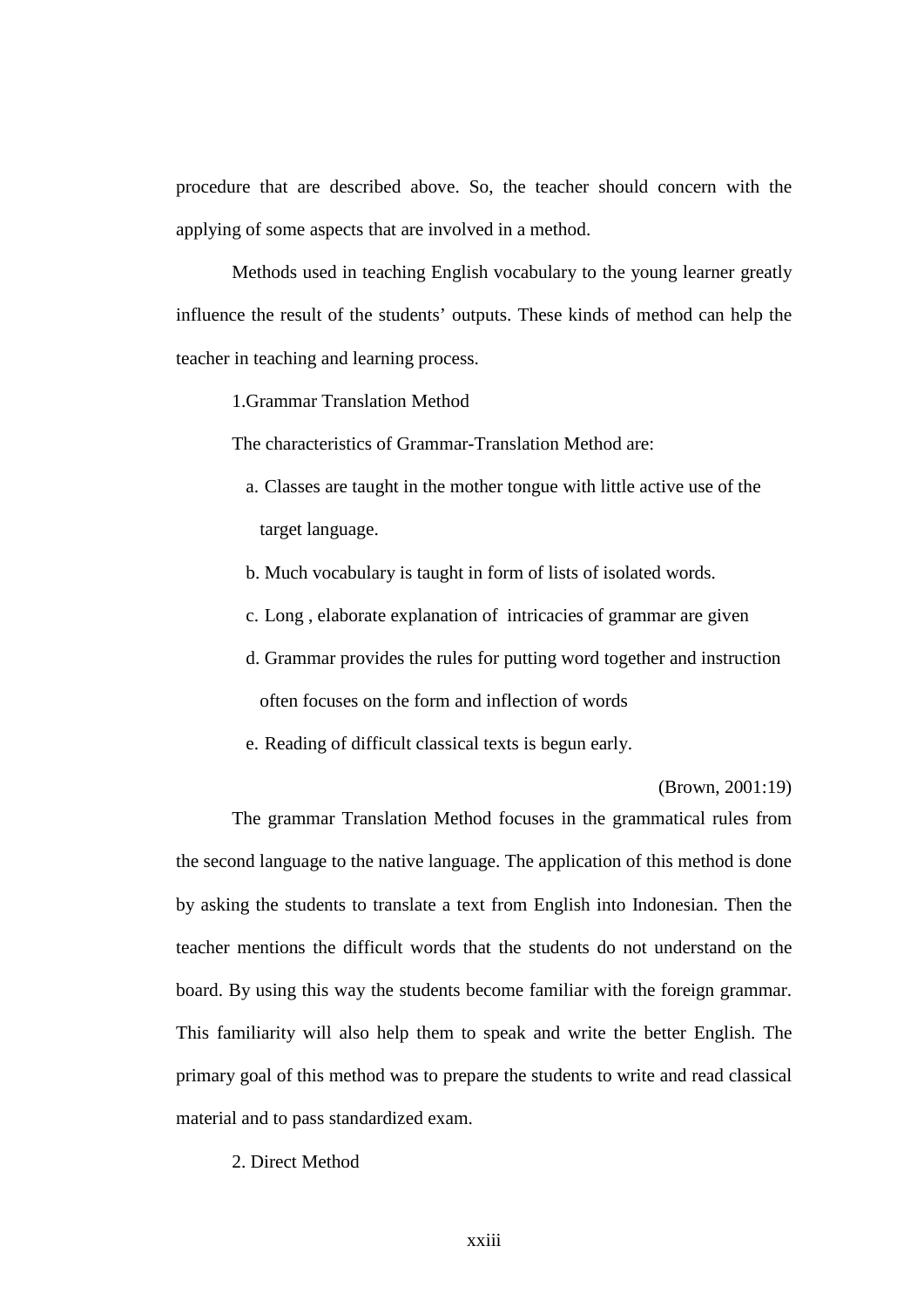The characteristics of Direct Method are:

- a. Classroom instruction was conducted exclusively in the target language.
- b. Only everyday vocabulary and sentences were taught.
- c. Concrete vocabulary was taught through demonstration, objects and pictures.
- d. Both speech and listening comprehension were taught
- e. Correct pronunciation and grammar were emphasized.

## (Brown, 2001:21)

In Direct method, the teacher explains foreign language directly without any translation. The teacher encourages district and spontaneous use of foreign language in the classroom. The teacher uses L2 to teach both in focusing spoken and written language material of target language. The concrete vocabulary is also taught by showing the real object and picture. The problem that is faced by the students in this method is how to pronounce English words correctly. So in this method the correctness of pronunciation and grammar is emphasized. The use of this method depends on the condition and purpose of learning second language.

3. Audio-lingual Method

The characteristics of Audio-lingual Method are summed up in the following list:

- a. New material is presented in dialogue form.
- b. There is dependence on mimicry, memo ration of set phrases and learning.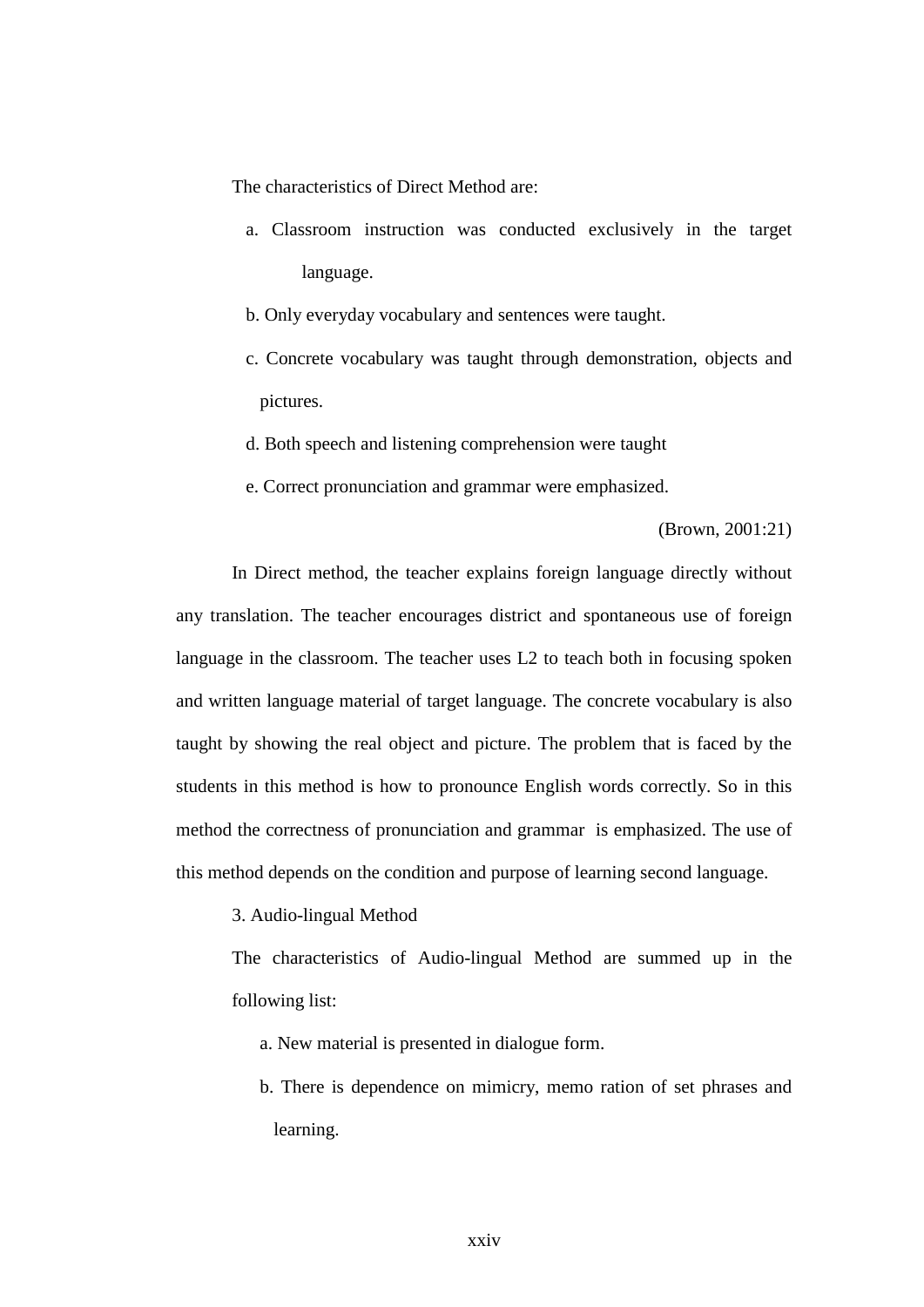- c. Structural patterns are taught using repetitive drills.
- d. There is much use of tapes, language labs and visual aids

(Brown, 2001:23).

In this method there is a little or no grammatical explanation. This method also uses the modern equipment such as tapes, language labs, and visual aids. There is a great effort to get students to produce error-free utterance. In the classroom, a lesson was organized by grammatical structure and short dialogue. Often the students listened repeatedly to recording of conversation (for example in the language lab) and focus on accurately mimicking the pronunciation and grammatical structures in the dialogue. The success of this method could be experienced by the students who practice the dialogue in off-hour. It is the most effective way to teach foreign languages.

4. Communicative Language Teaching

The characteristics of Communicative language Teaching are:

- a. The classroom goals are focused on all the components of communicative competence.
- b. Language techniques are designed to engage learners in the pragmatic, authentic, functional use of language for meaningful purposes.
- c. Fluency and accuracy are seen as complementary principles underlying communicative techniques.
- d. students in communicative class ultimately have to use the language, productively and receptively, in unrehearsed contexts outside the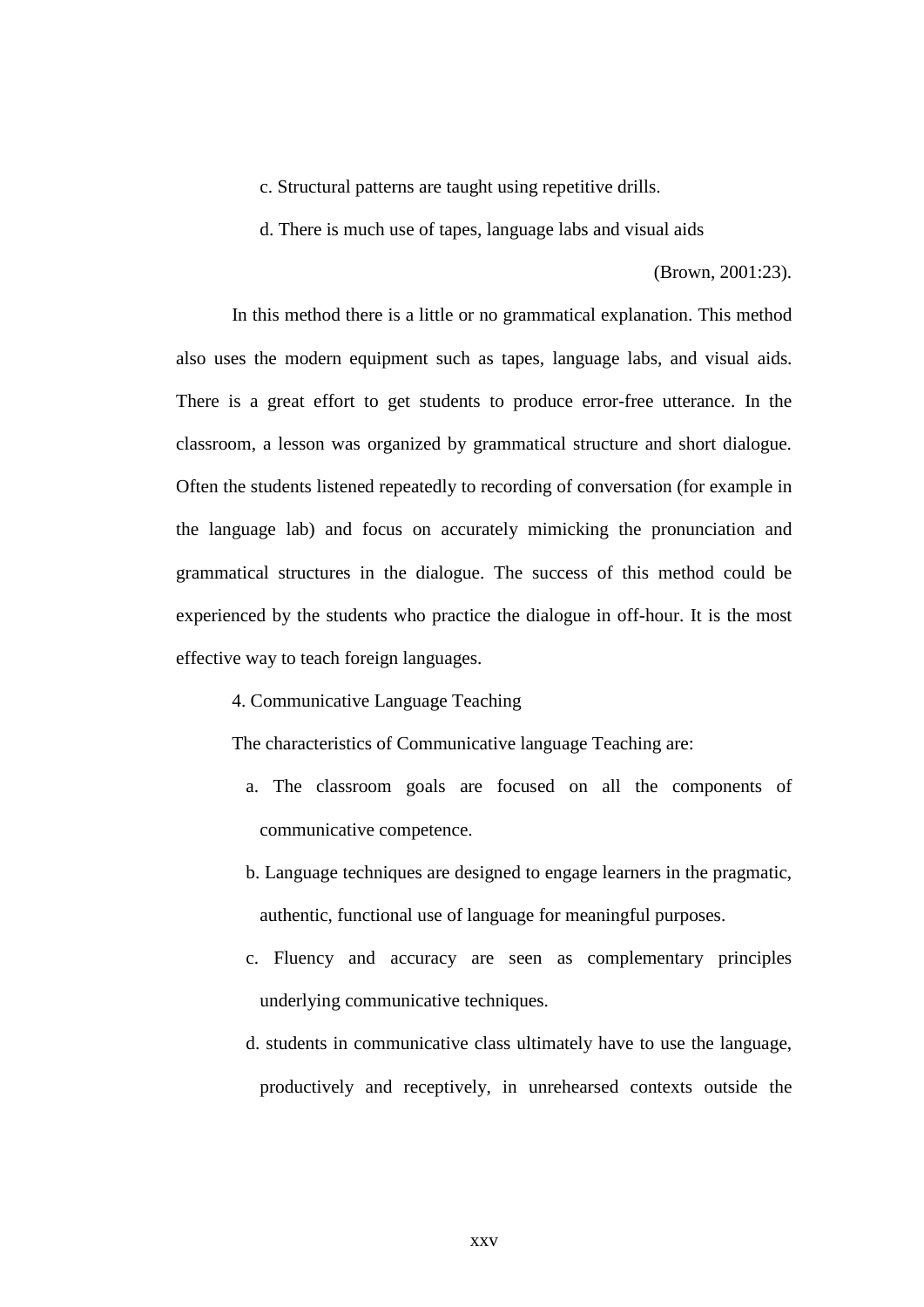classroom. (Brown,

2001:43)

From the information above, we know that communicative language teaching involves most dominant in the students' activity. The teacher in this method is just as a facilitator who leads the process of studying in the class; meanwhile students have to be active to communicate in the class activity. The goal of this method is centered on the communicative competence including grammatical, discourse, socialistic and strategic to the teaching of second languages that emphasizes interaction as both the means and the ultimate goal of learning a language communicative ability in the classroom, it also promotes the fluency on accuracy.

#### 5. Eclectic Approach

This method consists of a number of possible methodological options at your disposal for tailoring classes to particular contexts (Brown, 2001:40). This method is guided by a number of factors: your own experience as a learner in classroom, whatever teaching experience you may already have had, classroom observation you have made, book you have read and previous courses in the field (Brown, 2001:41).

From the definition above, it can be concluded that in eclectic approach the teacher can combine different other methods like Grammar Translation method, Direct method, Audio-lingual method, and Communicative approach.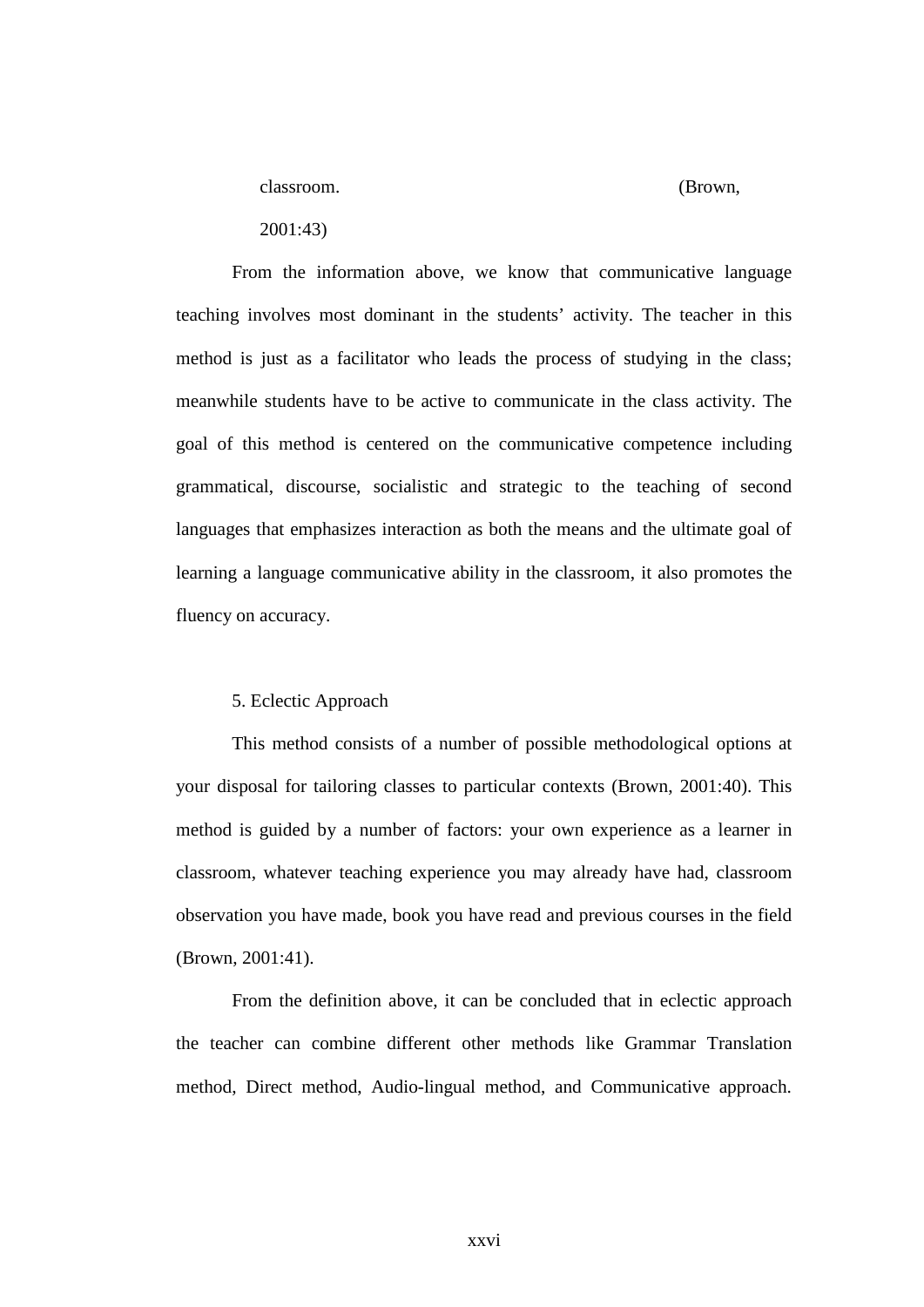The use of eclectic method depends on the condition and the purposes of the learning foreign language.

In summary, the teaching and learning is such a mutual interaction of sharing knowledge between the teacher and students. So the success of learning a foreign language does not only depend on the teacher but also the students. According to some experts, foreign language is better imparted to the children in early age. Since the children cognitive ability to get the foreign language exposure is still flexible. But teaching foreign language to children is not an easy job. For that reason, teacher needs to use some method to make the process of teaching and learning of foreign language interesting. Likewise, teaching English vocabulary to the fourth students of SD Djama'atul Ichwan, the teacher needs method of Grammar Translation method and The Direct method.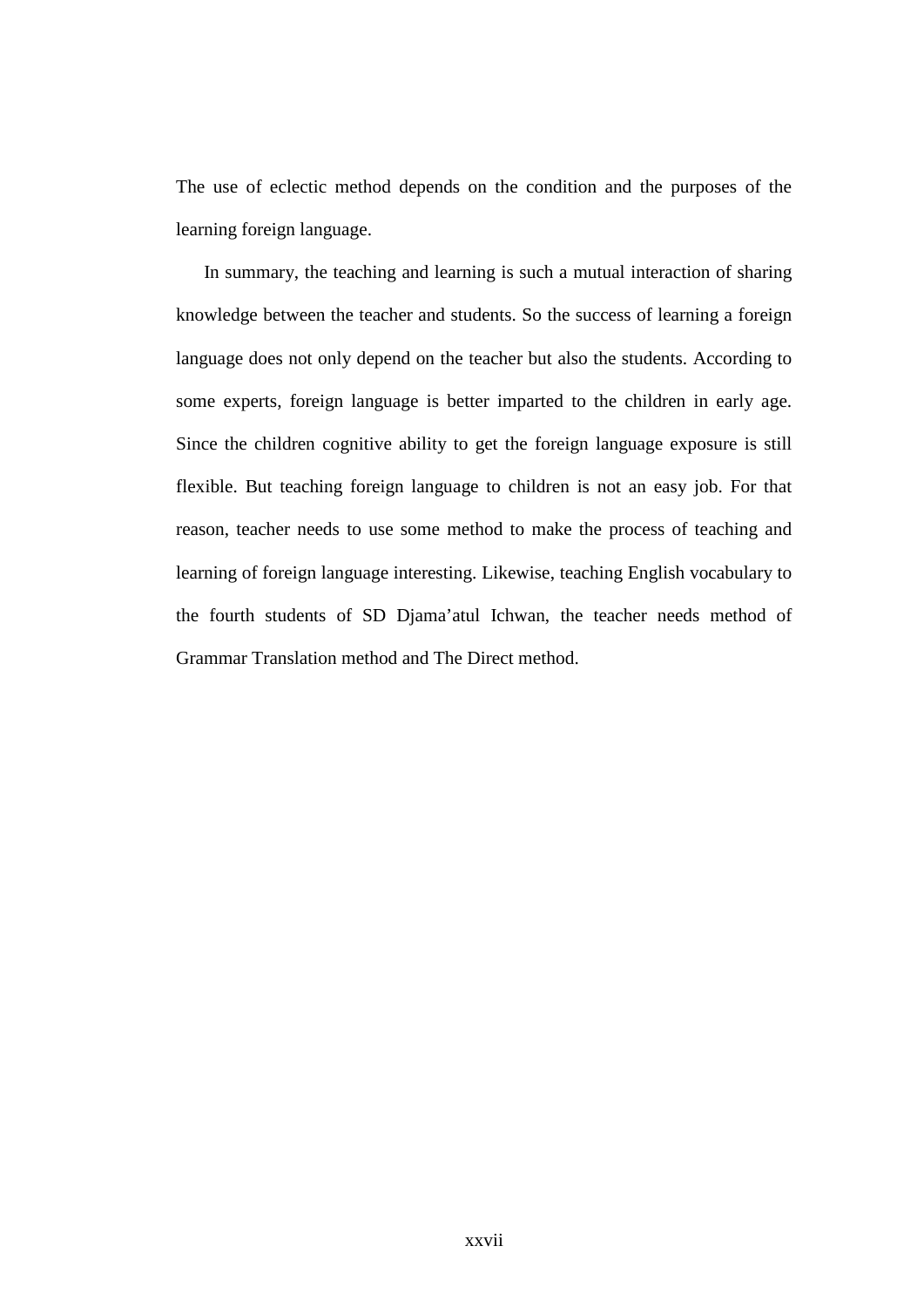## **CHAPTER III**

## **DISCUSSION**

## **A. Brief History of SD Djama'atul lchwan Surakarta**

### **1. Describtion of SD Djama'atul lchwan Surakarta**

SD Djama'atul Ichwan is one of non-governmental Elementary schools in Surakarta. It was built in 1920 conducted by a moslem figure in Laweyan, subdistrict of Surakarta. At the past time it was not an Elementary school like today. It posed a place where moslem people in Laweyan always held an event of religious speech (pengajian). Gradually it develops to become an Islamic Elementary school of Djama'atul Ichwan. The words of Djama'atul Ichwan itself are derived from the holy Koran. They are *Djama'atul* means assembly and *Ichwan* means Friendship. So Djamaitul Ichwan can be defined as the place where friends of Moslem assemble to study together.

SD Djama'atul Ichwan is divided into two places. The first building is located on jalan K.H Agus Salim No.45 Laweyan, Surakarta. It is a 4<sup>th</sup> storeyed building. This building consists of 15 active classrooms. They are usually used for teaching and studying process; 1 headmaster room; 1 teacher office; 1 clinic room (UKS); 1 library; 1 computer laboratory; 7 toilets for girls and boys; 2 canteens and 3 vacant rooms that will be used as the additional classes in the following year.

The second building is located in Sondakan, Laweyan, Surakarta. This building consists of 6 classrooms; 1 teacher office; 1 bathroom; 1 mushola (a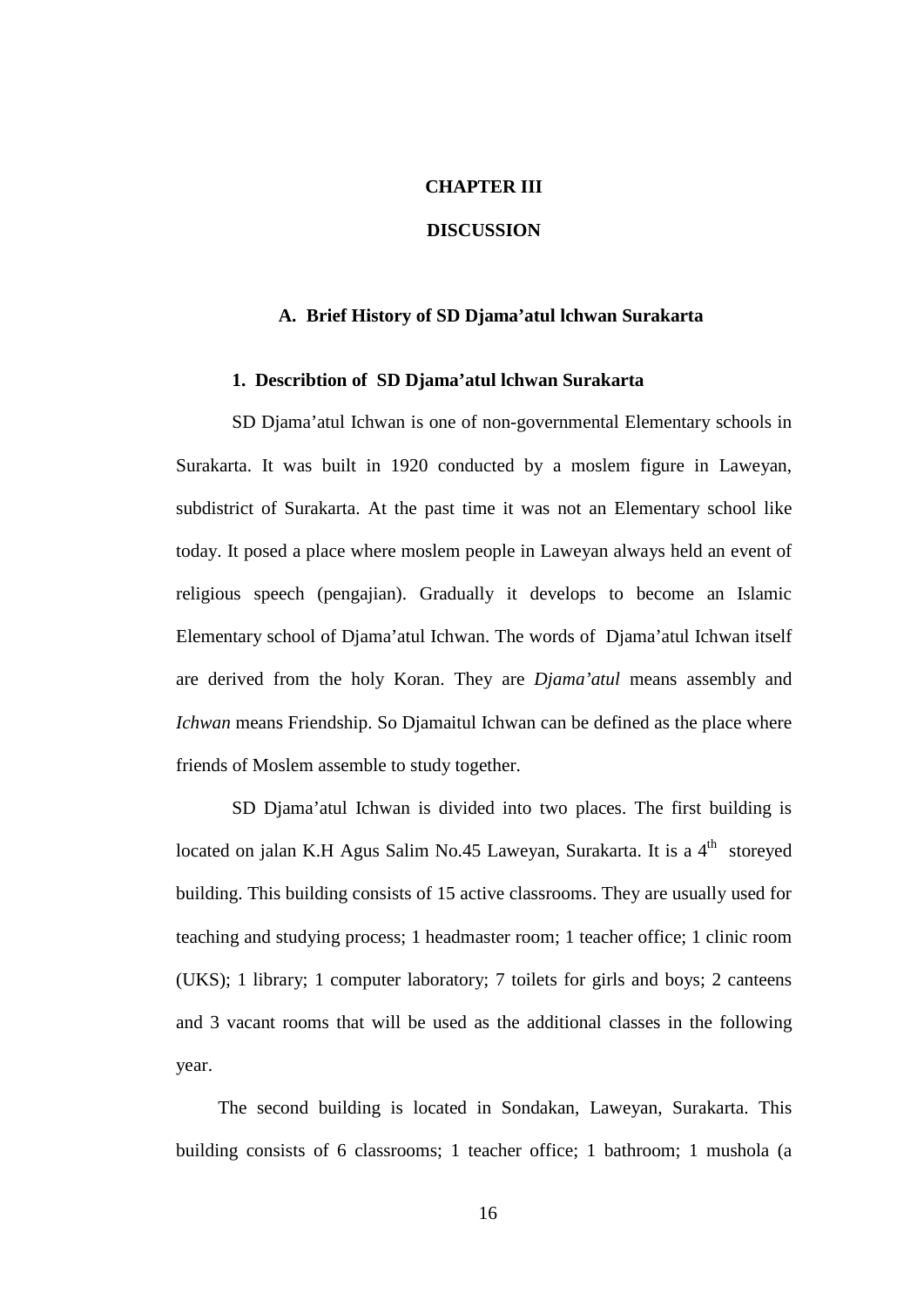small mosque); 1 clinic room (UKS) and 1 canteen. This building is used for teaching and learning process particularly for the students of first grade.



# **The Sketch of SD Djama'atul Ichwan Surakarta Address: Jl Kh Agus Salim no. 45 telp 712224, 739816 Sondakan**

## **2. Vision and Mission of SD Djama'atul lchwan Surakarta**

## v **The Vision of SD Jama'atul Ichwan Surakarta is :**

*1. Sebagai pusat pendidikan yang islami, bermutu serta unggul dalam menguasai Iptek dan Imtak.*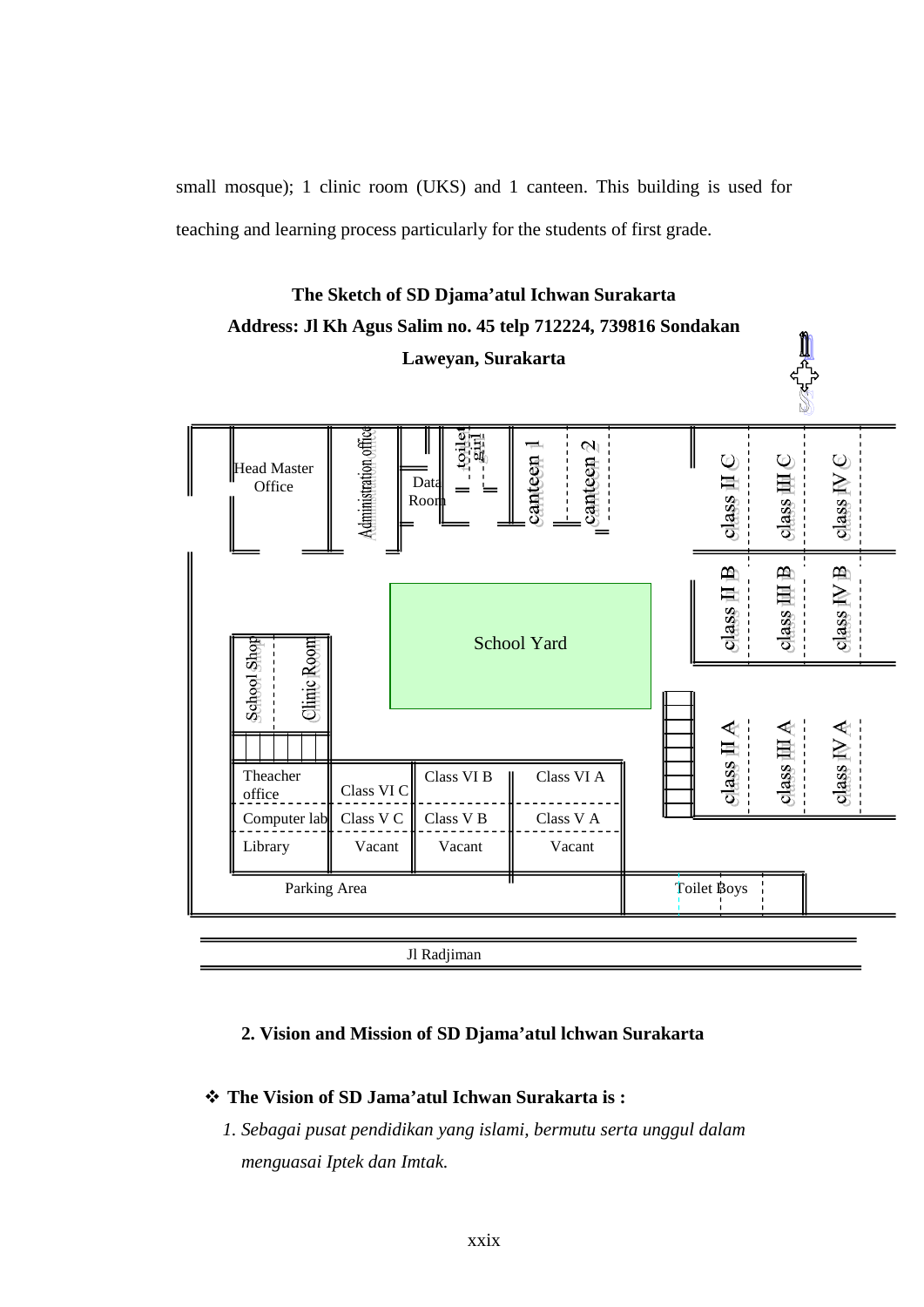- *2. Mencetak generasi muslim yang cerdas, banyak ilmu dan amal solehnya.*
- 1. To be the central of Islamic knowledge that has high quality in technological and religious knowledge.
- 2. To create smart, knowledgeable and good muslim generations.

## v **The Mission of SD Djama'atul Ichwan Surakarta is :**

- 1. *Mengupayakan pelayanan pendidikan secara utuh dalam rangka pengembangan pembendaharaan ilmu serta pembentukan sikap, sifat dan jati diri islami.*
- *2. Menumbuhkan semangat meraih keunggulan pada semua warga sekolah.*
- *3. Mengupayakan fasilitas-fasilitas mendukung bagi terciptanya generasi Islamyang cerdas, banyak ilmu dan amal solehnya.*
- 1. To provide fully educational service in order to develop the range of knowledge or to form Islamic attitude, characters and values.
- 2. To grow the spirit of achieving superiority to all the school society.
- 3. To enable supporting facilities of creating smart, knowledgeable and good muslim generations.

### **3. The curriculum of SD Djama'atul Ichwan Surakarta**

SD Djama'atul Ichwan Surakarta has three curriculum based on national curriculum, local curriculum and imtaq curriculum. National curriculum includes mathematics, Indonesian, sciences, civil education, social education and sport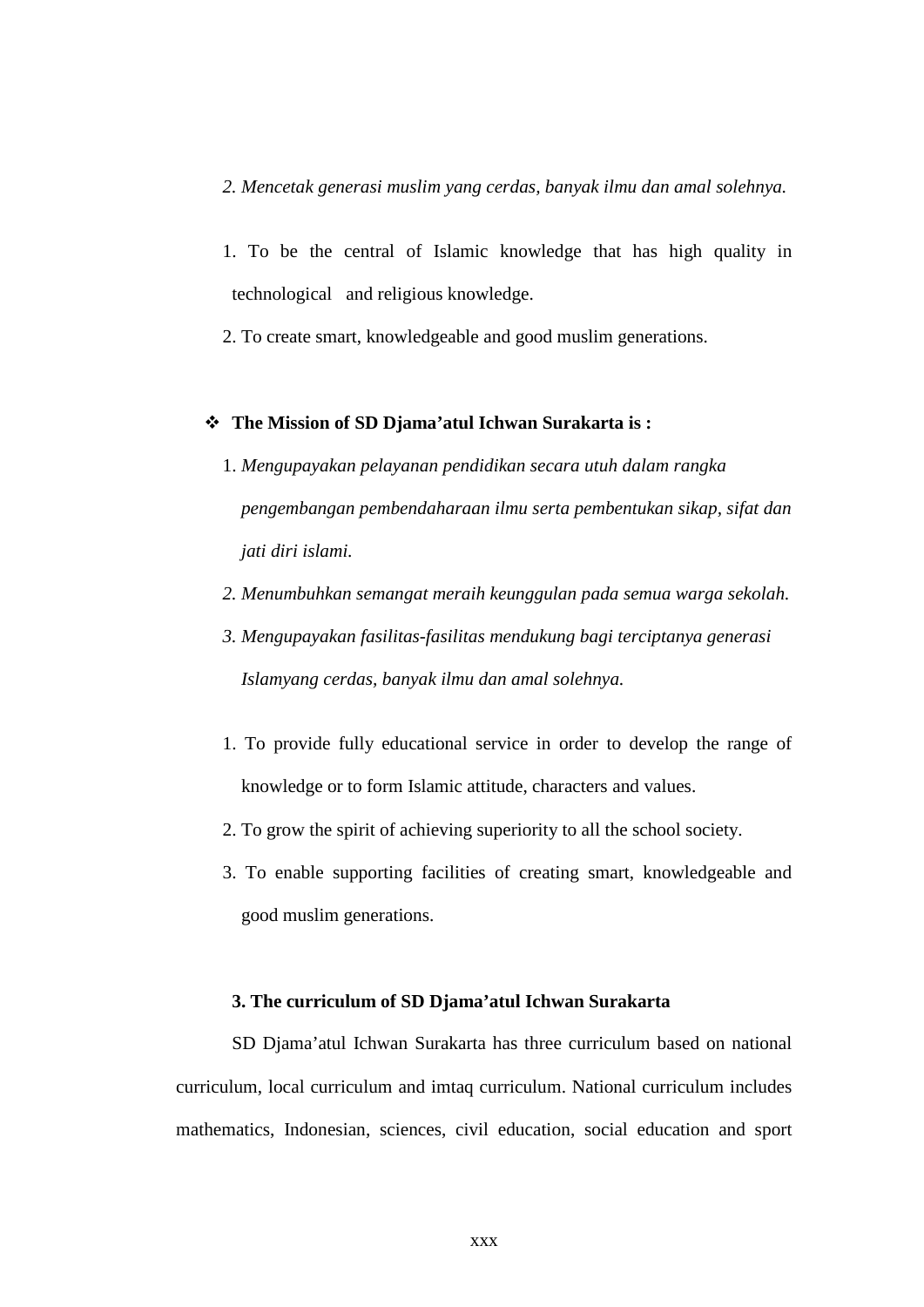education. Local curriculum involves Javanese language, skill and arts. Imtaq curriculum consists of fiqih, alqur'an hadist, akhidahakhlaq and arabics. Meanwhile English is an addition of local curriculum.

SD Djama' atul Ichwan Surakarta also gives some ekstraculicular activities to the students. These ekstraculicular activities have purposes to develop the students' talents and to give the opportunities to the students in improving their creativities. The ekstraculicular activities which are given namely band music, scouts, traditional dances, Islamic music (rebana), basketball, painting/ batik arts, and reading or writing the holy qur'an words (BTA).



**3. The Organiasation Chart of SD Djama'atul Ichwan Surakarta**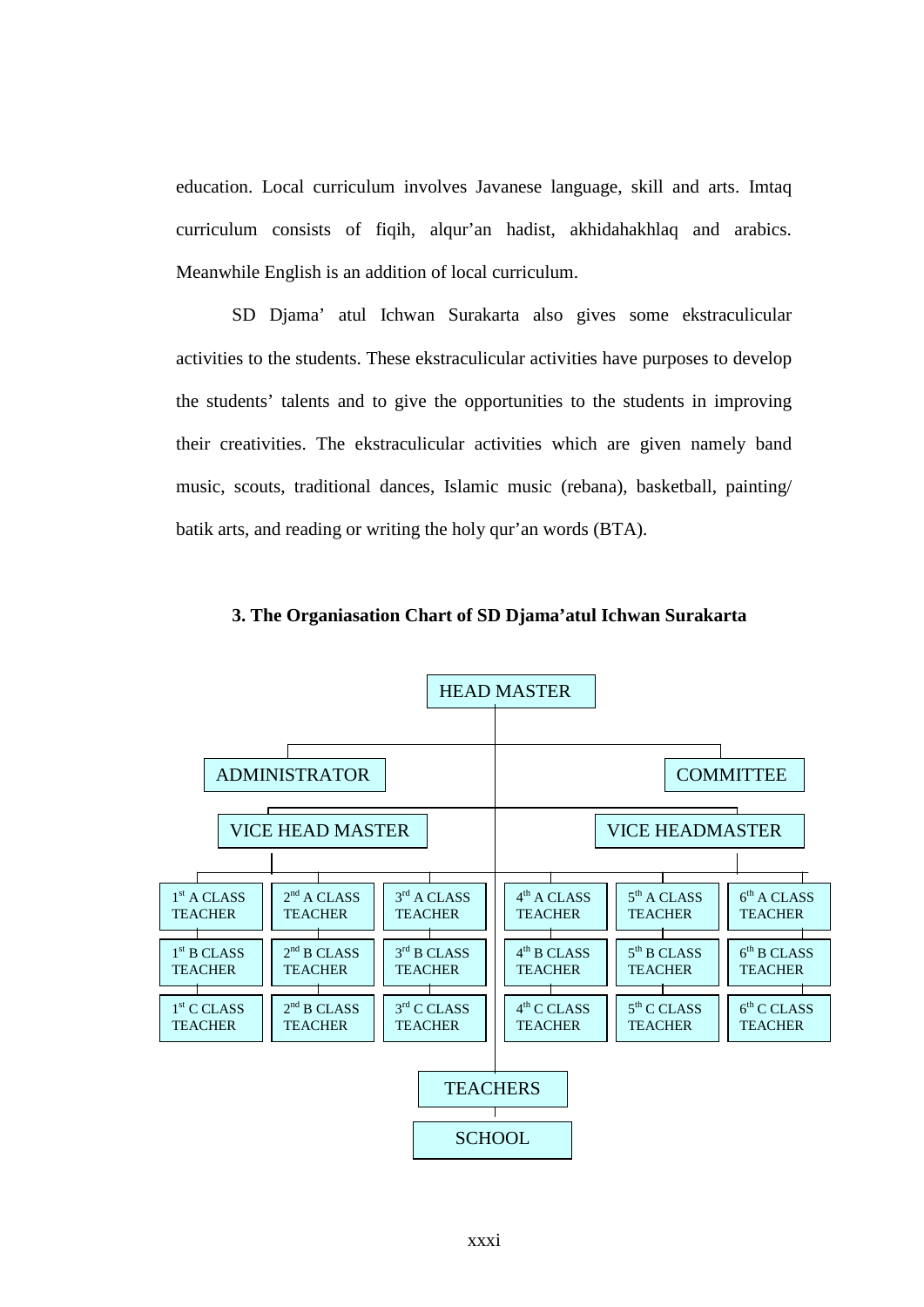## **Explanation of the Chart**

- The headmaster of SD Djama'atul Ichwan has responsibility of overall school operations. He also conducts the school's staffs and teachers.
- The first vice headmaster is responsible for the curriculum of the school. He arranges the schedule of the subjects that are given in the class.
- The second vice headmaster has responsibility to manage the students' problem. He also acts as the counselor of the students' problem.
- Teacher duty is to conduct their own class which includes the implementing of teaching and learning process in the class. There are two teachers who are specialized in teaching English lesson. One of English teachers handles class 3, 4, 5 (in A, B, C) and another handles class 1, 2, 6  $(in A, B, and C).$
- The janitor is responsible for the security and the cleanness of school's environment.

## **B. Class Observation**

The observation was done by the writer for a week during the job training. It started from class 2B on Monday, February  $2<sup>nd</sup>$  2009. Then she continued to observe class 3 C, class 4 B, class 5B, and last in class 1 C. On February  $4<sup>th</sup>$  2009 the writer focused on observing class 4B, where the writer would teach English in the following week. The writer observed this class from 07.00 a.m up to 13.30 p.m. Class 4B consists of 39 students which is conducted by Mr. Larso. The English lesson in class 4 B is handled by Miss Yeni. She has been working there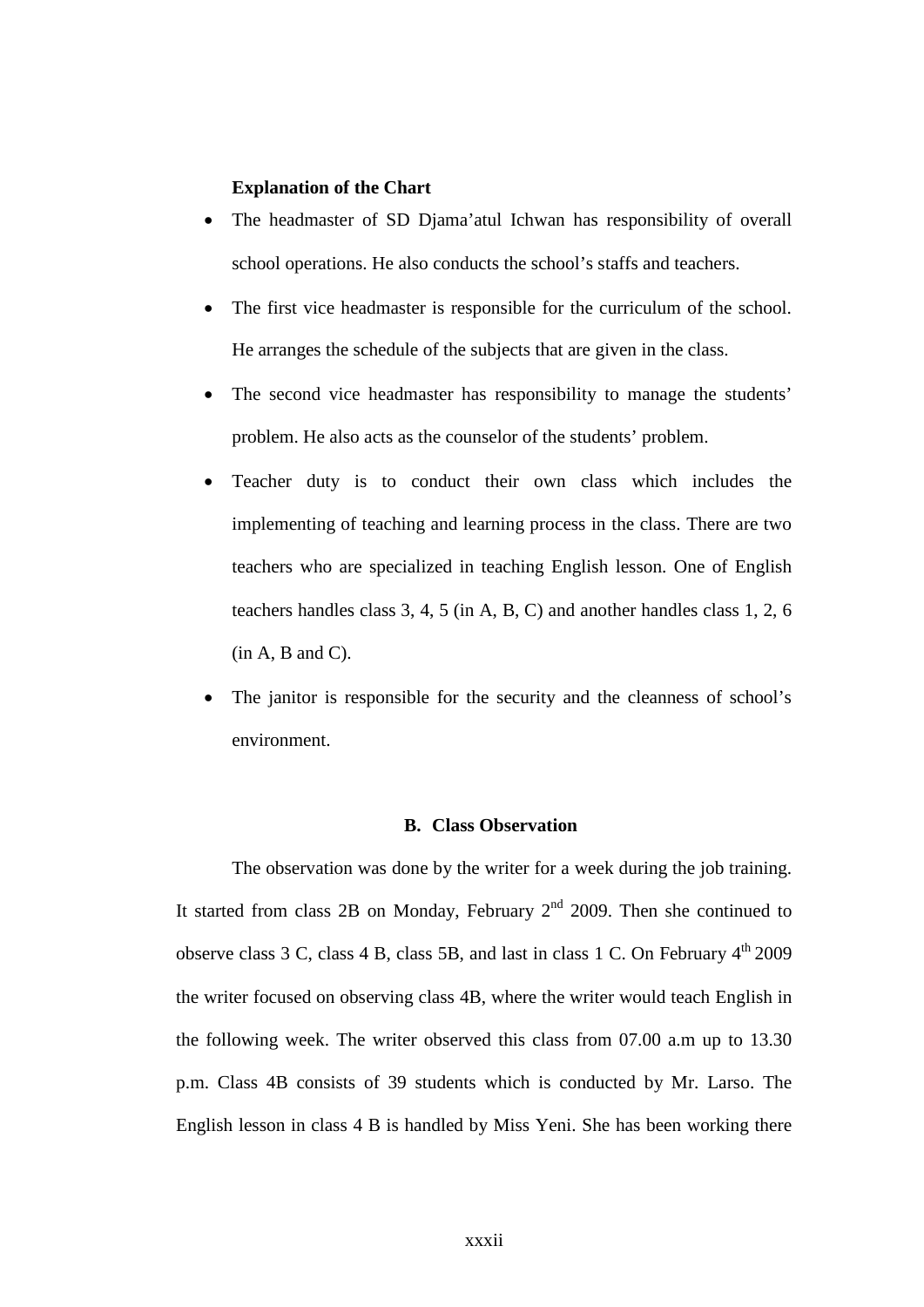for about 3 years. When teaching English she always uses methods and teaching aids to make her class enjoyful. On Saturday, February<sup>7th</sup> 2009 the writer did observation in class 1 C. This class is located in second building on jalan Sondakan, Laweyan, Surakarta. The condition of each classroom in SD Djama'atul Ichwan is supportive and comfortable for teaching and learning process. Each classroom has also had quite complete equipments for teaching and learning activity. Especially for the class 4 B, English subject in this class is always served by using available references and teaching aids. So the process of teaching and learning is not monotonous. Here is the formation of classroom 4 B:



**The Formation of class 4 B of SD Djama'atul Ichwan Surakarta**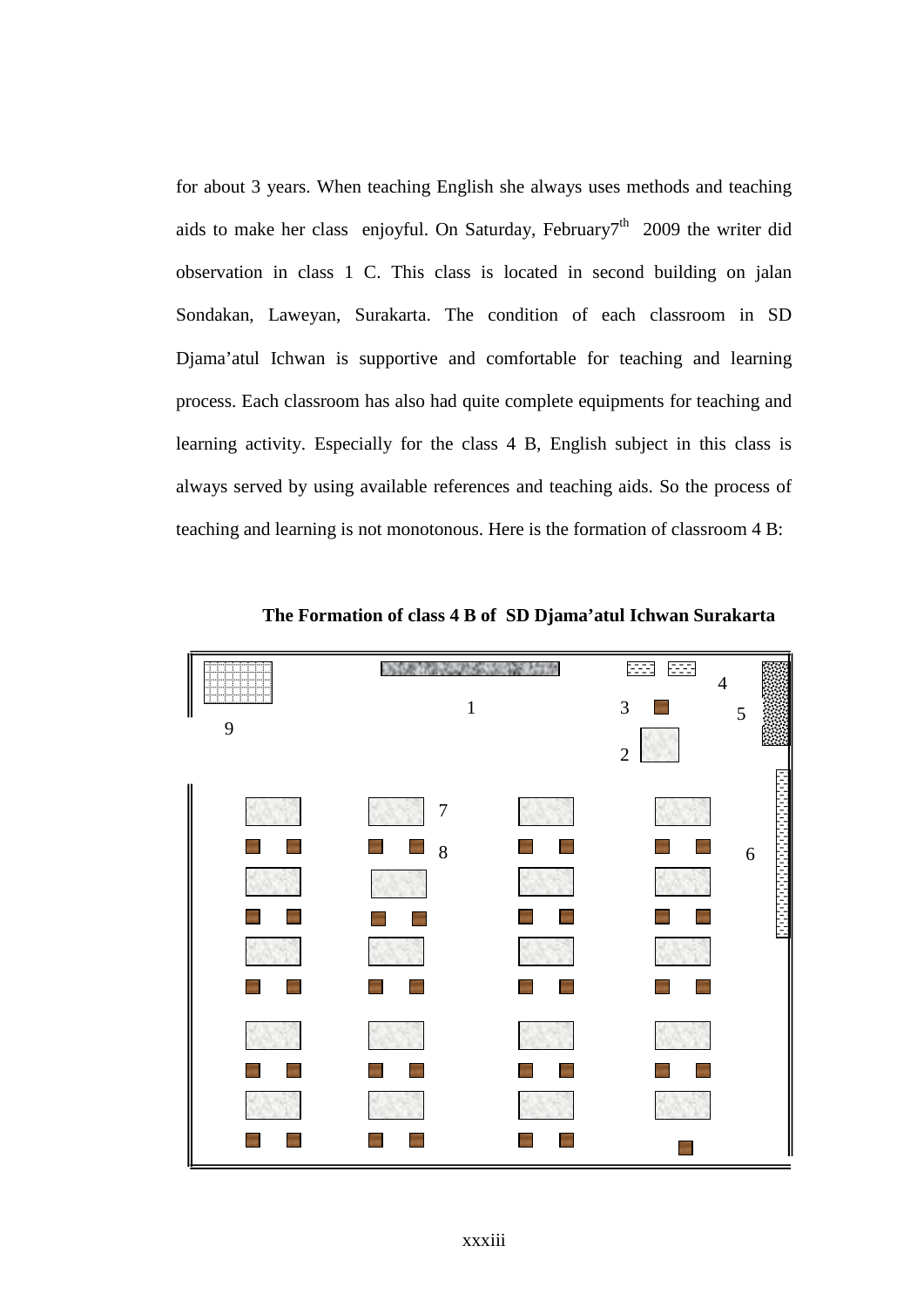## v **Explanation of the picture:**

- 1. Black board
- 2. Teacher's table
- 3. Teacher's chair
- 4. Class regulation
- 5. Cupboard
- 6. Class organization
- 7. Student's table
- 8. Student's chair
- 9. First Aid Kit box

## **C. Lesson Plan**

Before the writer taught English to the students of class IVB, she prepared a lesson plan and some references related to the topic that would be delivered to the students. The lesson plan that was made by the writer includes:

A. Motivation Strategies

In motivating strategy the teacher gave a greeting to the class. It was quite necessary for teacher to know the condition of the students before beginning the class. The teacher then reviewed the previous lesson and she began the class by singing a song of "Brother John". This song was used by the teacher because it was related to the topic of verb-ing that would be delivered. Here is the lyric of "Brother John".

> Are you **Sleeping**...2x Are you **Sleeping**...2x Brother Jhon...2x Morning bell is **ringing**...2x Ding..dong ding...2x

B. Presentation

The teacher asked the students to prepare the book and to take a list of vocabularies. In introducing new vocabularies the teacher tried to use some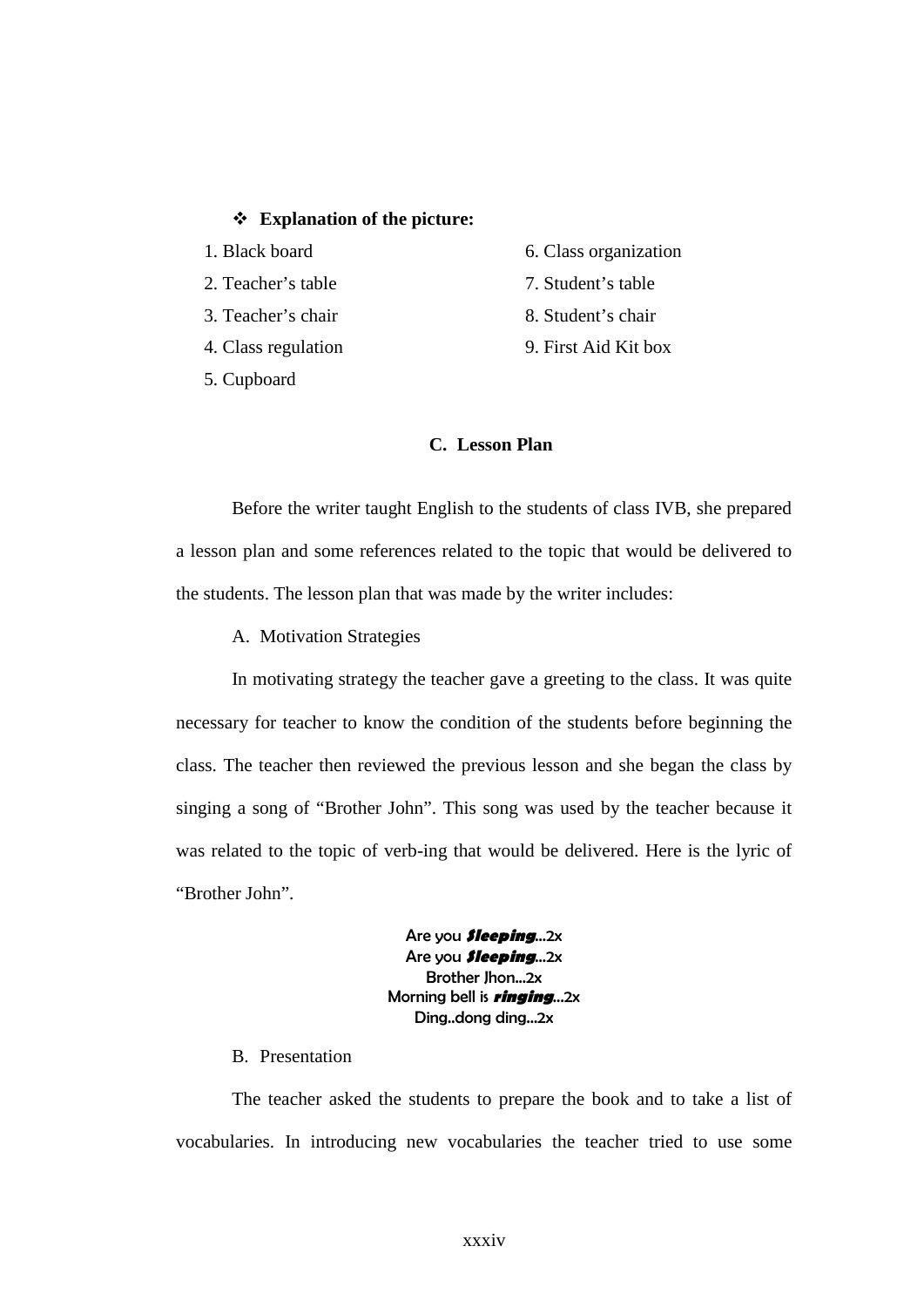teaching aids like picture, real object and demonstration. Here are the vocabularies

that were given from the teacher to the students.

| English  | Indonesian |
|----------|------------|
| Studying | : Belajar  |
| Reading  | : Membaca  |
| Writing  | : Menulis  |
| Sleeping | : Tidur    |
| Walking  | : Berjalan |
| Standing | : Berdiri  |
| Playing  | : Bermain  |
| Running  | : Berlari  |
| Sitting  | : Duduk    |
| Ftc      |            |

After giving vocabularies the teacher continued to give a grammar note as follow:

| Subject           | Tobe | Verb-ing                       |
|-------------------|------|--------------------------------|
| I                 | αm   | Studying                       |
| You<br>We<br>They | are  | Reading<br>Writing<br>Sleeping |
| He<br>She<br>It   | is   | Standing<br>Playing<br>Eating  |

Example :

- · We are *studying* English. (Kita sedang belajar bahasa Inggris)
- He is *sitting* on a chair. (Dia sedang duduk di kursi)

## C. Practices

The teacher gave various practices in vocabulary drilling. The following practices include BKOF, modeling, joint construction and independent construction:

## 1. BKOF (*Building Knowledge of field)*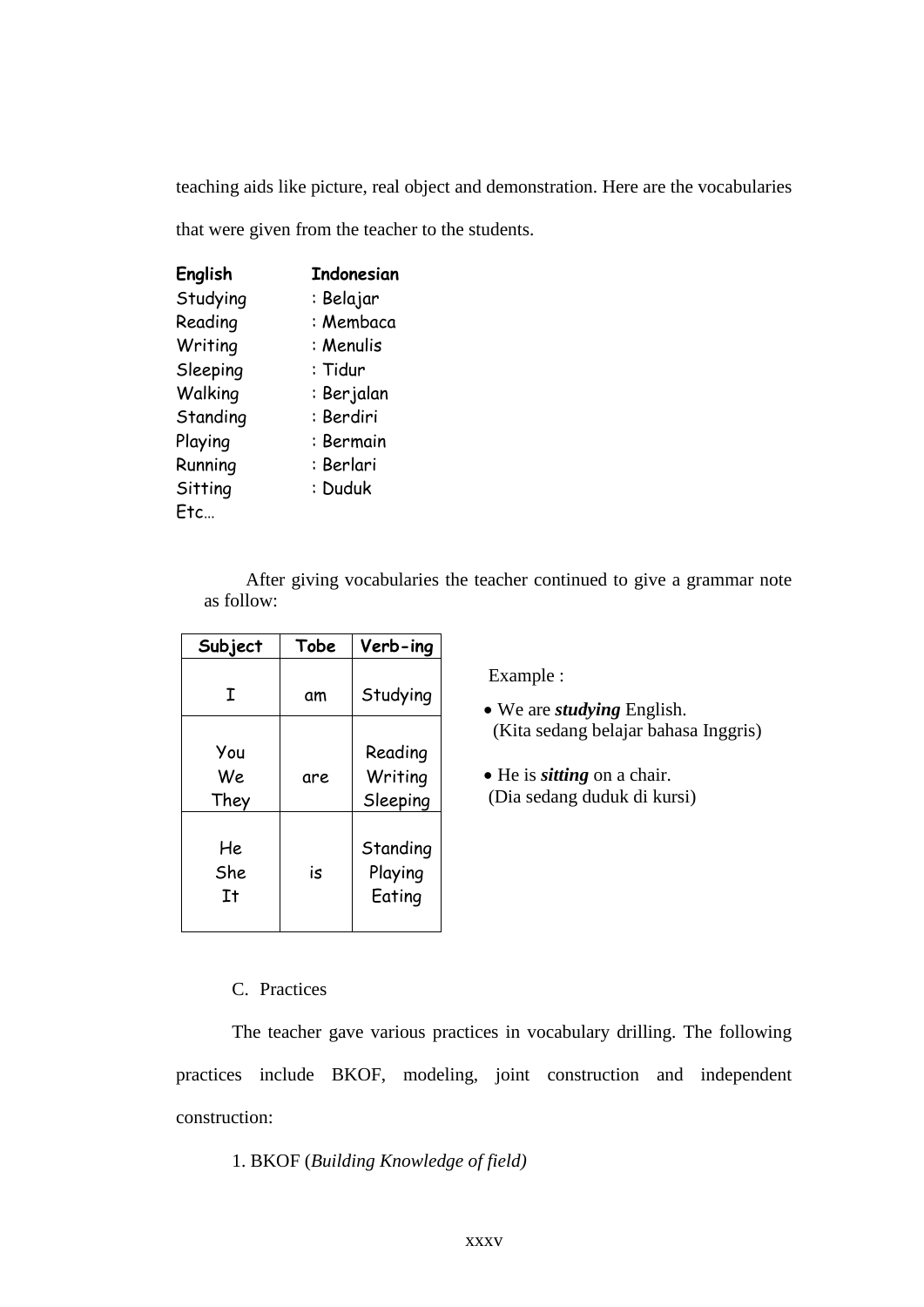(Exercise in course book *learning by doing* untuk kelas IV, page 99…)

- 2. *Modeling*
- · Lingkari *tobe* yang sesuai dengan kalimat berikut!
- 1. I (are, am, is) singing a song.
- 2. He (is, are, am) reading a newspaper.
- 3. Ani and Roni( is, are, am ) playing puzzle.
- 4. The students (am, are, is) studying in the class.
- 5. Rini (am, are, is) dancing Gambyong.
- 3. *Joint Constructions*
	- The teacher gives a small piece of paper containing "Indonesian vocabularies" and asks students to change into English (impromptu).
- 4. *Independent Construction*
	- To make their own sentences of continuous form, 10 sentences (homework).
- D. Assessment

The teacher gave assessment in order to know how far the students understand the lesson that had been delivered by the teacher. The teacher used Independent test's result as the assessment of students' learning.

E Closing

The teacher closed the class a few minutes before the time is up. She reminded the students to study at home and asked to memorize the vocabularies of verb-ing. The teacher then said good bye. This lesson plan was used for two sessions. The English teacher had the writer teach vocabularies in the first session. English grammar could be continued in the second session. It then was followed by some practices and homework.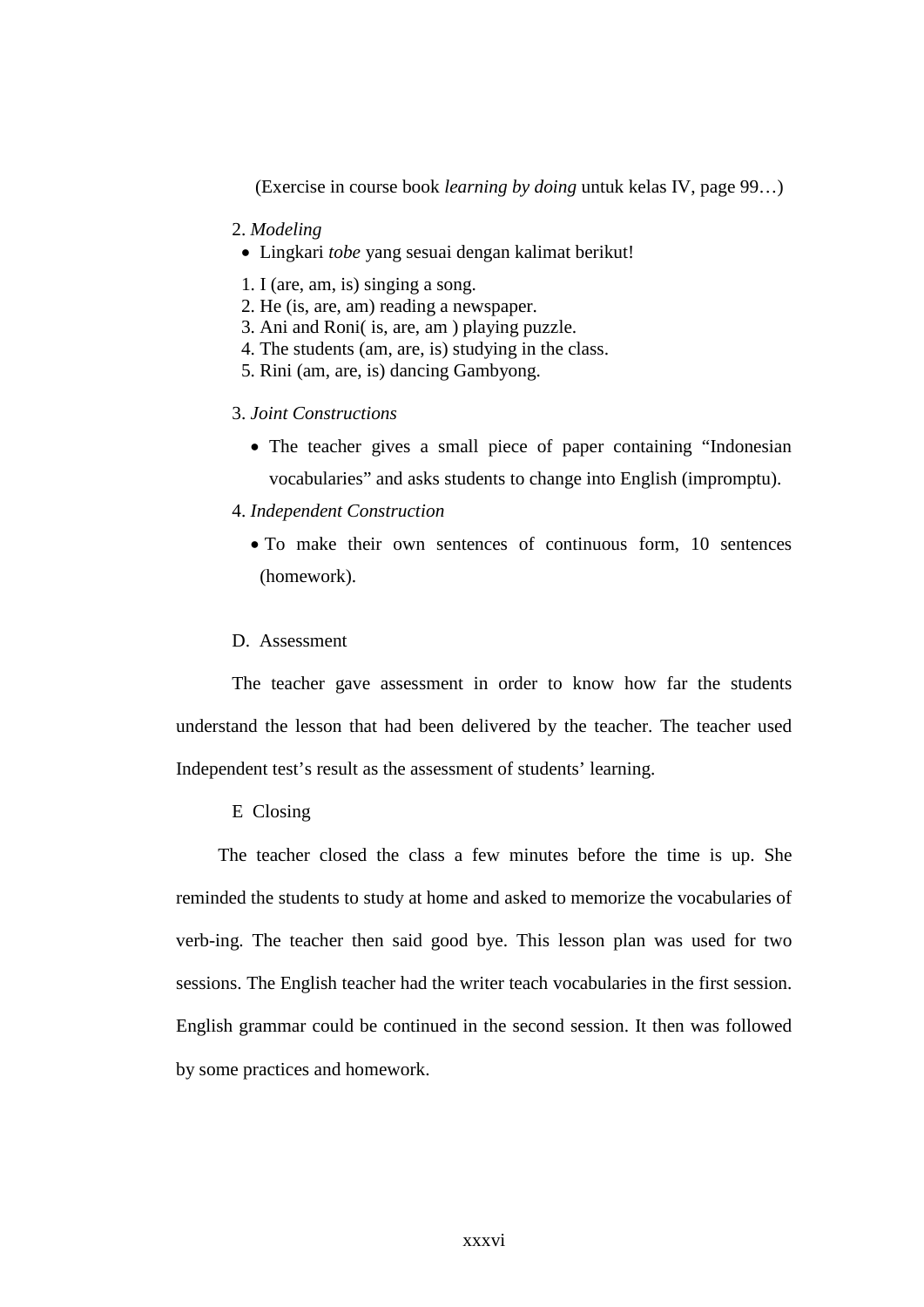## **D.** The Methods Used in Teaching Vocabulary to the 4<sup>th</sup> Grade **Students of SD Djama'atul Ichwan Surakarta**

Teaching English to the four year students need methodology that can make the process of learning of foreign language successful. Barring of it, the writer encourages implementing two methods in presenting vocabulary in the class. The first method that is used by the writer in the class is Grammar-Translation method. This method focuses on the grammatical rules as the basis of translating from the second to the native language (Brown, 2001:109). The second is Direct method. In the Direct method, the second language learning should be more like first language learning. There are a lot of oral interactions, spontaneous use of language and little or no analysis of grammatical rule (Brown, 2001:21). The following discussion is the implementation of method used in teaching vocabulary to the fourth students of SD Djama'atul Ichwan.

## **1. Applying The Grammar-Translation Method**

Grammar Translation Method had been used by the writer to teach English vocabulary to the  $4<sup>th</sup>$  grade students of SD Djama'atul Ichwan during the job training. In this method the writer needed teaching aids like a blackboard. She wrote a list of vocabulary of verb-ing on the blackboard together with its meaning. The vocabularies that were written by the teacher stated in the lesson plan above. In this conventional technique the students had to write them on their book. It was such a note of verb-ing that the students could use for studying at home. After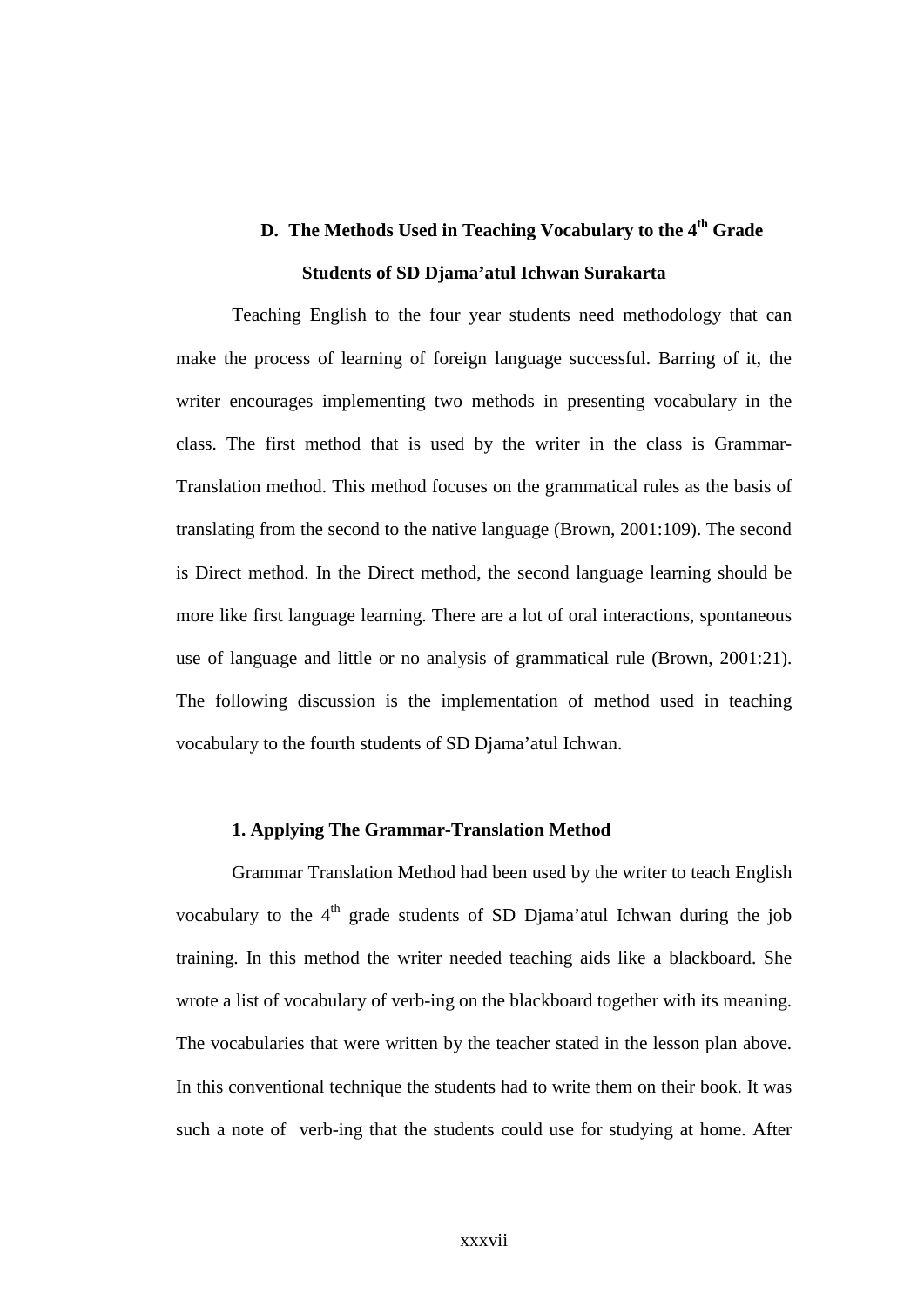giving a note, the writer asked them to listen and to repeat what the teacher said, for example: the teacher says *"sitting"* then the students mimic it. Then the teacher says" what is the meaning of *"standing"* in Indonesia?" the students answered it "berdiri". This was a light step that the students asked to translate English single words from the target language into mother tongue. The using of this step tended to make learning English vocabulary was easy for students. Then the writer gave more complex step by introducing simple grammar. In this complex step, the writer asked the students to translate a whole sentence of English into mother tongue. The text was just taken from the lyrics of *"Brother John*" that they had sung in the early class. The presentation is described in the following example:

- T :" What is the meaning of '*morning bell'*?"
- Ss :" Bell pagi"
- T :" Good, then *'ringing'*?"
- Ss :" Berbunyi"
- T :" So, what is the meaning of '*morning bell is ringing'*?"
- Ss : "*Bell pagi sedang berbunyi*..."
- T :" Excellent students..."

In applying Grammar-Translation method, the writer saw a lot of students who participated in various answers. In this method the student's curiosity was apparently seen and their motivation in learning English seemed to be stimulated. Because of the condition above, the writer then continued to give more questions below:

T : "Well students, who know the meaning of '*are you sleeping* '?" S1 : "Apakah kamu tidur miss..?"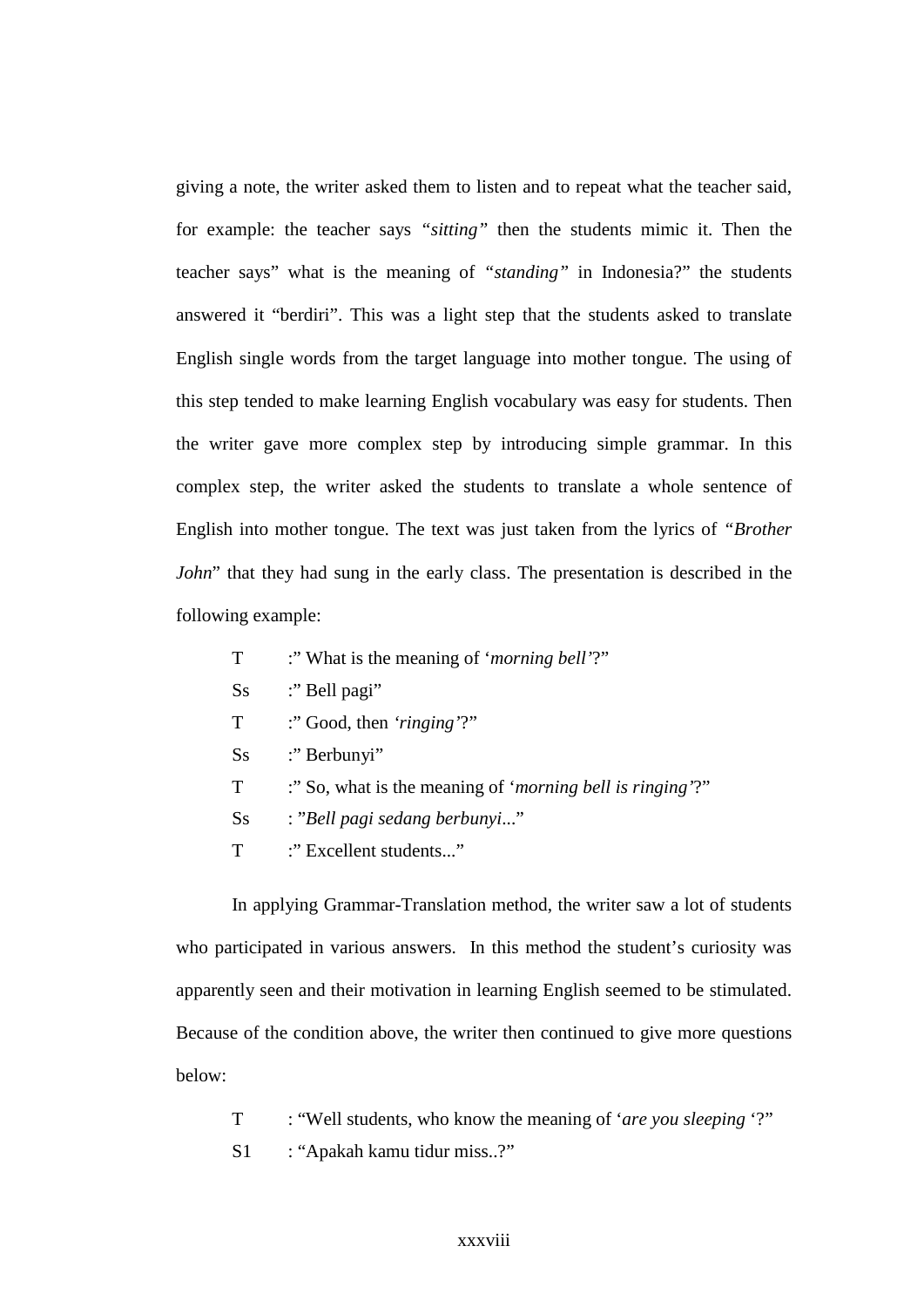- T :"Your answer is"*Apakah kamu tidur",* may I have another answer?"
- S2 : "I know miss...*'apakah kamu sedang tidur'*?"
- T : "Great, the right answer is '*apakah kamu sedang tidur'*."

Based on the case above, in this technique the teacher did not introduce how to compose an English grammar but she tried to split a sentence into words. Then she asked the students to translate it. As the result of this step the writer found various respects from the students. The using of grammar Translation method was deliberately given to the students of SD Djama'atul Ichwan into two steps. They were in form of a light step and a complex step. In the light step the teacher got the students to translate word by word and contextual translation. This conventional method was used by the teacher in order to avoid the students' thinking of hard studying of English vocabulary. In conclusion Grammar translation method is a method that is very helpful for the teacher to introduce the students English vocabulary.

## **2. Applying the Direct Method**

The direct method was applied by the teacher considering of teaching vocabulary needed some teaching aids. The teaching aids had a purpose to make the process of teaching and learning English vocabulary to the students seemed enjoyable. The presentation of English vocabularies by using teaching aids is described in the following discussion:

### **2.1. Teaching vocabulary by using pictures**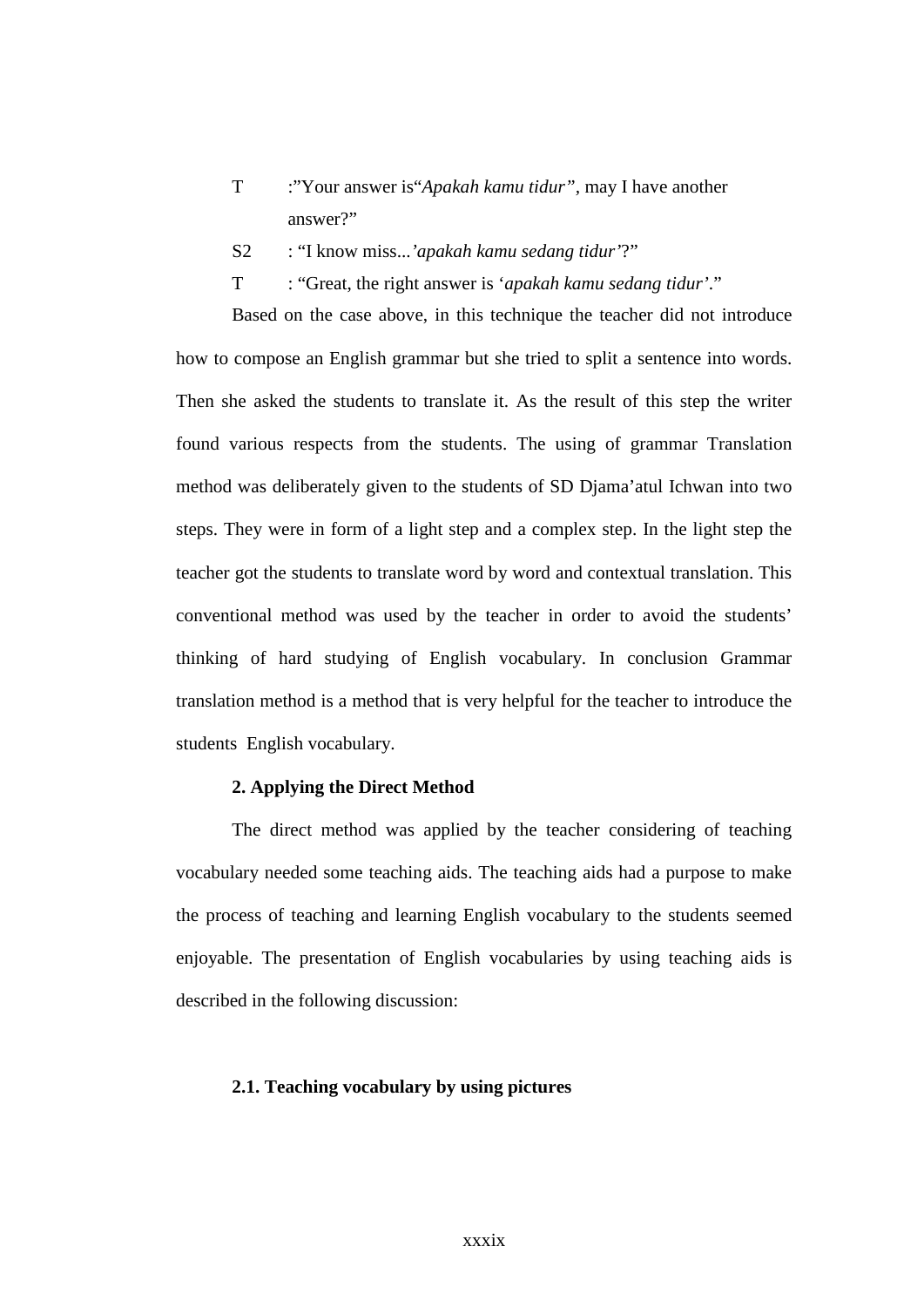To acquaint vocabulary for the students, the teacher used pictures that were taken from many resources in the magazine and in the internet. Here is the example activity of presenting vocabulary by using picture:

T :"Now, can you see the picture students, what is she doing?"



(Showing the picture to the students)

- Ss :" Sleeping"
- T :" Right, now what is the man doing in the picture?"



- Ss :" Playing"
- T : " O.K, you have to answer in complete answer, repeat after me please "he is playing football".

(Then the student repeated after the teacher).

Teaching vocabulary using picture could make the students were interested.

But if the pictures were used in a continous time, it could be a monotonous activity. In this situation, the teacher was demanded to think critically of what the next activity that would be given.

## **2.2. Teaching vocabulary by showing real object and demonstration.**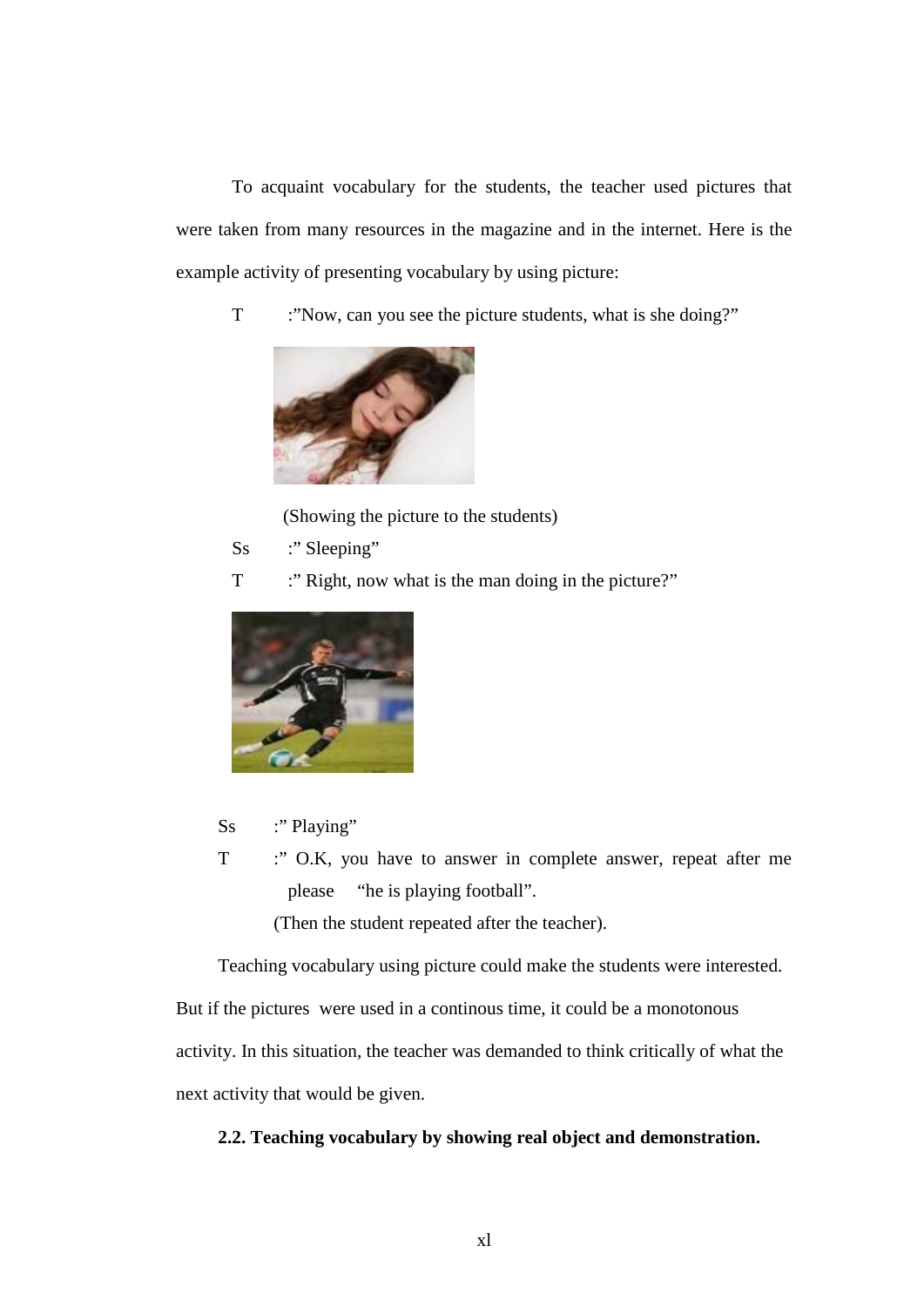Using concrete activities in the class was the next aids that the teacher used to present vocabulary. This activity was followed by the teacher and students' demonstration. The teacher applied these principles by showing some real activities surrounding the class. The teacher just had one of the students come in front of the class and asked him to write "I am *writing* on the blackboard" when the student did. The teacher gave the other students some questions like the following example:

- T :" Look at Kukuh, what is he *doing*?"
- Ss :"Kukuh is *writing*"

(When Kukuh is going to the chair the teacher asks the students)

- T : "Look at Kukuh once more students, what is he *doing* now?"
- Ss : "He is *walking*"
- T :"Good..., you see students, now Kukuh is *sitting* on his chair"

From the activity above it can be concluded that by getting the student involved in the real activity they are able to apply the vocabulary well. By giving real object together with its demonstration the students seems to have been spirited again in studying English. The writer always uses the conditional teaching aids from the activity above. The writer also finds more opportunity to ask students related to the vocabulary that is discussed in the class.

## **2.3. Teaching vocabulary by using a game**

Game is an effective way to teach students of English vocabulary. By using these techniques the students feel happy to learn English even they did not feel a burden of studying but playing. This was a whispering game that the teacher divided students into four groups. Each group consisted of 9 or 10 students and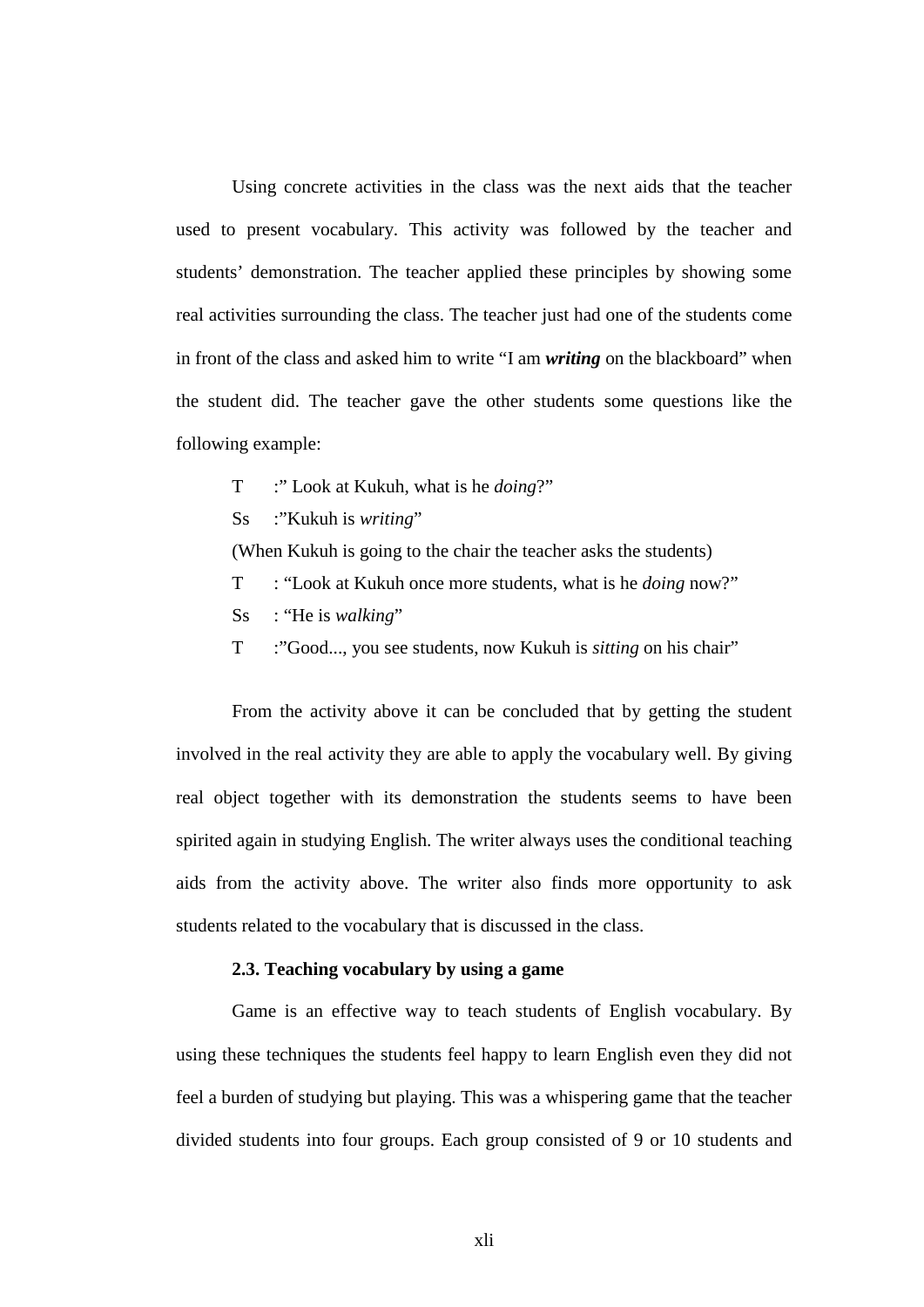they had a leader. The leader had to whisper words that were given by the teacher to the first member. (Example: I am *studying, reading* and *writing* in the class), then the first member must whisper it to the second member, and so on. The last member had to write what he/she heard on the blackboard. The fastest group was given a present from the teacher. This technique really made the students fun.

## **E. Problems and Solutions in Using Method of Teaching and Learning Vocabulary**

Methods can help the teacher delivering the subject well. Besides it can interest the students. Yet, in applying some methods of teaching vocabulary the teacher faces some problems. As a training teacher, she must make hard endeavors to overcome the problem faced in the class. Here are the problems and its solutions in applying method of teaching English vocabulary to the fourth students of SD Djama'atul Ichwan:

## **1. Limited Vocabulary**

Students of fourth grade in SD Djama'atul Ichwan actually have high curiosity to learn something new, especially learning English language. They extremely wanted to express what was in their mind in English but their idea were being faced by the limited vocabulary that they have. As a result, the students often answered the teacher's question in their mother tongue. This problem also became the teacher's problem too. The teacher had to introduce them new vocabulary and explained it until they could memorize it well. The problem of limited vocabulary also made time in the lesson plan should be changed because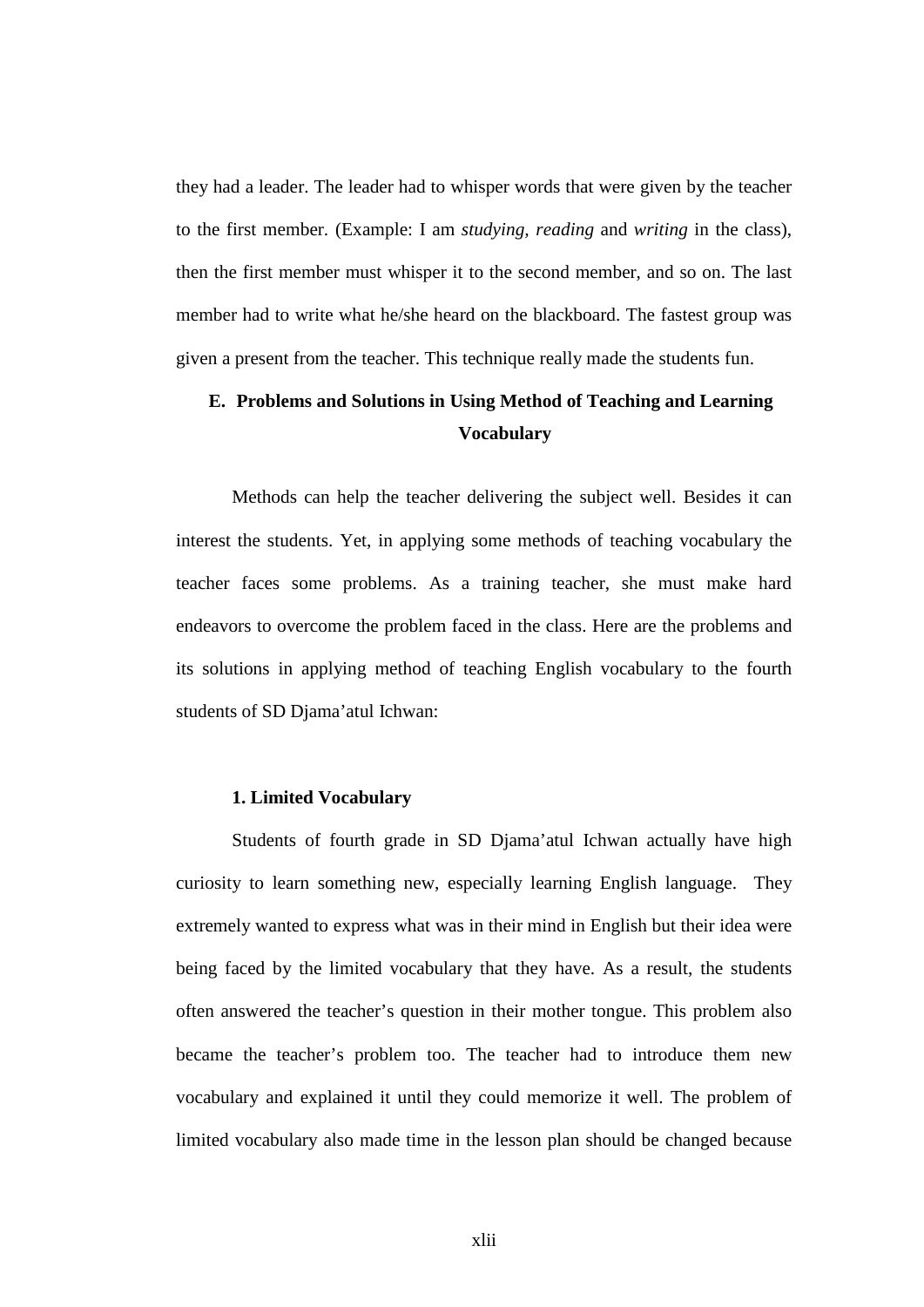the teacher's objectives in delivering the material was not achieved in a punctual time.

The solution to this problem was drilling vocabulary practices. The practices were not only given at the class but also at home. At the class, the students did practices in the provided sourcebook. Sometimes the teacher gave additional practice taken from the other reference. Meanwhile, to enrich the students' vocabulary at home, the teacher gave homework by looking for articles of activities in the book or magazines. The students should translate each activity into English. The words that the students listed must be memorized and they were tested in the next meeting.

### **2. Less Motivation and bad perception of English subject**.

Motivation is one of students' factors that can influence the success of studying a foreign language. The students who have high motivation in learning a language would be possible to achieve a success of learning language, but what about for those who have low motivation? It can be a continued problem of the students themselves. The students' motivation to learn English can be described in the following interaction.

- T : "Do you like *English* students?"
- Ss :" Yes" (Seemed all students answer that they like *English subject*).
- T : Now please rise up your hand high?
- $\text{S}_\text{S}$  : (No more than half of them raise their hand –up)

Why some of students don't like *English subject*? (The teacher asked them surprisingly). When the teacher looked for the students' reason, their answer was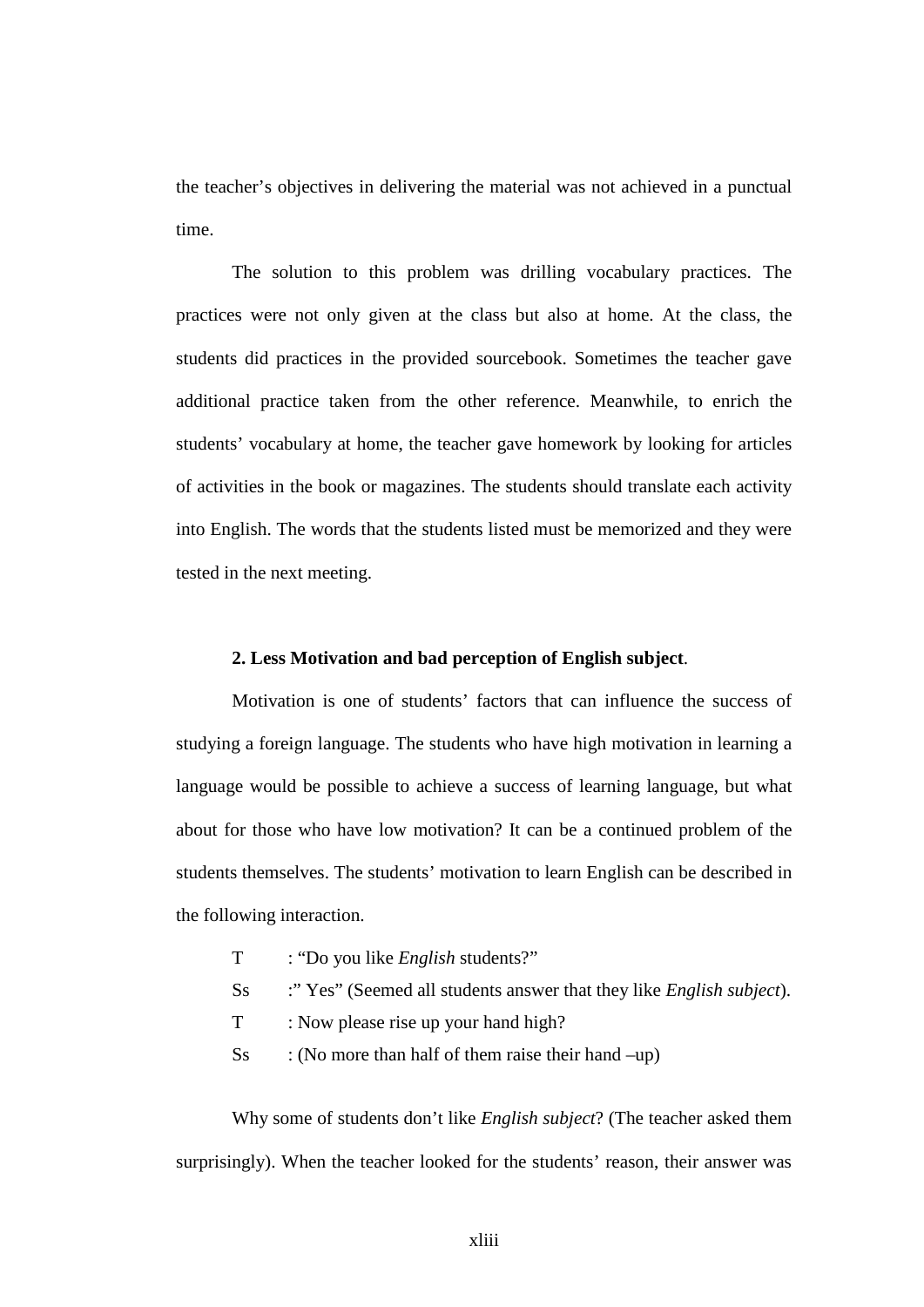that English was a difficult subject. From the case above, the teacher took a short summary of the students' perception especially for English subject. In the students' mind, English was a very difficult subject. It led them into terrible condition. They also seemed frightening to build their confidence for learning English.

For that reasons, the teacher was challenged to overcome this problem. The teacher tried to make various activities in teaching English vocabulary. For instance, when starting the class the teacher gave a song as a stimulation before the teacher discusses the main topic. When presenting vocabulary the teacher used some teaching aids like picture, realia or demonstration. The same as the end of the class, the teacher used a media of game to teach English vocabulary. These various activities had a purpose to abolish the students' fallacy of English and to defend their motivation in learning foreign language.

#### **3. The big class and crowd**

Teaching a big class will be far different from teaching a small class. It is very difficult to handle a big class which contains many different characteristics of students. Teacher is demanded to control the class well, because uncontrolled class can lead unsuccessful teaching and learning process. At the first time of the writer entered the class, she was quite nervous to face this very crowded class. The teacher became loss control because the teacher's voice could not be heard by them anymore. This was the most terrible problem that the writer faced in handling a big class.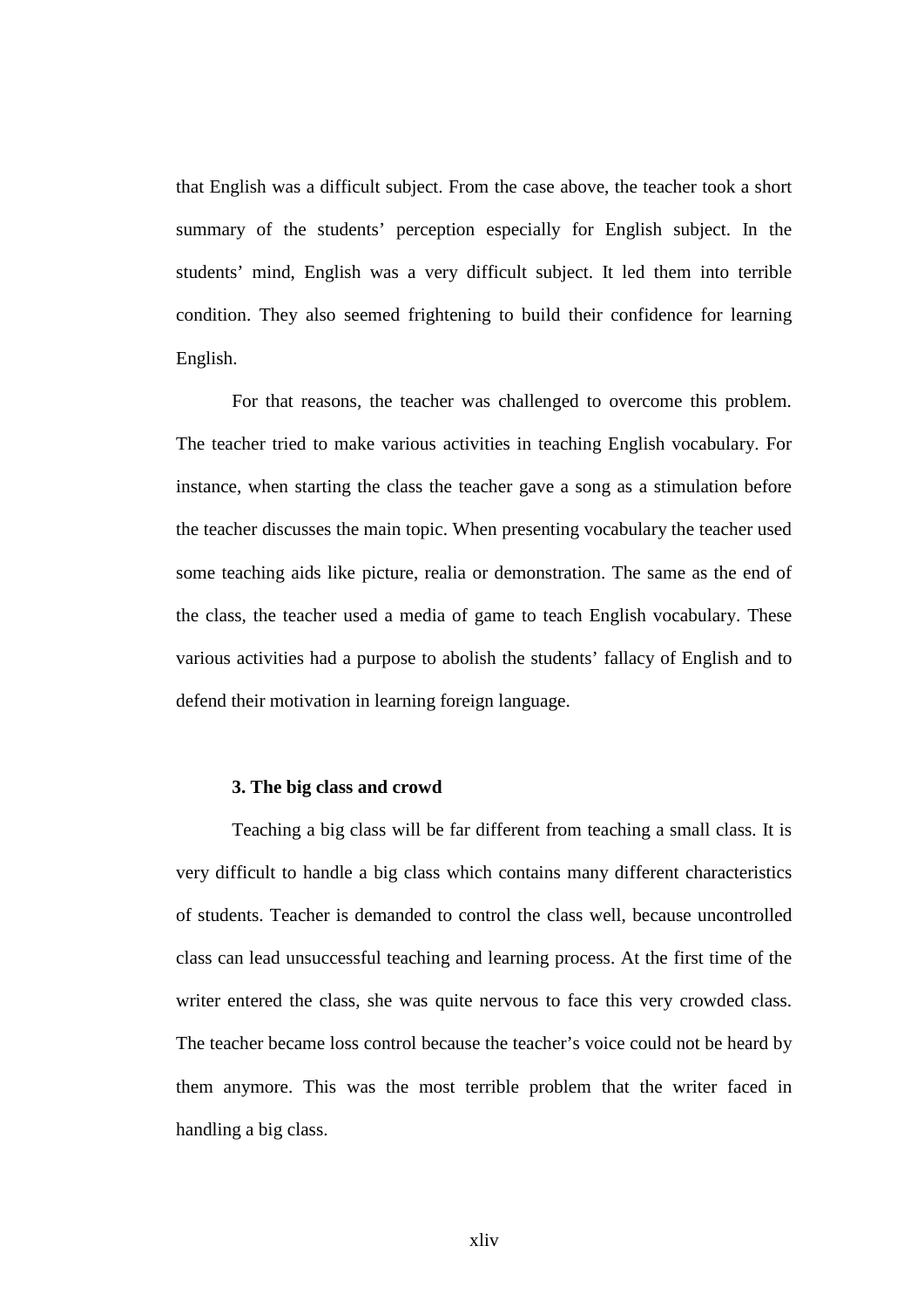The solution to handle a big class was by making a class regulation. The regulation was in the form of caution and punishment. For the student who make riot in the class would be given a caution from the teacher by listing his/her name and advices not to make a disturbance to the other friend during class. For the breaker, he/ she would be given a punishment. The punishment was in the form of assignment such as looking for some vocabularies in the dictionary and they should be memorized. For indispensable action the teacher would ask students to stay outside of the class. This regulation was approved by the writer, students and the English teacher.

## **4. Problem of word spelling**

 Student who makes mistake to express what is in their mind is such a better job than nothing. The student' problem was to spell the English word that he/ she uttered. For example: when the students were asked to read the word "writing" /'r∂itiŋ'/ , she/he pronounced it "wri-ting". So did when they were asked to read a word "running" /'rΛniŋ'/, she/ he uttered it "running". At the same time, all students seemed good to pronounce English words together. But when the students were checked one by one there were still a lot of incorrectness in pronunciation some of English vocabularies, especially verb-ing words.

To overcome this problem, firstly, the teacher used a reference of dictionary. The existence of dictionary was helpful for the teacher during teaching English vocabulary in the class. Secondly, the teacher asked students to spell the English word several times. The repetition of spelling would help the students to utter an English word correctly.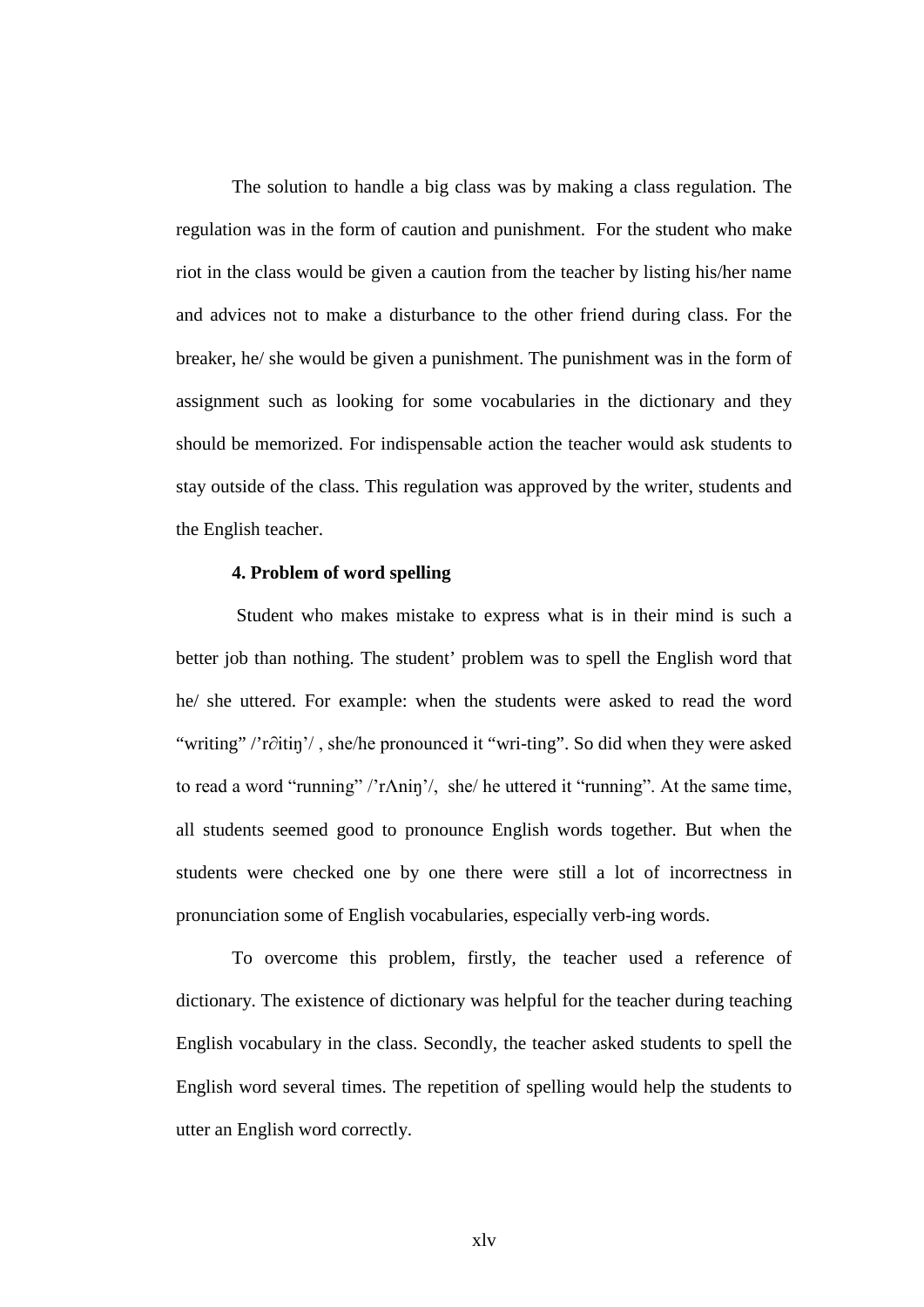All problems above were faced by the writer in teaching English vocabulary to the four class of SD Djama'atul Ichwan Surakarta. Each problem has challenged the writer to find out the appropriate solutions. The problems have also been valuable experiences by the writer itself. However, the writer realizes that making mistakes in studying of foreign language is a natural process.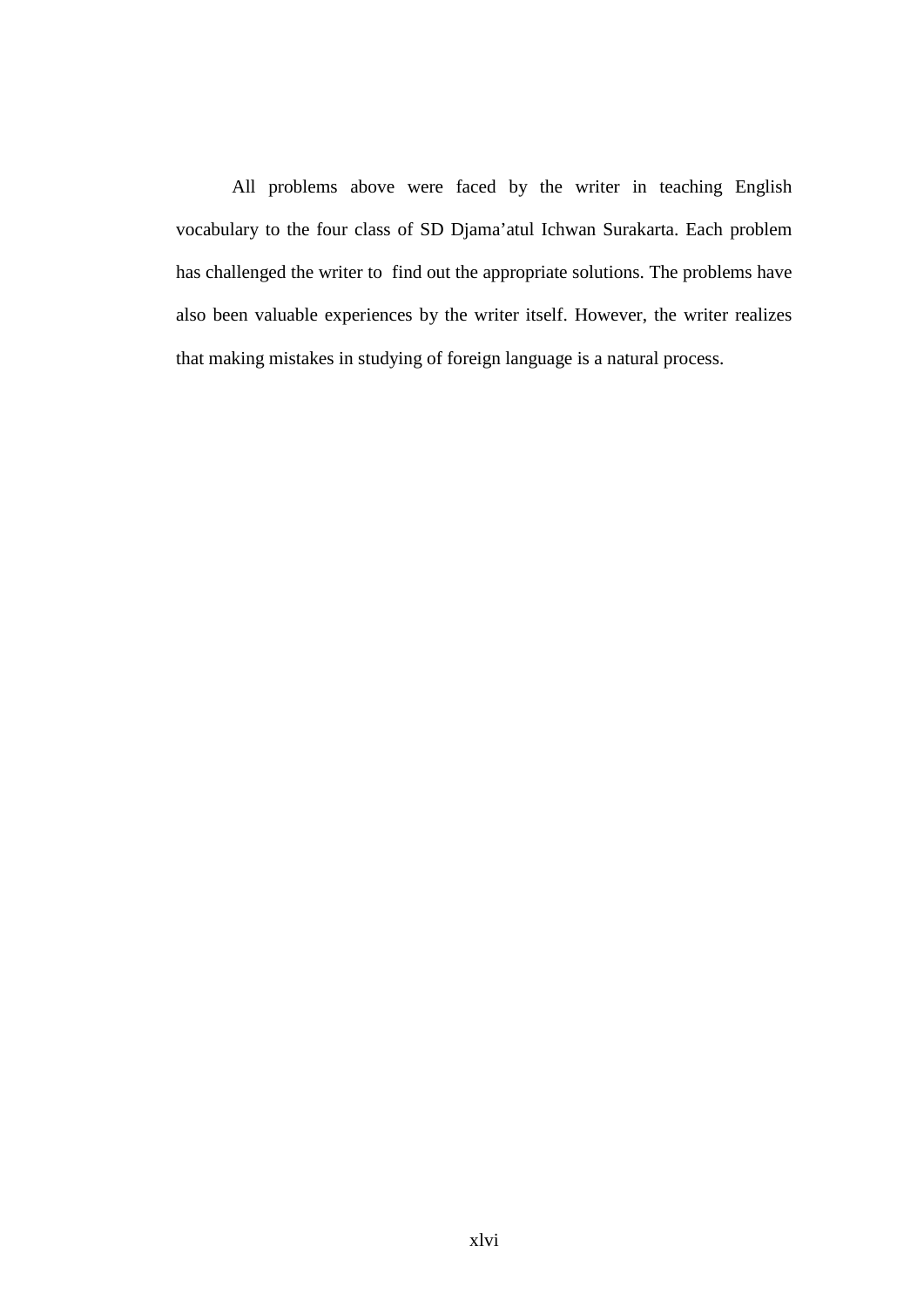### **CHAPTHER IV**

## **CONCLUSION AND SUGGESTION**

## **A. Conclusion**

Based on the previous chapter, the writer has discussed about Methods Used in Teaching English Vocabulary to the  $4<sup>th</sup>$  Grade Students of SD Djama'atul Ichwan Surakarta. There is a conclusion that can be drawn from this final project report.

Methods used in teaching English vocabulary to the  $4<sup>th</sup>$  grade students of SD Djama'atul Ichwan Surakarta are needed. It can be helpful for the teacher in teaching and learning process. Every method of teaching has different characteristics and purposes. So the different method used by the teacher will influence the different result of studying a foreign language. There are two methods that can be used by the teacher in teaching English vocabulary. They are:

## 1. Grammar Translation Method

In Grammar Translation Method the teacher focused on the translation of target language into mother tongue. The teacher gave English vocabulary through two steps. The light step and complex step. In the light step, the teacher just got the students to listen and to repeat what the teacher said. In the complex step, the writer gave word by word translation and a contextual translation. The teacher found many students who respected to participate in answering the teacher's question. The result of using this method was mostly successful.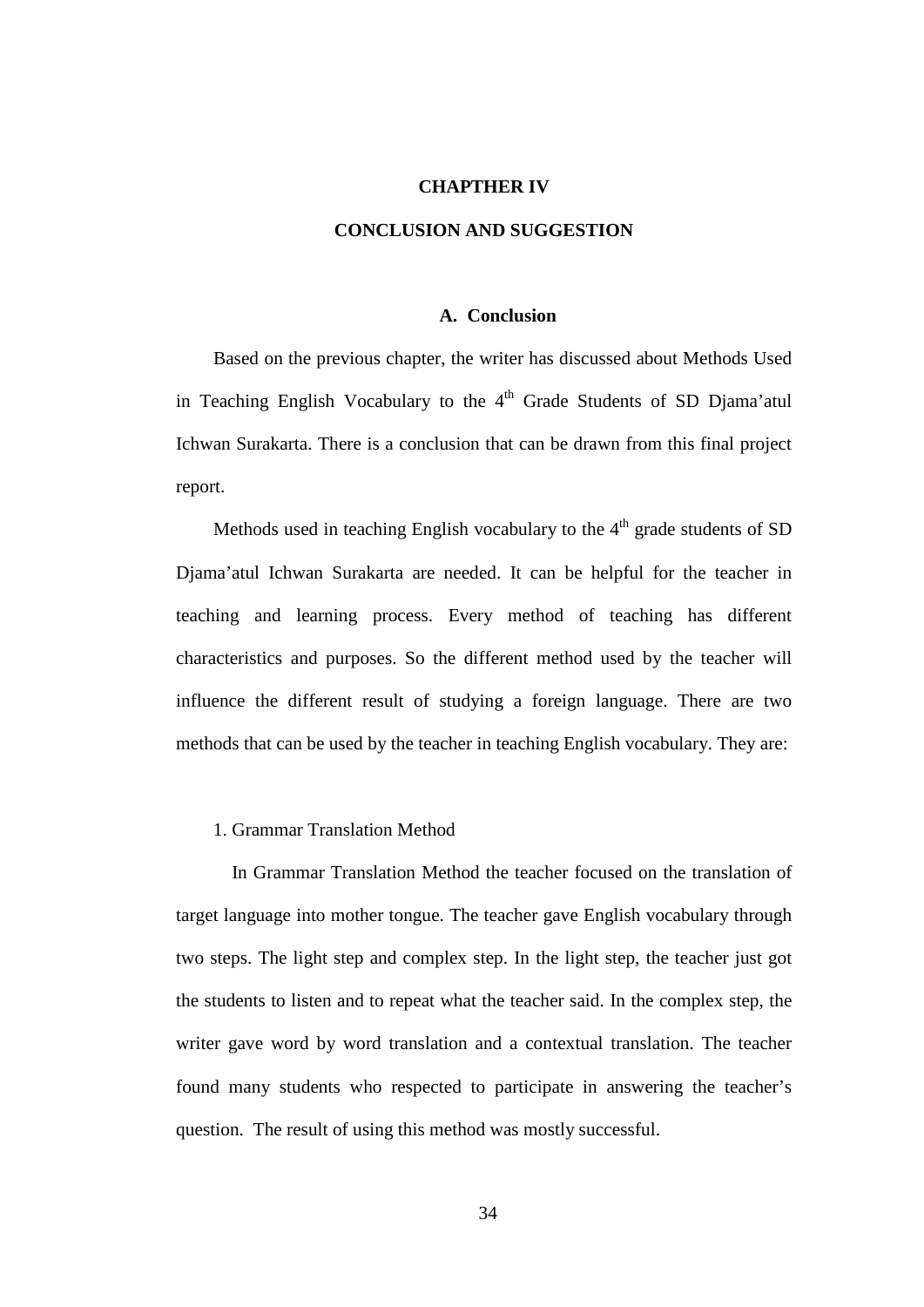## 2. The Direct Method

In the Direct Method the teacher used some teaching aids like picture, real object and game. Each method tended to make learning English vocabulary was interesting and acceptable for the four year students.

Even though the teacher has used various techniques of teaching English, she is faced of many problems. The problems have the writer look for its solutions. Here are the problems and its solutions faced by the teacher in the classroom:

## 1. Limited Vocabulary

To overcome this problem the writer gave drilling vocabulary practices. The practices were not only given at the class but also at home. At the class, the students did practices both provided in the existing sourcebook and the other reference. Meanwhile, at home, the teacher gave homework by looking for articles of activities in the book or magazines.

## 2. Less Motivation and bad perception of English subject

The solution to this problem was the teacher tried to make a various activities in teaching English vocabulary. In the early class the teacher gave a song as stimulation before the teacher discussed the main topic. The teacher used some teaching aids like picture, realia or demonstration when presenting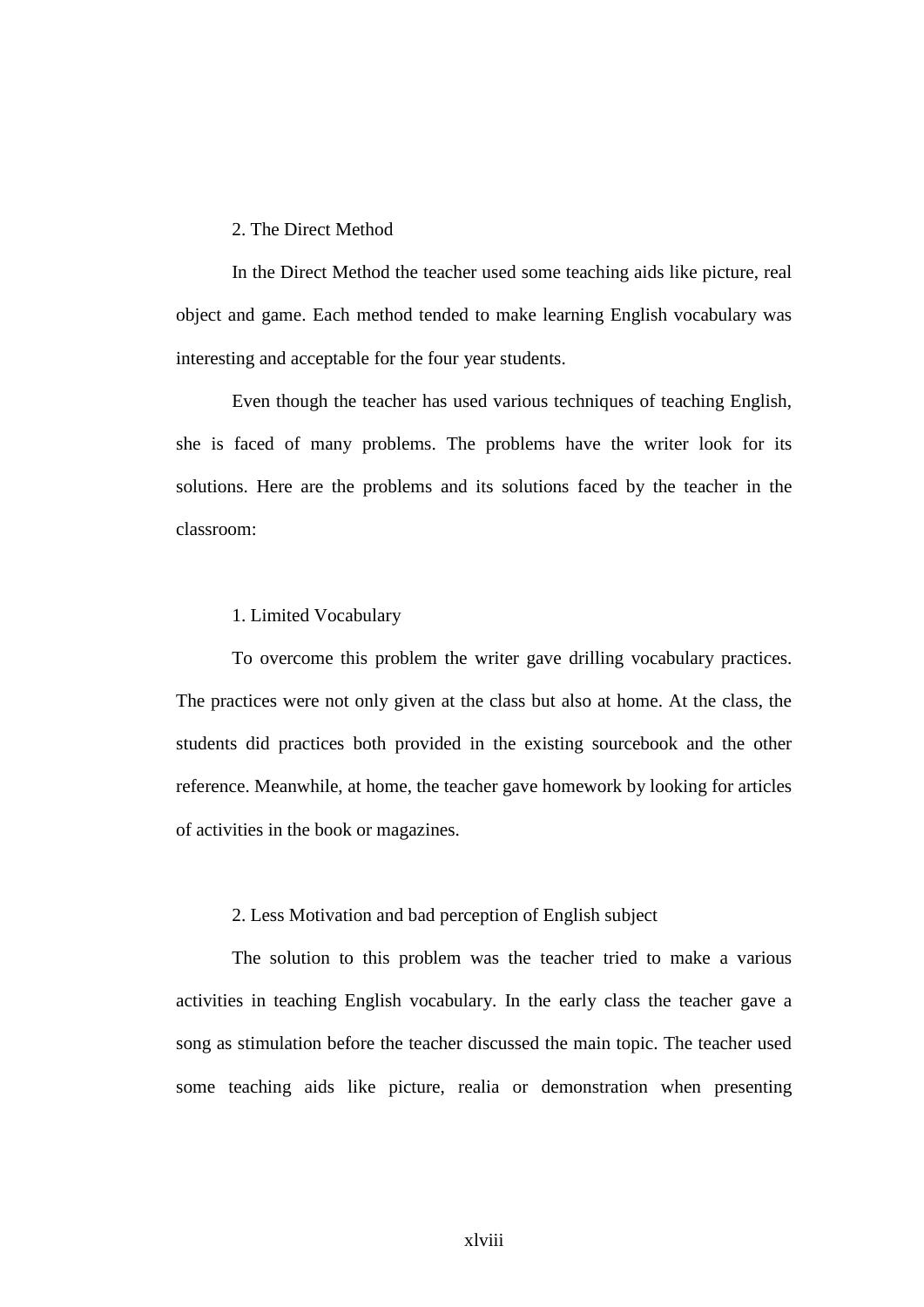vocabulary. In the end of the class, the teacher used a media of game to teach English vocabulary.

3. The big class and crowd

Making a class regulation is the solution to handle a big class. The regulation was in the form of caution and punishment. A caution and advices would be given for the student who makes riot in the class. A punishment of making assignment would be given for the breaker of the teacher's caution.

3. Problem of word spelling

To overcome this problem, the teacher provided two solutions. Firstly, the teacher used a dictionary. Secondly, the teacher asked students to spell the English word several times.

## **A. Suggestion**

Base on the result of this final project and experience on the job training in SD Dama'atul Ichwan Surakarta, the writer has suggestion to:

a. English Teacher of SD Djama'atul Ichwan Surakarta

The English teacher of SD Djama'atul Ichwan should use method of teaching and learning in various ways. The teacher should be able to use not only one method when presenting English vocabulary to the students of four grade. It means that, the use of method has to be conditioned according to the situation. When the teacher uses a method continuously, the students will feel bored. The teacher of SD Djama'atul Ichwan can use various activities by using game, picture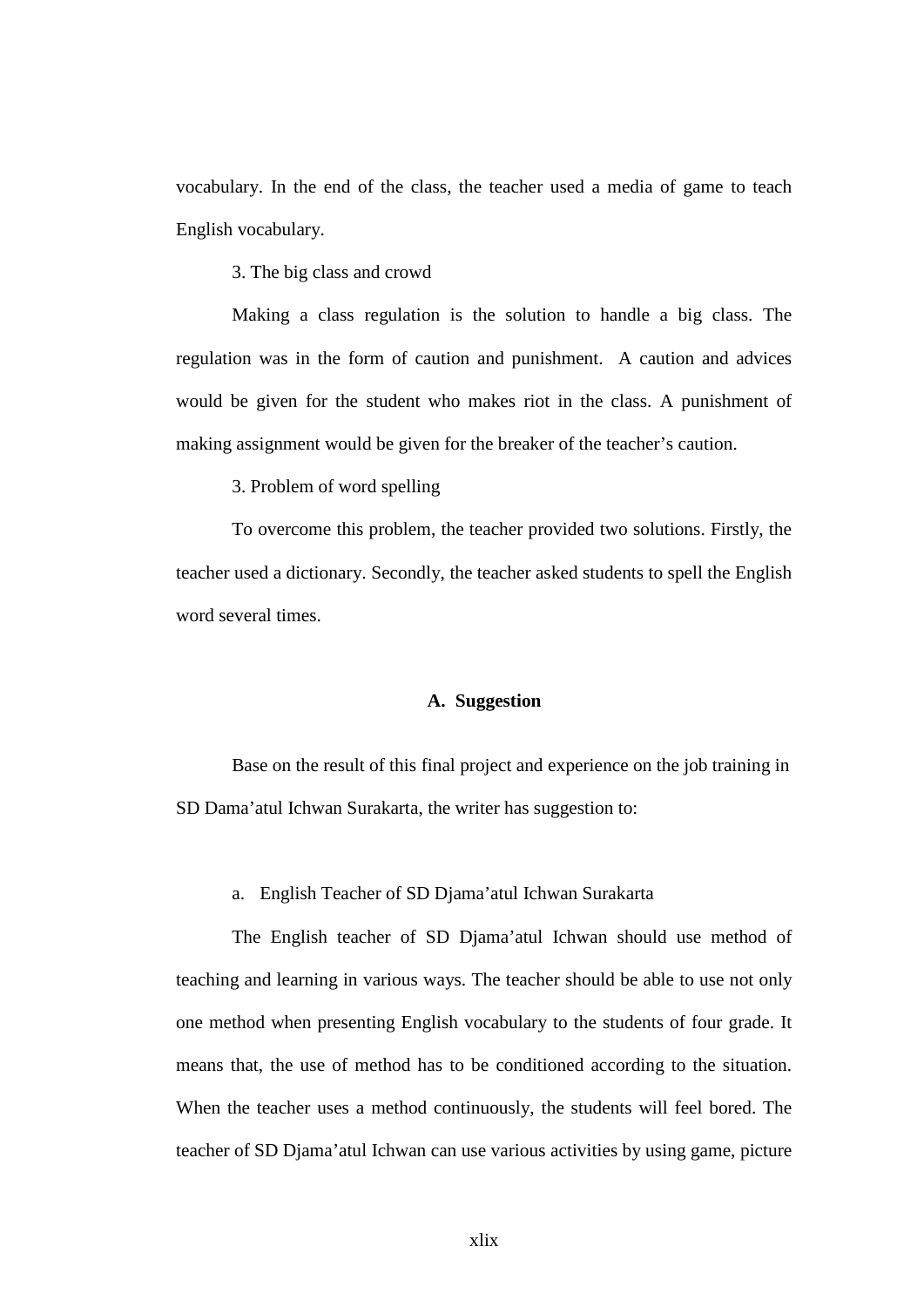and demonstration. Various methods can help students accepting English lesson easier. It is also important in the early topic the students of four grade are given a note and little explanation. It can be learnt by them at home. Furthermore the teacher can give additional practices that are compared of the other book resources. Regarding of the provided book, it sometimes is not complete and it is not focused on the discussed topic itself.

## 2. SD Djama'atul Ichwan Surakarta

SD Djama'atul Ichwan should provide more references that can be used by the teacher to teach English in the class. Various references of resource book can help the teacher to teach English subject in the class. The teacher can find and compare the topics, practices and methods that the teacher possibly uses.

## 3. English Diploma Program, Faculty of Letters, and Fine Arts, UNS

The writer would like to give an input to the English Diploma Program. It is necessary to give more time for the students of English Diploma to study the teaching major. One semester is inadequate to master teaching knowledge well. Teaching class can be given in the early of semester four. The more time to study the more knowledge the students get. Besides, the student of English Diploma will feel more ready and confident to teach students at the school where he/she does the job training